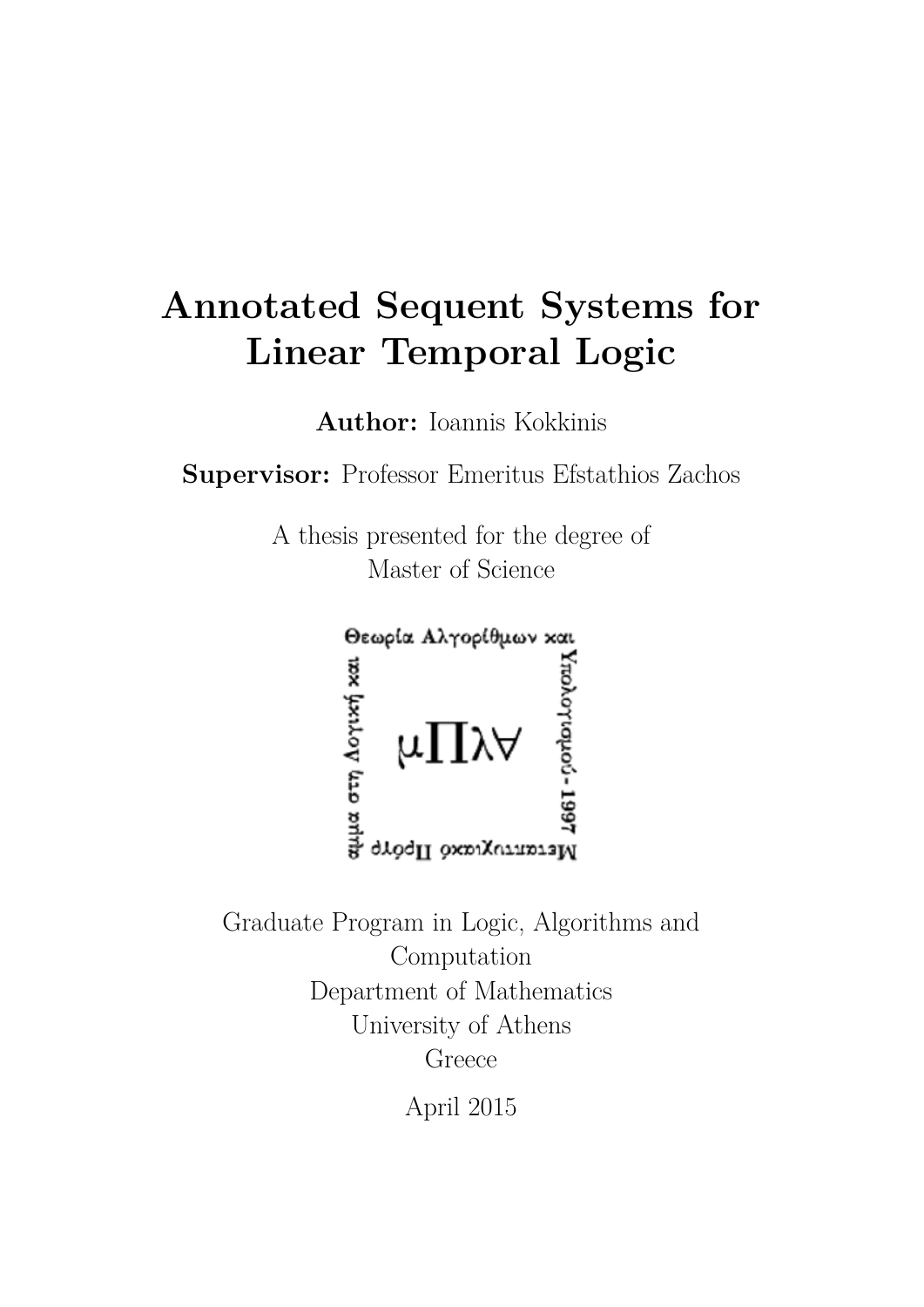Η παρούσα Διπλωματική Εργασία εκπονήθηκε στα πλαίσια των σπουδών για την απόκτηση του Μεταπτυχιακού Διπλώματος Ειδίκευσης στη Λογική και Θεωρία Αλγορίθμων και Υπολογισμού που απονέμει το Τμήμα Μαθηματικών του Εθνικού και Καποδιστριακού Πανεπιστημίου Αθηνών

Εγκρίθηκε την 6η Απριλίου του 2015 από Εξεταστική Επιτροπή αποτελούμενη από τους:

| Ονοματεπώνυμο              | Βαθμίδα               | Υπογραφή |
|----------------------------|-----------------------|----------|
| 1. Ευστάθιος Ζάχος         | Ομότιμος Καθηγητής    |          |
| 2. Νικόλαος Παπασπύρου     | Αναπληρωτής Καθηγητής |          |
| 3. Παναγιώτης Ροντογιάννης | Αναπληρωτής Καθηγητής |          |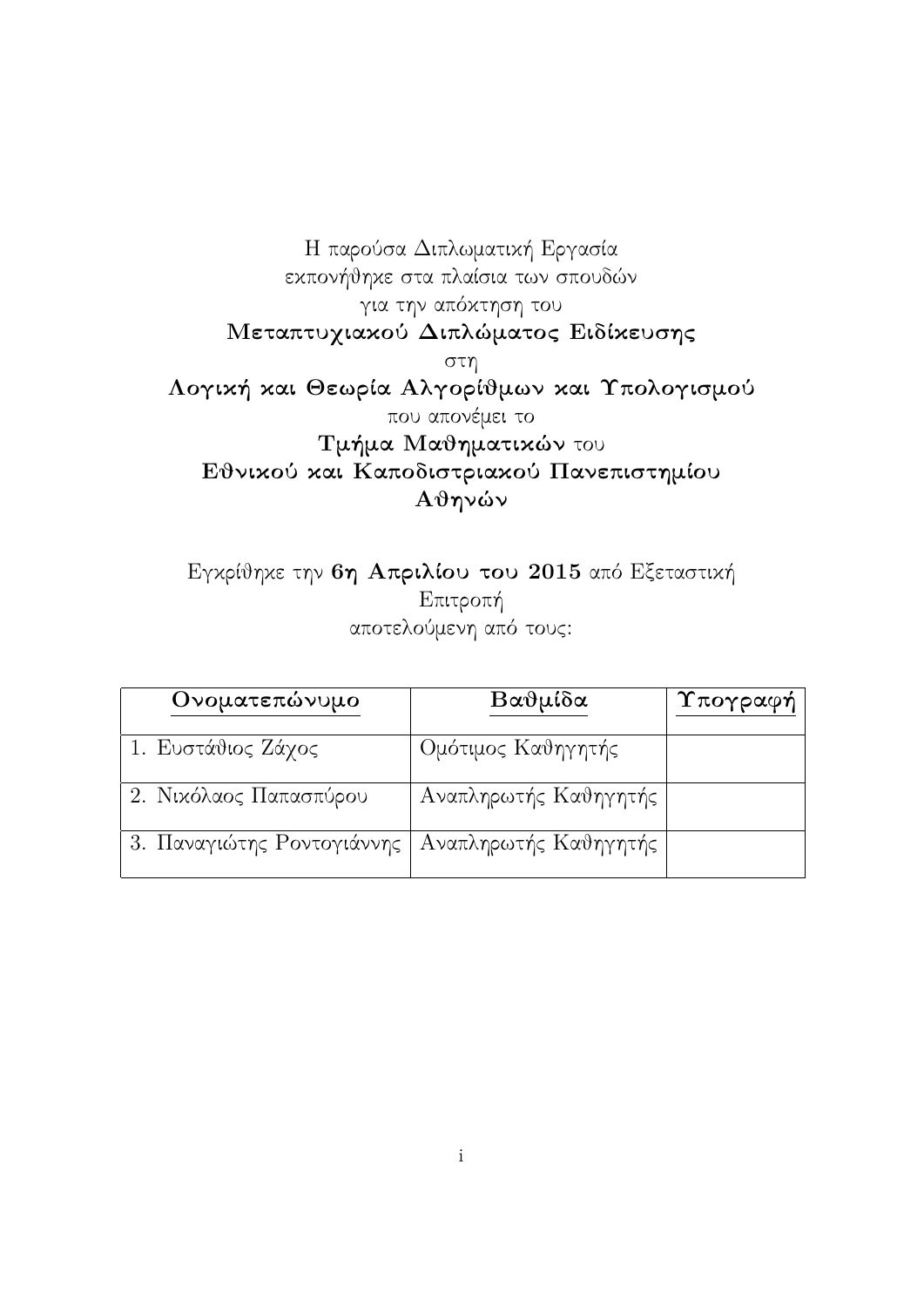c Copyright by Ioannis Kokkinis, 2015. All rights reserved.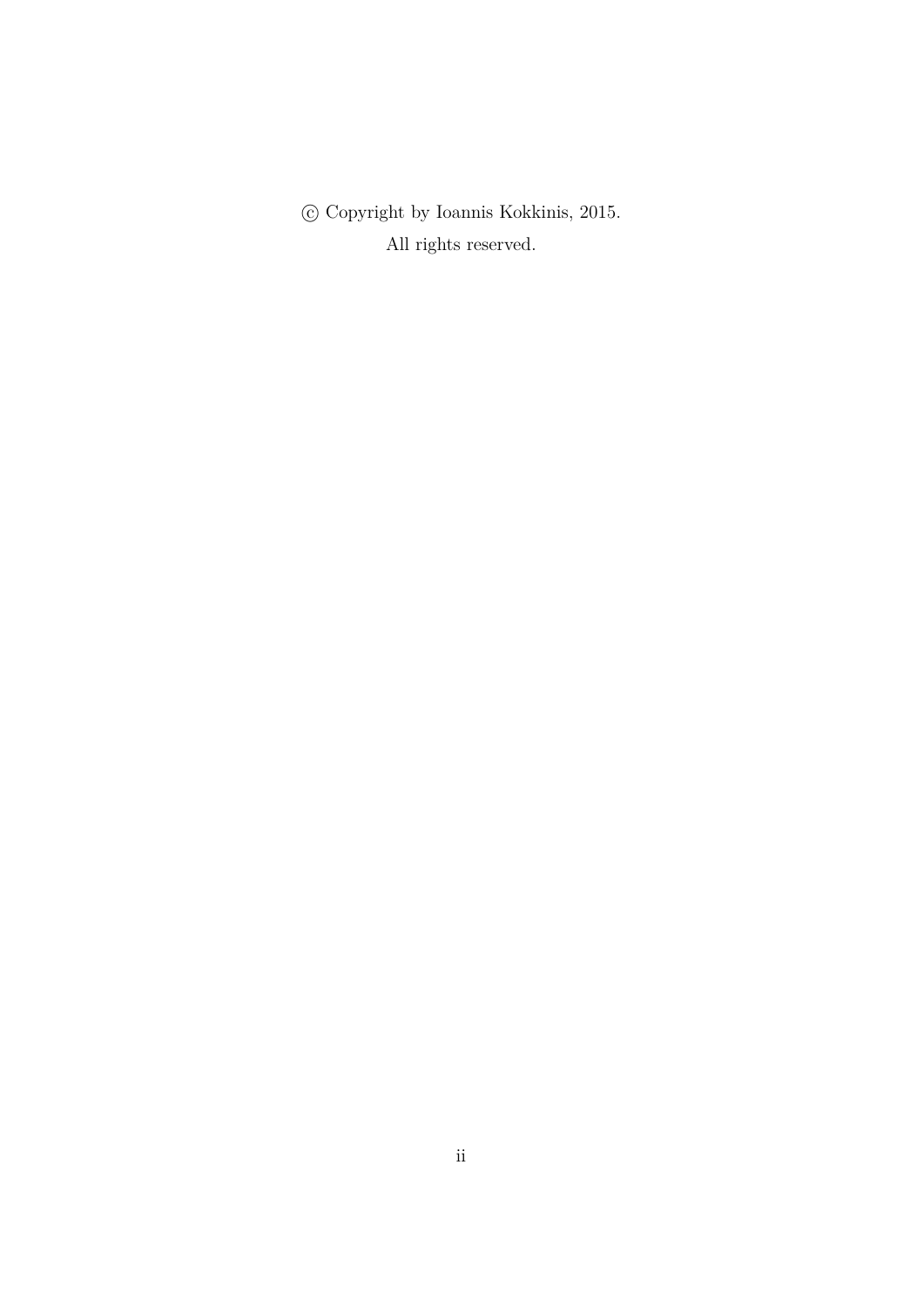#### <span id="page-3-0"></span>**Annotated Sequent Systems for Linear Temporal Logic**

#### **Ioannis Kokkinis**

#### **Abstract**

Annotated sequents provide an elegant approach for the design of deductive systems for temporal logics. Their proof theory, however, is notoriously difficult. Until recently it was not even clear how to syntactically show the admissibility of weakening. In this thesis we present a cut-free, finitary sequent system for linear temporal logic, based on annotated sequents. We present proofs for soundness and completeness and also present a purely syntactical proof for the admissibility of weakening in the aforementioned system. Furthermore, we investigate the role of cut in annotated sequent systems.

**keywords:** annotated sequents, linear temporal logic, weakening, prooftheory, sequent calculus

#### Περίληψη

Χρησιμοποιώντας ακολουθητές με υποσημειώσεις, μπορούμε να σχεδιάσουμε κατανοητά και απλά συστήματα απαγωγής για χρονικές λογικές. ΄Ομως, οι ακολουθητές με υποσημειώσεις, παρά τη σαφήνεια που προσφέρουν, καθιστούν την απόδειξη συντακτικών ιδιοτήτων πάρα πολύ δύσκολη. Μέχρι πρόσφατα, δεν ήταν καν σαφές πως να αποδείξουμε (με καθαρά συντακτικές μεθόδους) ότι ένα σύστημα ακολουθητών με υποσημειώσεις αποδέχεται την εξασθένηση. Σε αυτή την εργασία παρουσιάζουμε ένα σύστημα ακολουθητών με υποσημειώσεις για τη γραμμική χρονική λογική, το οποίο δε βασίζεται ούτε σε κάποιον κανόνα με άπειρες υποθέσεις ούτε στον κανόνα της τομής. Παρουσιάζουμε αποδείξεις ορθότητας και πληρότητας, καθώς και μία καθαρά συντακτική απόδειξη για την αποδοχή της εξασθένησης στο εν λόγω σύστημα.

λέξεις κλειδιά: ακολουθητές με υποσημειώσεις, γραμμική χρονική λογική, θεωρία αποδείξεων, εξασθένηση, λογισμός ακολουθητών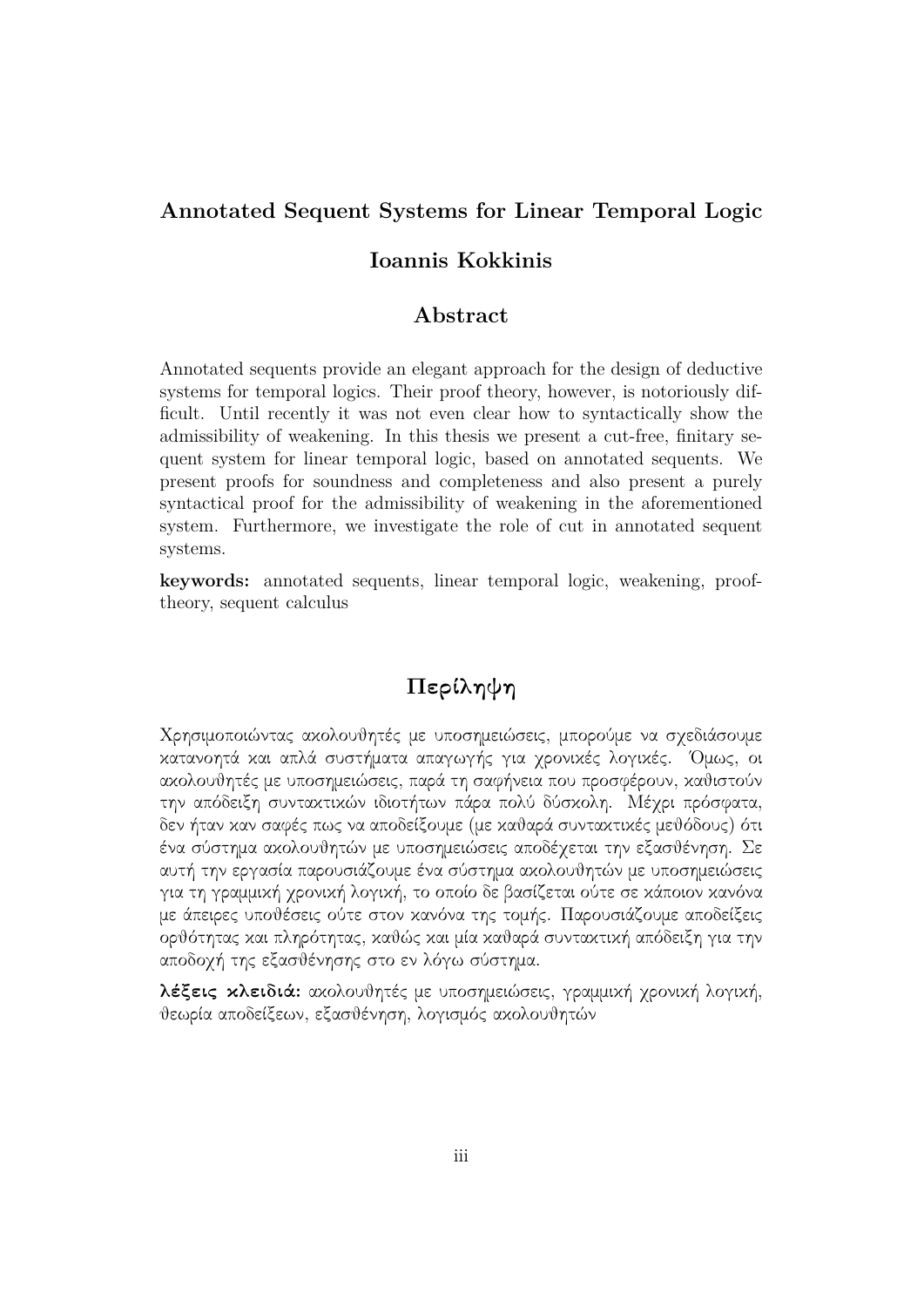### <span id="page-4-0"></span>**Acknowledgements**

I would like to thank my supervisor, Professor Emeritus Stathis Zachos, for his support, help and guidance during my studies in Greece. In addition, I would like to thank the other members of the committee, namely Associate Professors Nikolaos Papaspyrou and Panagiotis Rondogiannis, for inspiring me with their teaching. I would also like to thank Associate Professor Thomas Studer, since this thesis is completely based on his ideas.

Last but not least, I would like to thank my family since without their support and love, I would have never been able to complete my studies in MPLA.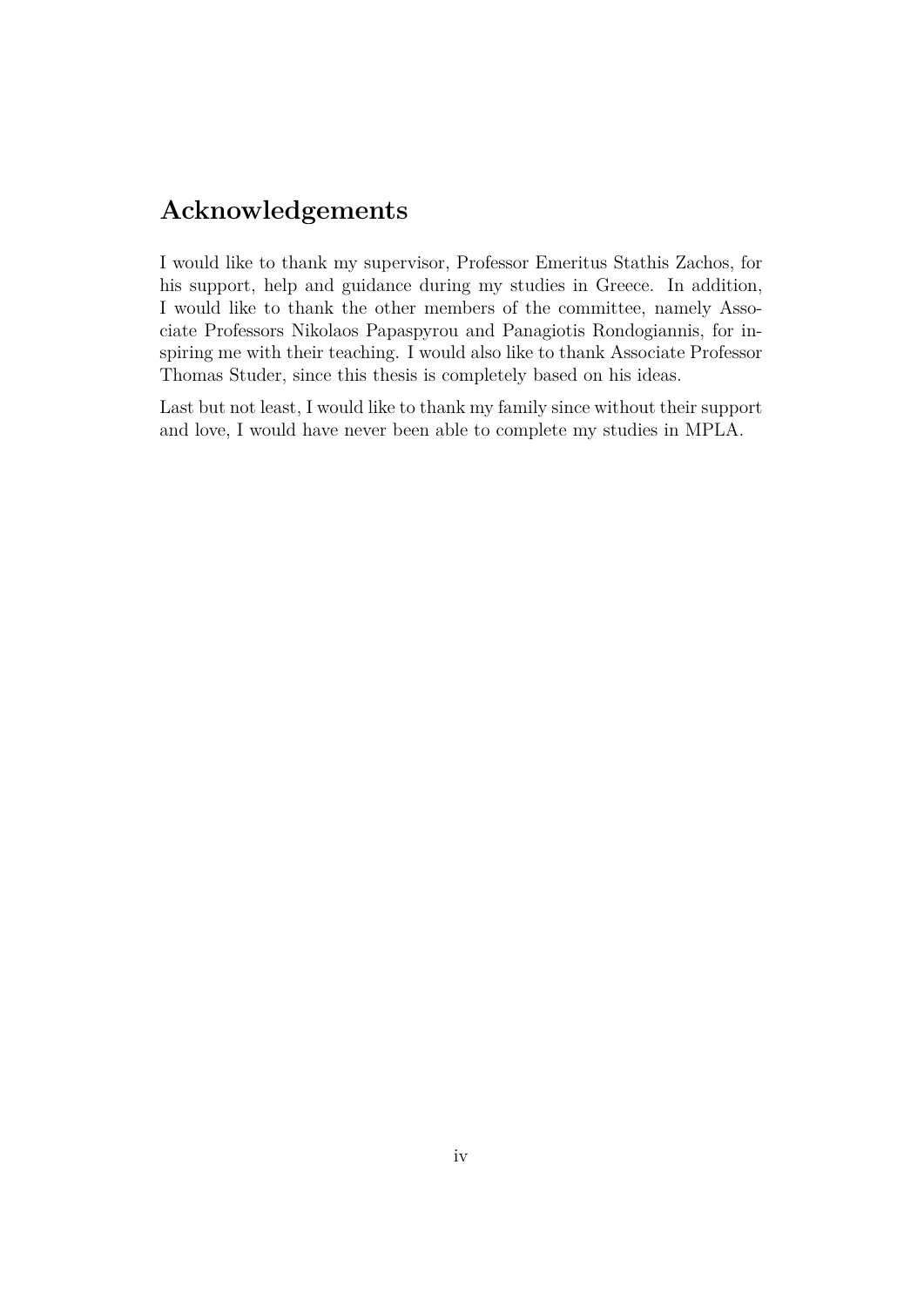## <span id="page-5-0"></span>**Contents**

|                          | Abstract        |                                                                    | iii            |
|--------------------------|-----------------|--------------------------------------------------------------------|----------------|
|                          |                 | <b>Acknowledgements</b>                                            | iv             |
|                          | <b>Contents</b> |                                                                    | vi             |
| 1                        |                 | <b>Introduction</b>                                                | $\mathbf{1}$   |
|                          | 1.1             |                                                                    | 1              |
|                          | 1.2             | On the Proof-Theory of Annotated Sequent Systems                   | $\overline{2}$ |
| $\bf{2}$                 |                 | Designing a Sequent System for LTL                                 | 3              |
|                          | 2.1             |                                                                    | 3              |
|                          | 2.2             |                                                                    | $\overline{5}$ |
|                          | 2.3             |                                                                    | $\overline{7}$ |
| 3                        |                 | <b>Completeness and Incompleteness</b>                             | 11             |
|                          | 3.1             |                                                                    | 11             |
|                          | 3.2             | System LT1 + cut is Complete $\dots \dots \dots \dots \dots \dots$ | 12             |
|                          | 3.3             |                                                                    | 20             |
| $\overline{\mathcal{A}}$ |                 | <b>Histories</b>                                                   | 24             |
|                          | 4.1             |                                                                    | 24             |
|                          | 4.2             | Soundness and Completeness of System LT2 $\ldots \ldots \ldots$    | 26             |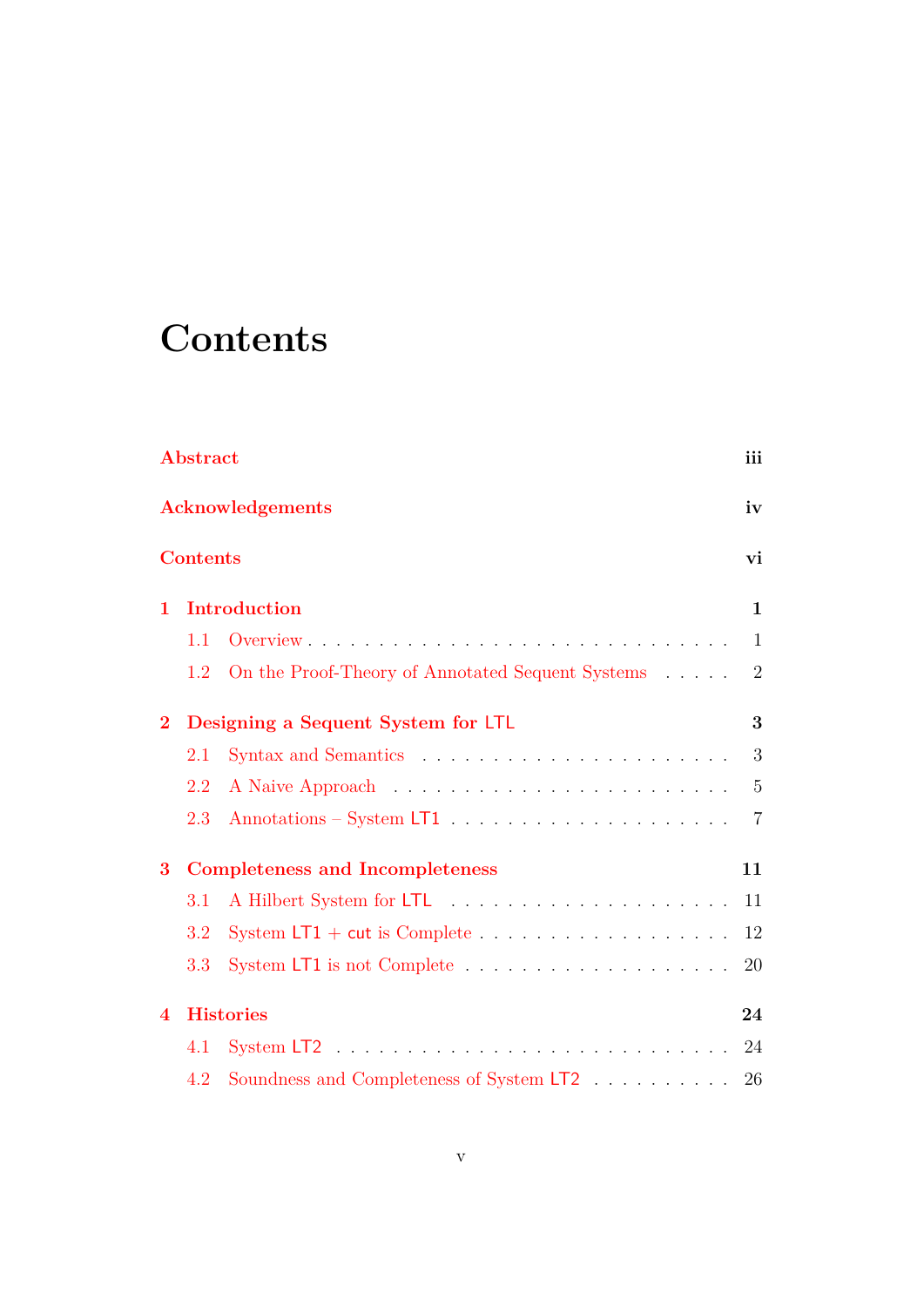| 5 Summary-Open Problems |  |
|-------------------------|--|
| <b>Bibliography</b>     |  |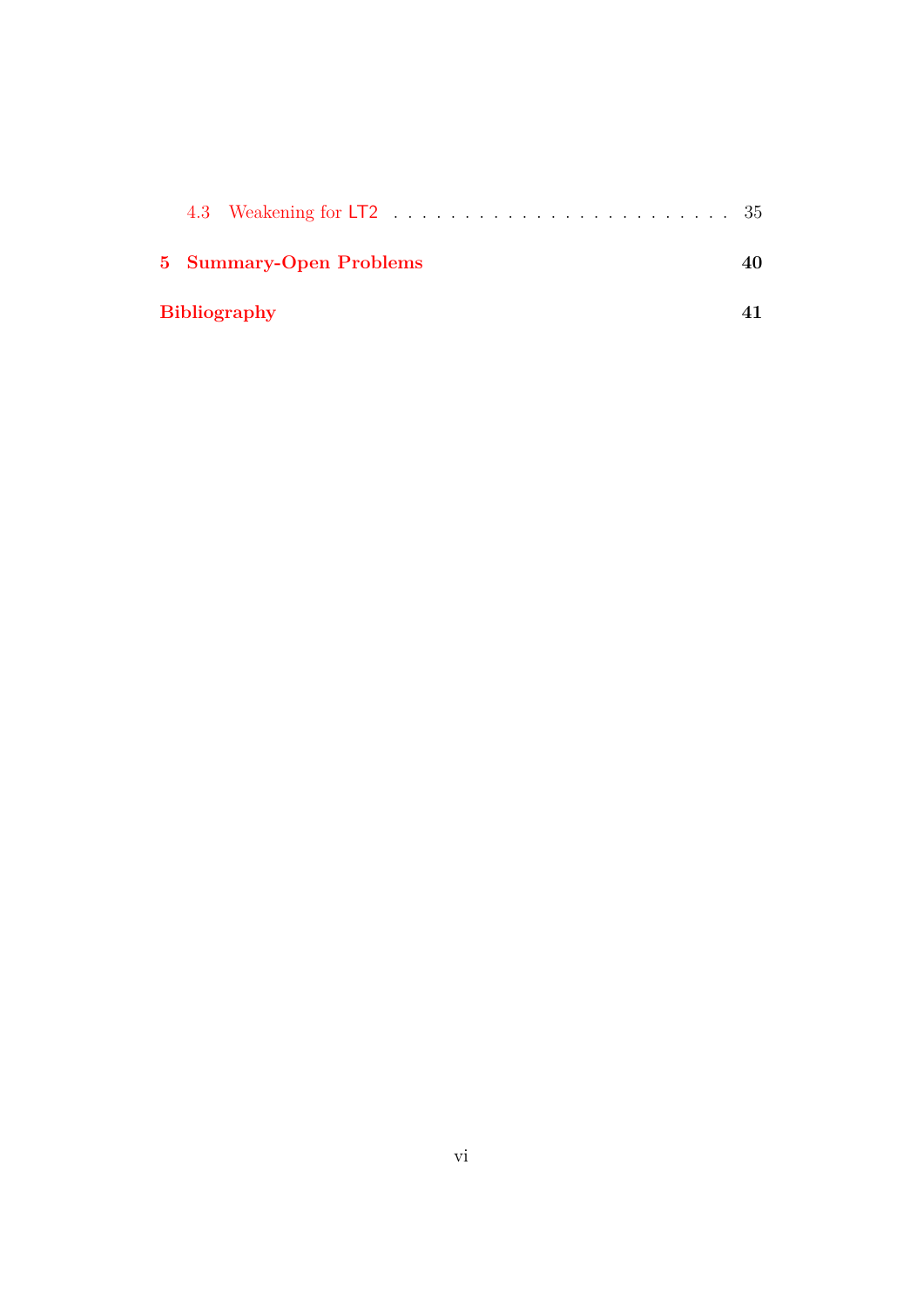### <span id="page-7-2"></span><span id="page-7-0"></span>**Chapter 1**

## **Introduction**

#### <span id="page-7-1"></span>**1.1 Overview**

The aim of this thesis is to demonstrate how annotated sequent systems can be used to describe linear temporal logic (LTL) and to investigate their proof theory. This thesis consists of 5 Chapters and is mainly based on [\[2\]](#page-47-1) and [\[4\]](#page-47-2). The overview of the chapters is as follows:

**Chapter [1](#page-7-0)** consists of a brief overview of the thesis and some discussion about the proof-theory of annotated sequent systems.

In **Chapter [2](#page-9-0)** we discuss how a sequent system for LTL can be designed. We define the syntax and semantics of LTL and we see a naive approach for defining a sequent system for LTL. We explain why the naive approach cannot work and finally we present annotations and system LT1.

In **Chapter [3](#page-17-0)** we prove that system LT1 is complete only if we add a cut rule to it. We also show that in order to define a complete sequent system for LTL, system LT1 needs to be enriched significantly.

In **Chapter [4](#page-30-0)** we define the notion of histories. We also present system LT2 and give soundness and completeness proofs for it. Finally we prove weakening for LT2 by purely syntactical methods.

In **Chapter [5](#page-46-0)** we summarize all the results presented in this thesis and also present some open problems.

The chapters can be divided in to two main parts. In the first part (Chapters [2](#page-9-0) and [3\)](#page-17-0) we explain the design of the finitary and cut-free sequent system for LTL defined in  $[2]$ . In the second part (Chapter [4\)](#page-30-0) we present the sys-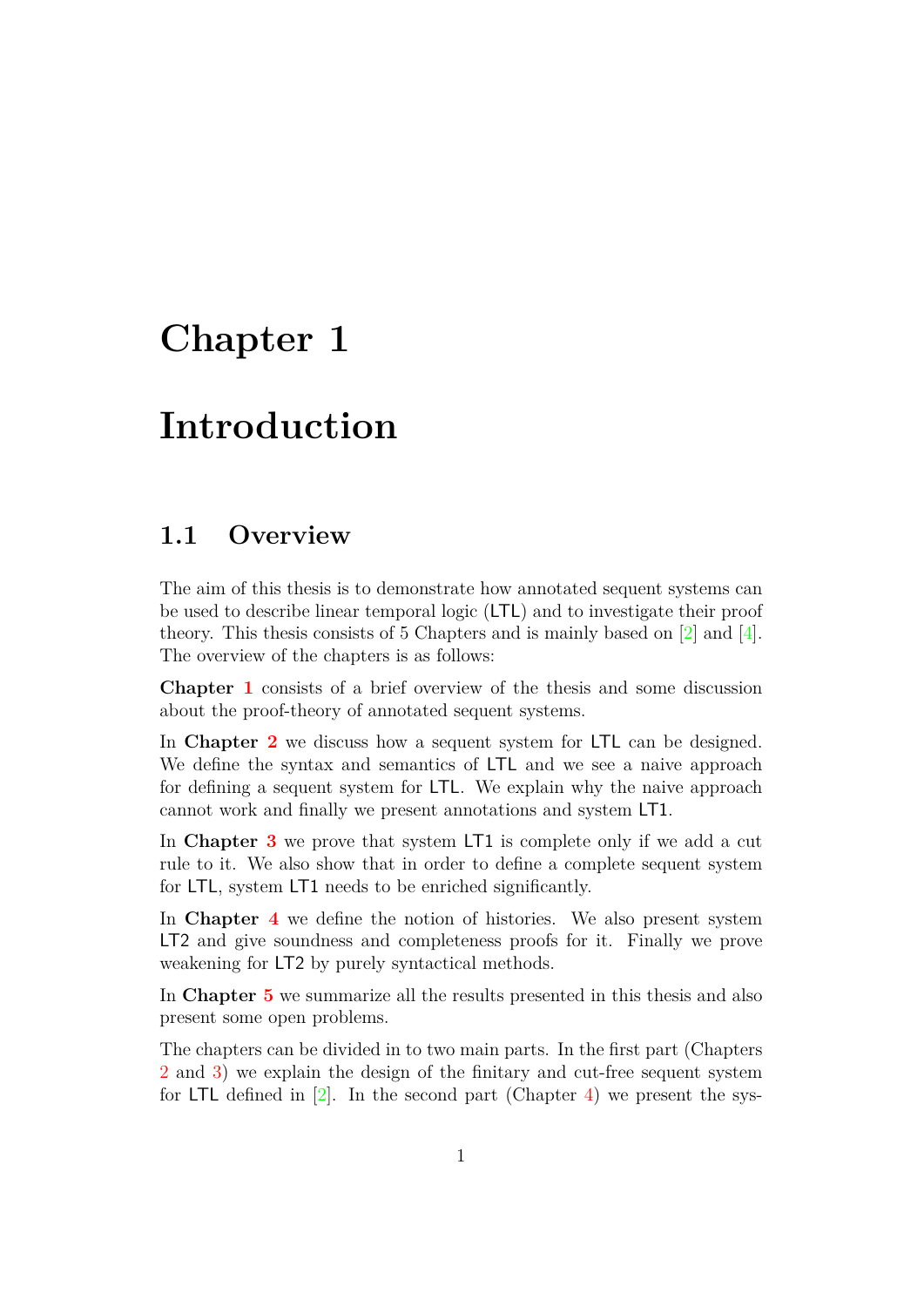<span id="page-8-1"></span>tem of [\[2\]](#page-47-1) together with soundness and completeness proofs for it. We also present a purely syntactical proof for the admissibility of weakening in the aforementioned system, which was an open problem from [\[2\]](#page-47-1).

### <span id="page-8-0"></span>**1.2 On the Proof-Theory of Annotated Sequent Systems**

The proof theory of temporal logics, and of modal fixed point logics in general, is notoriously difficult. It is not even clear how to design a finitary deductive system for LTL with nice proof-theoretic properties. In this context, deductive systems featuring infinite long proof branches (together with a global soundness condition) and their cyclic variants have recently obtained much attention, see, for instance,  $[1, 2, 3, 7, 8, 9]$  $[1, 2, 3, 7, 8, 9]$  $[1, 2, 3, 7, 8, 9]$  $[1, 2, 3, 7, 8, 9]$  $[1, 2, 3, 7, 8, 9]$  $[1, 2, 3, 7, 8, 9]$  $[1, 2, 3, 7, 8, 9]$  $[1, 2, 3, 7, 8, 9]$  $[1, 2, 3, 7, 8, 9]$  $[1, 2, 3, 7, 8, 9]$ .

Brünnler and Lange  $[2]$  proposed an elegant formalism with cyclic proofs for LTL using focus games from Lange and Stirling [\[6\]](#page-47-8) as an inspiration. The main technical feature of their system are annotated sequents, which are employed to derive greatest fixed points. However, some very basic prooftheoretic problems turn out to be surprisingly hard in this setting. For instance, despite the admissibility of several structural rules, including cut, being proved semantically in  $[2]$ , it remains to prove the same facts by proper proof-theoretic methods. Even the admissibility of weakening, which is quite trivial for most types of sequent calculi, is far from being simple for annotated sequents due to the presence of sequent contexts in the annotations.

As Brünnler and Lange point out  $[2]$ , the problem with weakening is to be expected since the fact that a certain statement is provable by induction does not imply that a weaker statement is also provable by induction.

In this thesis we present a solution to this open problem and establish the admissibility of weakening by proof-theoretic means.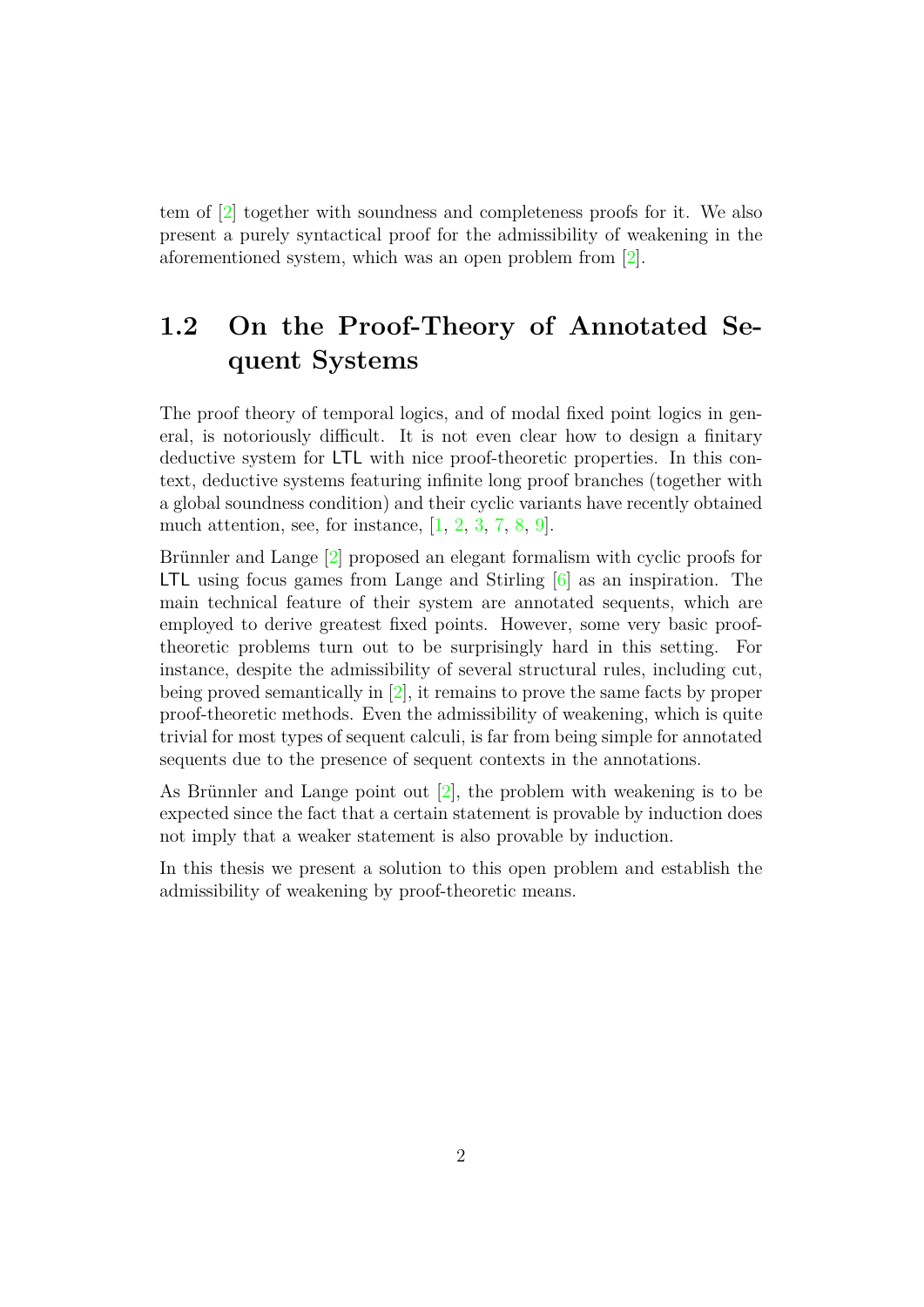### <span id="page-9-2"></span><span id="page-9-0"></span>**Chapter 2**

## **Designing a Sequent System for** LTL

In this chapter we explore an approach for defining a sound and complete sequent calculus for LTL. Note that we only study the unary fragment of LTL. This is enough to discuss the proof-theoretic problems and also simplifies the presentation.

We start with defining the syntax and semantics for LTL-sequents. Then we recall a naive way of giving an LTL-sequent calculus and explain its shortcomings. We finish this chapter with introducing the sequent calculus LT1, which is based on so-called annotations.

This chapter is taken from [\[4\]](#page-47-2).

### <span id="page-9-1"></span>**2.1 Syntax and Semantics**

We start with a countable set of atomic propositions, which we call Prop. The language of the sequent calculus for LTL,  $\mathcal{L}_{\mathcal{S}}$ , is then described by the following grammar:

*A* ::=  $P$  |  $\overline{P}$  |  $A \wedge A$  |  $A \vee A$  | □ $A$  | ◇ $A$  | ○ $A$ 

where  $P \in \text{Prop}$  and  $\overline{P}$  denotes the negation of P. In this thesis, we assume right associativity for all binary connectives.

We define the set of sequents, Seq, by:

$$
\mathsf{Seq} := \left\{ \Gamma \mid \Gamma \text{ is a finite subset of } \mathcal{L}_{\mathcal{S}} \right\}
$$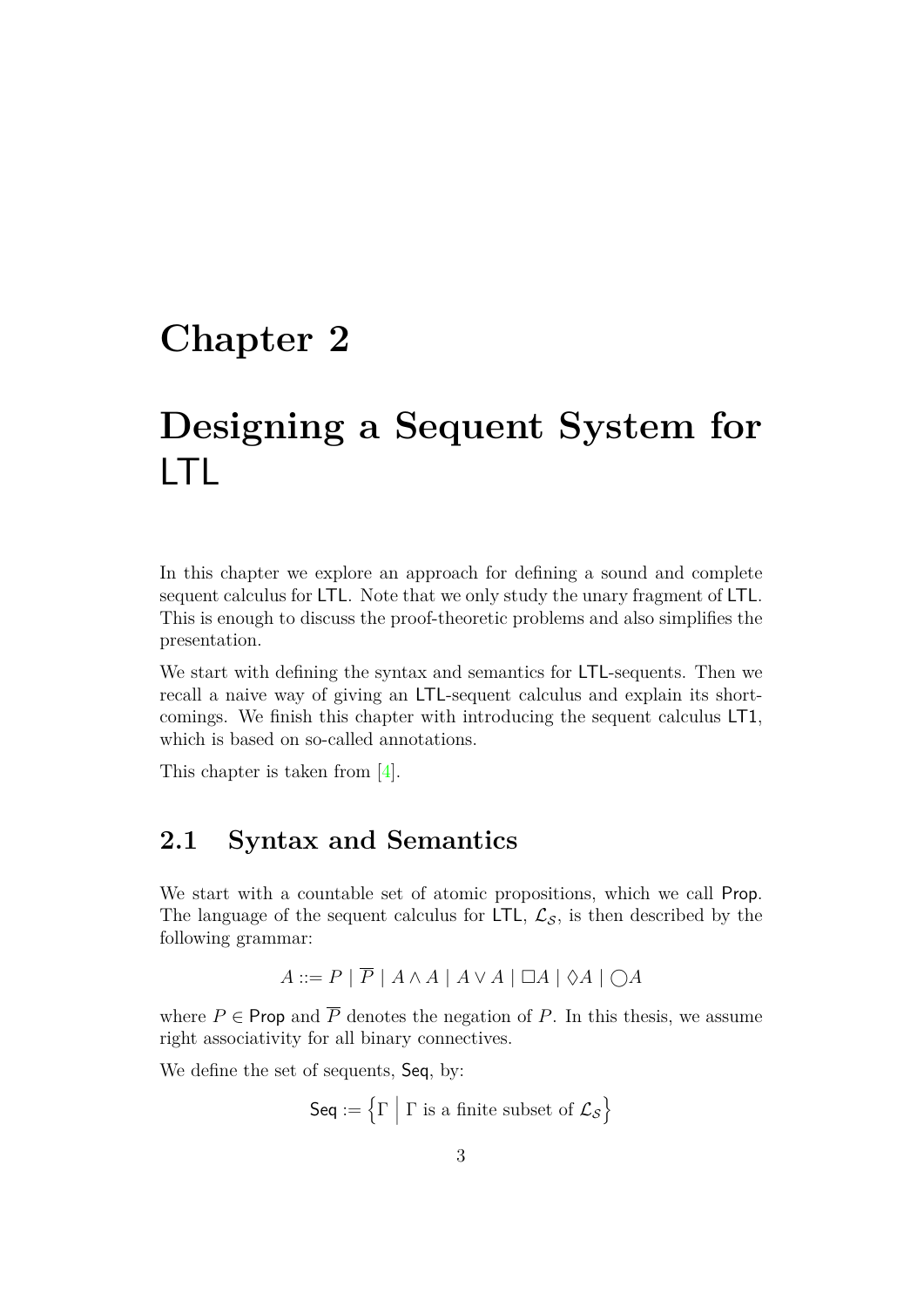We will use capital greek letters like Γ*,* ∆*,* Σ*, . . .* for sequents, capital latin letters like A, B, C, D, ... for  $\mathcal{L}_{\mathcal{S}}$ -formulas and the letters P, Q for elements of Prop, all of them possibly primed or with subscripts. As usual union is represented by comma, i.e.:

> Γ,  $\Delta$  stands for  $Γ ∪ ∆$ Γ, *A* stands for  $Γ ∪ {A}$

We define the negation of an  $\mathcal{L}_{\mathcal{S}}$ -formula as usual by:

| $\overline{P} := P$                                       | $\bigcirc A := \bigcirc A$                   |
|-----------------------------------------------------------|----------------------------------------------|
| $\overline{A \vee B} := \overline{A} \wedge \overline{B}$ | $\overline{\Box A} := \Diamond \overline{A}$ |
| $\overline{A \wedge B} := \overline{A} \vee \overline{B}$ | $\overline{\Diamond A} := \Box \overline{A}$ |

Let  $\Gamma \in \mathsf{Seq}$ . We define the following sequents:

$$
\bigcirc \Gamma := \{ \bigcirc A \mid A \in \Gamma \}
$$

$$
\Gamma / \bigcirc := \{ A \mid \bigcirc A \in \Gamma \}
$$

Now we can define the notion of LTL-model and validity.

**Definition 1** (LTL-model). An LTL-model or simply a model is a function  $\mu$ that maps natural numbers to sets of atomic propositions, i.e.:<sup>[1](#page-10-0)</sup>

$$
\mu: \mathbb{N} \to \mathcal{P}(\mathsf{Prop})
$$

Let  $\mu$  be a model. Every natural number  $i$  represents a point in time and the set  $\mu(i)$  represents the facts that hold at the time-point *i*. The expression  $\mu, i \models A$  stands for *model*  $\mu$  *satisfies formula*  $A$  *at time-point i*. The relation  $\models$  is defined as follows:

**Definition 2** (Satisfiability of  $\mathcal{L}_{\mathcal{S}}$ -formulas). Let  $\mu$  be a model and let  $i \in \mathbb{N}$ . We have:

$$
\mu, i \models P \iff P \in \mu(i)
$$
  
\n
$$
\mu, i \models \overline{P} \iff P \notin \mu(i)
$$
  
\n
$$
\mu, i \models A \land B \iff \mu, i \models A \text{ and } \mu, i \models B
$$
  
\n
$$
\mu, i \models A \lor B \iff \mu, i \models A \text{ or } \mu, i \models B
$$
  
\n
$$
\mu, i \models \Box A \iff \forall j \geq i(\mu, j \models A)
$$
  
\n
$$
\mu, i \models \Diamond A \iff \exists j \geq i(\mu, j \models A)
$$
  
\n
$$
\mu, i \models \bigcirc A \iff \mu, i + 1 \models A
$$

<span id="page-10-0"></span> ${}^1\mathcal{P}$  stands for powerset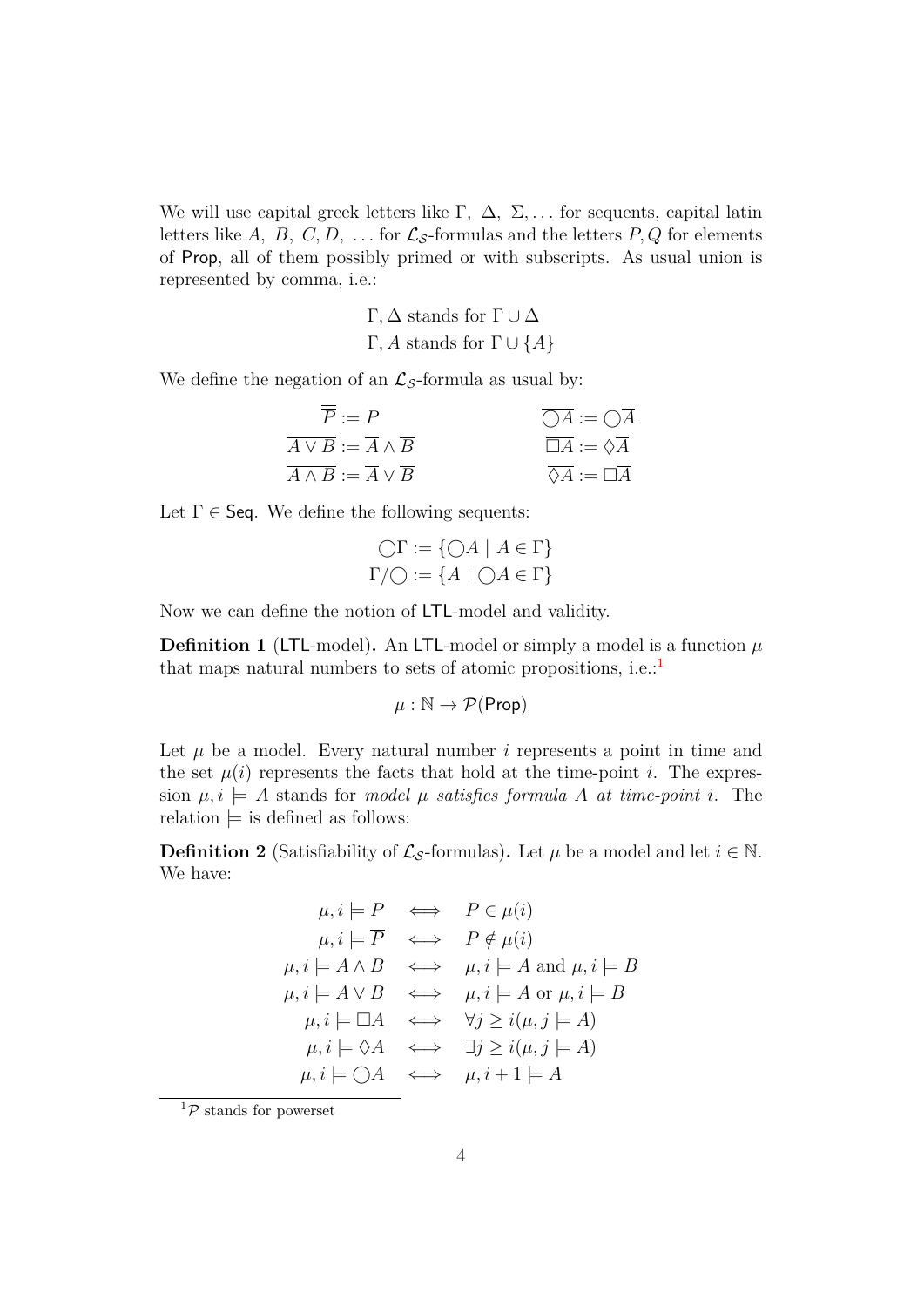A formula *A* is *valid*, denoted by  $\models A$ , iff  $(\forall \mu)(\forall i)[\mu, i \models A]$ , i.e. iff *A* holds in all models at all time-points. A formula *A* is satisfiable iff there is a model *µ* and *i* ∈  $\mathbb N$  such that  $\mu, i \models A$ .

Let  $\Gamma \in \mathsf{Seq}$ . We assume that  $\Gamma$  is semantically equivalent to the disjunction of its elements, i.e. we set

$$
\mu, i \models \Gamma \iff \mu, i \models \bigvee_{A \in \Gamma} A
$$

The notions of validity and satisfiability are extended to sequents in the obvious way. If  $\Gamma = \emptyset$  we have that  $\Gamma$  is semantically equivalent to the false statement, i.e. the empty sequent is not satisfiable.

#### <span id="page-11-0"></span>**2.2 A Naive Approach**

We begin with a "naive" sequent calculus for  $LTL$ , called  $LT<sub>naive</sub>$ , which is given in Figure [2.1.](#page-12-0) This system contains the usual propositional axioms and rules (aid,  $\vee$ ,  $\wedge$ ), the rule for  $\bigcap$  and the rules for unfolding  $\square$  and  $\lozenge$ .

Let  $\alpha$  be a rule of a sequent system. The sequents above  $\alpha$ 's line will be called the premises of  $\alpha$  and the sequent below  $\alpha$ 's line will be called  $\alpha$ 's conclusion. We categorize the formulas appearing in  $\alpha$  as follows:

- **principal formulas of** *α***:** the formulas that are explicitly shown in  $\alpha$ 's conclusion, i.e. do not belong in  $\Gamma$ . Exception is the  $\bigcirc$ -rule, where all formulas of  $\bigcap$  and only those are principal formulas.
- side formulas of  $\alpha$ : formulas that belong to the sequents Γ, Σ. Exception is the  $\bigcirc$ -rule where the formulas of  $\Sigma$  and only those are side formulas.

A rule without premises will sometimes be called an axiom. We make no distinction between an axiom's premises and conclusion.

We will use lowercase greek letters like  $\alpha$ ,  $\beta$ ,  $\gamma$ ,... possibly primed or with subscripts to represent rules. As usual  $L \vdash A$  means that the logic L proves the formula A. When L is clear from the context we may simply write  $\vdash A$ . By  $\mathsf{L} \stackrel{n}{\leftarrow} A$  we mean that there is a derivation of *A* in **L** with depth at most *n*.

Soundness of all the rules of system  $LT_{\text{naive}}$  is proved in Theorem [19.](#page-33-0)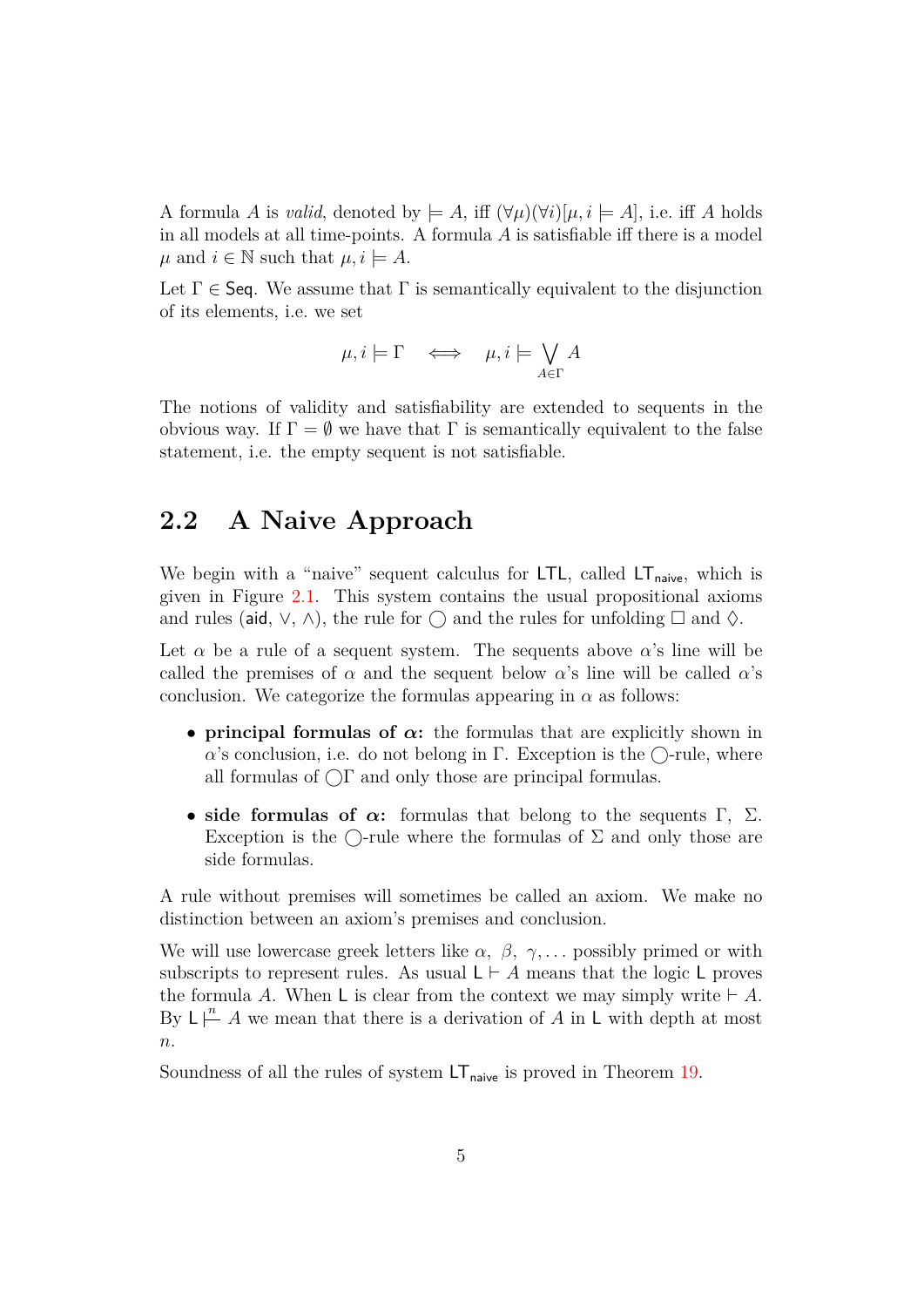<span id="page-12-2"></span><span id="page-12-0"></span>
$$
\begin{array}{ccccc}\n\text{aid} & & \sqrt{\Gamma, A, B} & \wedge \frac{\Gamma, A & \Gamma, B}{\Gamma, A \vee B} \\
\Box & \frac{\Gamma, A & \Gamma, \bigcirc \Box A}{\Gamma, \Box A} & \varphi & \frac{\Gamma, A, \bigcirc \Diamond A}{\Gamma, \Diamond A} & \bigcirc & \frac{\Gamma}{\Sigma, \bigcirc \Gamma}\n\end{array}
$$

Figure 2.1: System  $LT_{\text{naive}}$ 

But what about completeness? The first observation, see [\[2\]](#page-47-1), is that system LT<sub>naive</sub> almost works: the only thing that goes wrong is that we cannot derive induction principles as is shown in the following example.

<span id="page-12-1"></span>*Example* 3*.* The valid sequent

$$
\Gamma = \Diamond (P \land \bigcirc \overline{P}), \overline{P}, \Box P
$$

cannot be proved in  $LT_{\text{naive}}$ . This sequent is semantically equivalent to the temporal induction axiom

$$
P \land \Box(P \to \bigcirc P) \to \Box P
$$

where the connective  $\rightarrow$  is interpreted in the standard way.

An attempt to prove  $\Gamma$  in  $LT_{\text{naive}}$  will lead to a derivation like the following:

$$
\begin{array}{cc}\text{aid} & \Diamond (P \land \bigcirc \overline{P}), \overline{P}, \bigcirc \Box P \\ & \Diamond \bigcirc (P \land \bigcirc \overline{P}), P, \overline{P}, \bigcirc \Box P & \bigcirc \bigcirc (P \land \bigcirc \overline{P}), \overline{P}, \Box P \\ & \Diamond \bigcirc (P \land \bigcirc \overline{P}), \overline{P}, \bigcirc \Box P & \Diamond \bigcirc (P \land \bigcirc \overline{P}), \overline{P}, \bigcirc \Box P \\ & \Diamond \bigcirc (P \land \bigcirc \overline{P}), \overline{P}, \Box & \Diamond \bigcirc (P \land \bigcirc \overline{P}), \overline{P}, \bigcirc \Box P \\ & \Diamond (P \land \bigcirc \overline{P}), \overline{P}, \Box P & \Diamond \bigcirc (P \land \bigcirc \overline{P}), \overline{P}, \bigcirc \Box P\end{array}
$$

Observe that the endsequent reappears in the top right of the derivation. Hence there is no proof of  $\Gamma$  in  $LT_{\text{naive}}$ .

When we try to prove a formula that contains the operator  $\Box$ , the proofsearch will fail like it did in the above example for sequent Γ. However, the obvious idea of just closing a cyclic branch as axiomatic will lead to an unsound system as is illustrated in the next example, see [\[2\]](#page-47-1).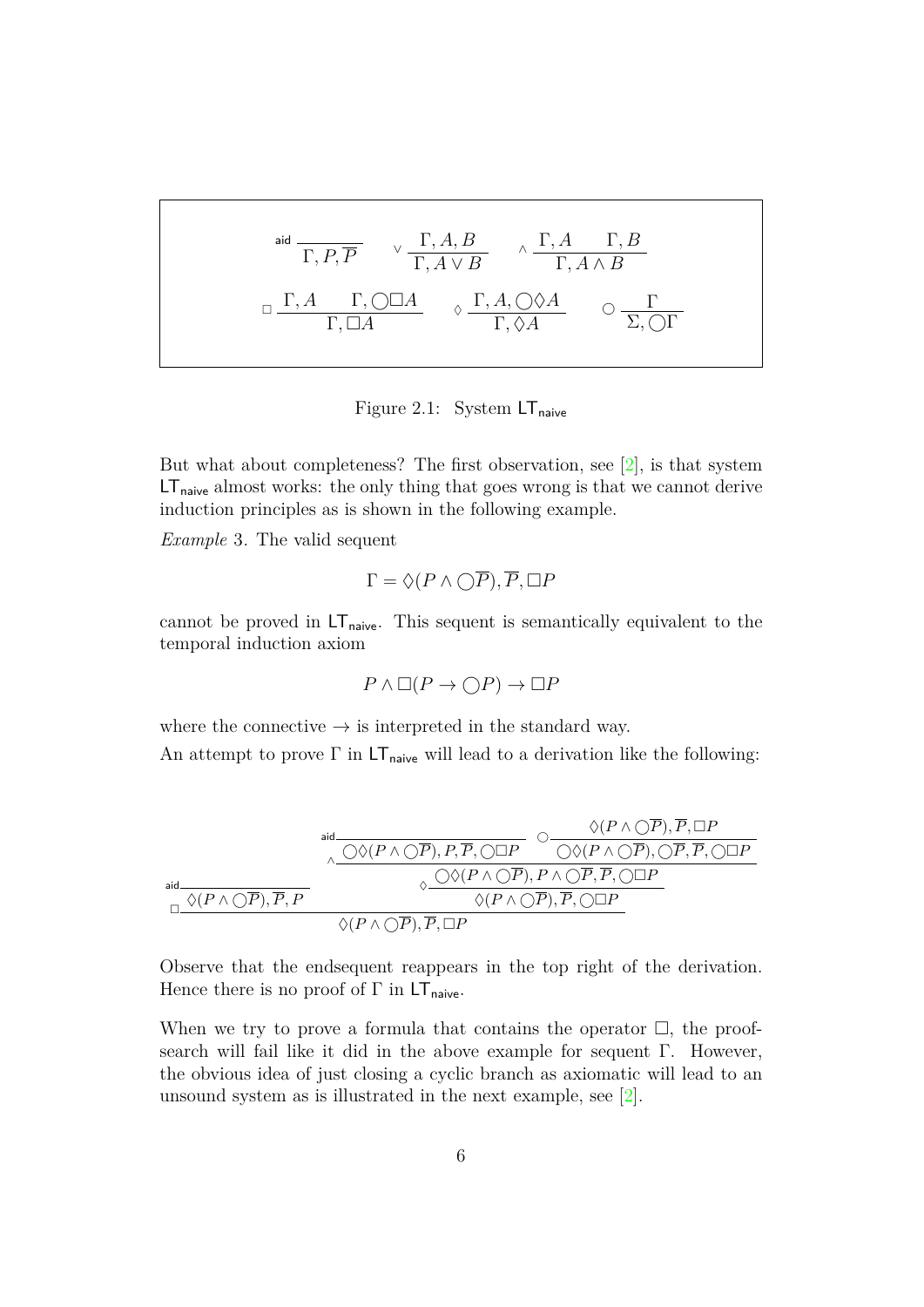<span id="page-13-2"></span><span id="page-13-1"></span>*Example* 4. Consider the non-valid sequent  $\Delta = \Box P$ ,  $\Diamond \Diamond \Box P$ . If we could close all the cyclic branches then we would have the following proof for  $\Delta$  in  $LT_{naive}:$ 



Hence, a better idea, than simply closing every cyclic branch, is required. Brünnlerand Lange's idea  $([2])$  $([2])$  $([2])$  is to close a cyclic branch if there is a formula such that whenever the  $\Box$ -rule is applied to it between the two occurrences of the cyclic sequent, the branch is along the right premise. Thus, in Example [3,](#page-12-1) the rightmost branch of the  $LT_{\text{naive}}$ -derivation for  $\Gamma$  would be closed, thus yielding a correct proof. In Example [4,](#page-13-1) however, the left branch in the derivation for ∆ would not be closed and hence this would not be a proof for the non-valid sequent  $\Delta$ . In order to implement this idea, we have to enrich our syntax with the so-called *annotations*.

#### <span id="page-13-0"></span>**2.3 Annotations – System** LT1

We define the set of *annotated* formulas,  $\mathcal{L}_{\text{ann}}$ :

$$
\mathcal{L}_{\mathsf{ann}} := \left\{ \Box_{\Gamma} A, \bigcirc \Box_{\Gamma} A \middle| A \in \mathcal{L}_{\mathcal{S}}, \Gamma \in \mathsf{Seq} \right\}
$$

In  $\Box_{\Gamma}A$ , the sequent  $\Gamma$  is called an annotation. We define the set of annotated sequents:

 $\mathsf{Seq}_{\mathsf{ann}} := \left\{ \left. \Gamma \; \right| \, \Gamma \text{ is a finite subset of } \mathcal{L}_{\mathcal{S}} \cup \mathcal{L}_{\mathsf{ann}} \text{ that contains } \right.$ at most one annotated formula  $\}$ 

The semantics of  $\Box_{\Gamma} A$  is defined as follows. Let  $\mu$  be an LTL-model and let  $i \in \mathbb{N}$ . We have:

$$
\mu, i \models \Box_{\Gamma} A \iff \forall j \ge i \Big( \Big( \forall i \le k \le j(\mu, k \models \Gamma) \Big) \Longrightarrow \mu, j \models A \Big)
$$

System LT1 is given by the axioms and rules in Figure [2.2.](#page-14-0) For the  $\bigcirc$ -rule, we assume  $\Sigma \in \mathsf{Seq}$ , i.e.  $\Sigma$  does not contain annotated formulas. In all the other rules,  $\Gamma$  may contain annotated formulas, when the syntactical restrictions allow it. System LT1 contains all the rules of the system  $LT_{\text{naive}}$  plus the rule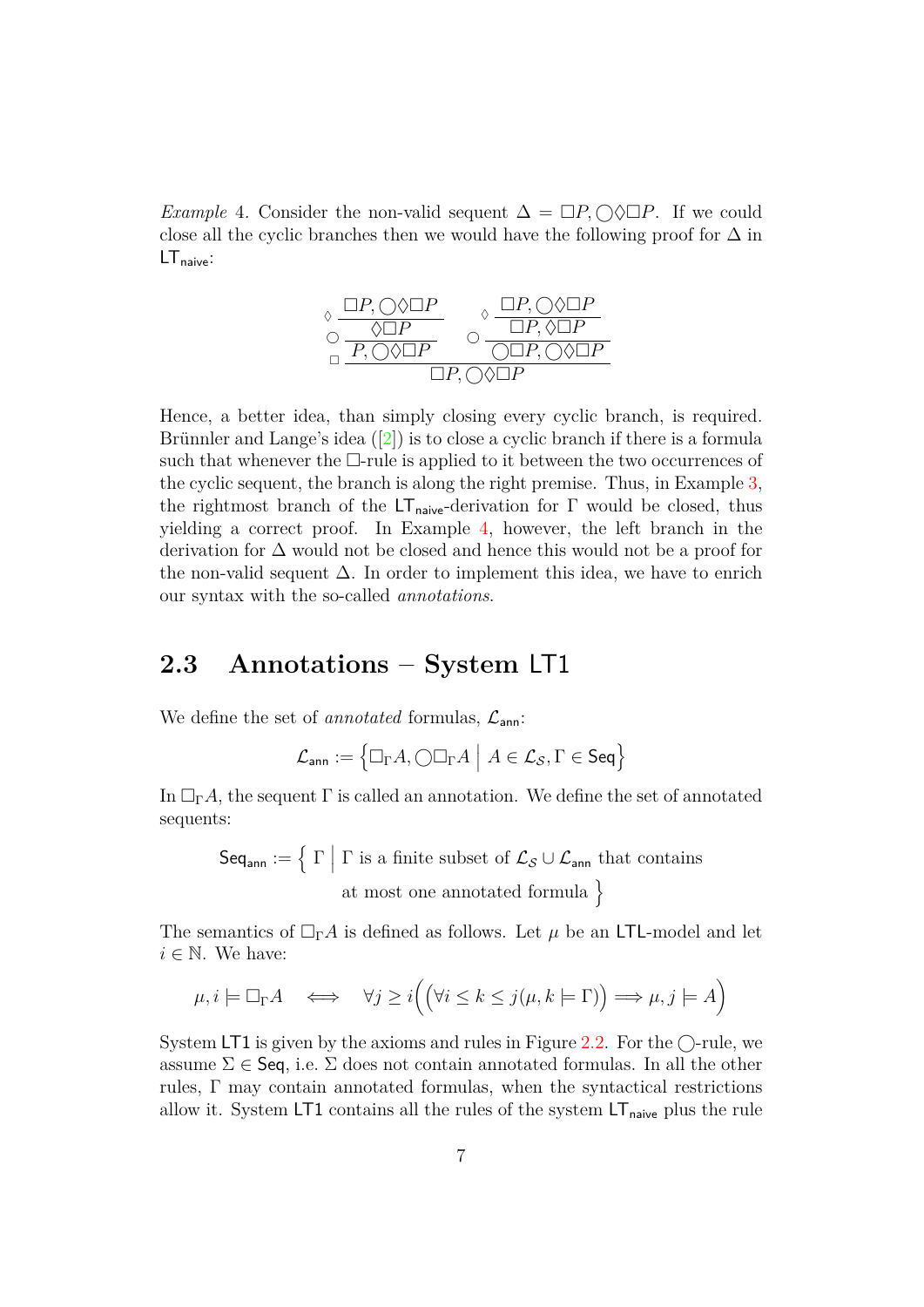<span id="page-14-0"></span>
$$
\begin{array}{ccccc}\n\text{aid} & & & \sqrt{\Gamma, A, B} & & \sqrt{\Gamma, A & \Gamma, B} \\
\hline\n\Gamma, P, \overline{P} & & & \sqrt{\Gamma, A \vee B} & & \sqrt{\Gamma, A \wedge B} \\
\end{array}
$$
\n
$$
\begin{array}{ccccc}\n\text{rep} & & & \sqrt{\Gamma, A \vee B} & & \sqrt{\Gamma, A \wedge B} \\
\hline\n\Gamma, \Box_{\Gamma} A & & & \Gamma, \Box \Box_{\Gamma} A \\
\end{array}
$$
\n
$$
\Box \begin{array}{ccccc}\n\Gamma, A & & \Gamma, \Box \Box A & & \sqrt{\Gamma, A, \Box \Diamond A} \\
\end{array}\n\qquad \begin{array}{ccccc}\n\Box, A & & \Box, \Box \Box \Box \\
\end{array}
$$

Figure 2.2: System LT1

foc and the axiom rep. The name of the rule foc stands for focus and implies that we focus on a specific  $\Box$ -formula, i.e. the formula  $\Box A$  in the conclusion of the foc-rule. We focus on this formula by annotating it with its context, i.e. Γ. When the annotated formula appears in exactly the same context (i.e.  $\Gamma$ ), then we can close the branch as axiomatic using the axiom rep (the name of this axiom stands for repetition).

The sequent  $\Diamond (P \land \bigcirc P)$ ,  $\overline{P}$ ,  $\Box P$  (which could not be proved in system LT<sub>naive</sub>) can be derived in LT1 as follows:

$$
\begin{array}{c}\text{add} \begin{picture}(160,140) \put(0,0){\line(1,0){160}} \put(10,0){\line(1,0){160}} \put(10,0){\line(1,0){160}} \put(10,0){\line(1,0){160}} \put(10,0){\line(1,0){160}} \put(10,0){\line(1,0){160}} \put(10,0){\line(1,0){160}} \put(10,0){\line(1,0){160}} \put(10,0){\line(1,0){160}} \put(10,0){\line(1,0){160}} \put(10,0){\line(1,0){160}} \put(10,0){\line(1,0){160}} \put(10,0){\line(1,0){160}} \put(10,0){\line(1,0){160}} \put(10,0){\line(1,0){160}} \put(10,0){\line(1,0){160}} \put(10,0){\line(1,0){160}} \put(10,0){\line(1,0){160}} \put(10,0){\line(1,0){160}} \put(10,0){\line(1,0){160}} \put(10,0){\line(1,0){160}} \put(10,0){\line(1,0){160}} \put(10,0){\line(1,0){160}} \put(10,0){\line(1,0){160}} \put(10,0){\line(1,0){160}} \put(10,0){\line(1,0){160}} \put(10,0){\line(1,0){160}} \put(10,0){\line(1,0){160}} \put(10,0){\line(1,0){160}} \put(10,0){\line(1,0){160}} \put(10,0){\line(1,0){160}} \put(10,0){\line(1,0){160}} \put(10,0){\line(1,0){160}} \put(10,0){\line(1,0){160}} \put(10,0){\line(1,0){160}} \put(10,0){\line(1,0){160}} \put(10,0){\line(1,0){160}} \put(10,0){\line(1,0){160}} \put(10,0){\line(1,0){
$$

Soundness for all the rules of system LT1 is proved in Theorem [19.](#page-33-0) However, as we will see later, system LT1 only is complete if we add a cut rule. We define system LT1<sup>cut</sup> to be LT1 enriched with the rule cut:

$$
\operatorname{cut} \frac{\Gamma,A}{\Gamma,\Delta}\frac{\overline{A},\Delta}{}
$$

In this rule, *A* is an  $\mathcal{L}_{\mathcal{S}}$ -formula.

Before showing the completeness and incompleteness results we need to show that weakening is syntactically admissible in system LT1<sup>cut</sup>.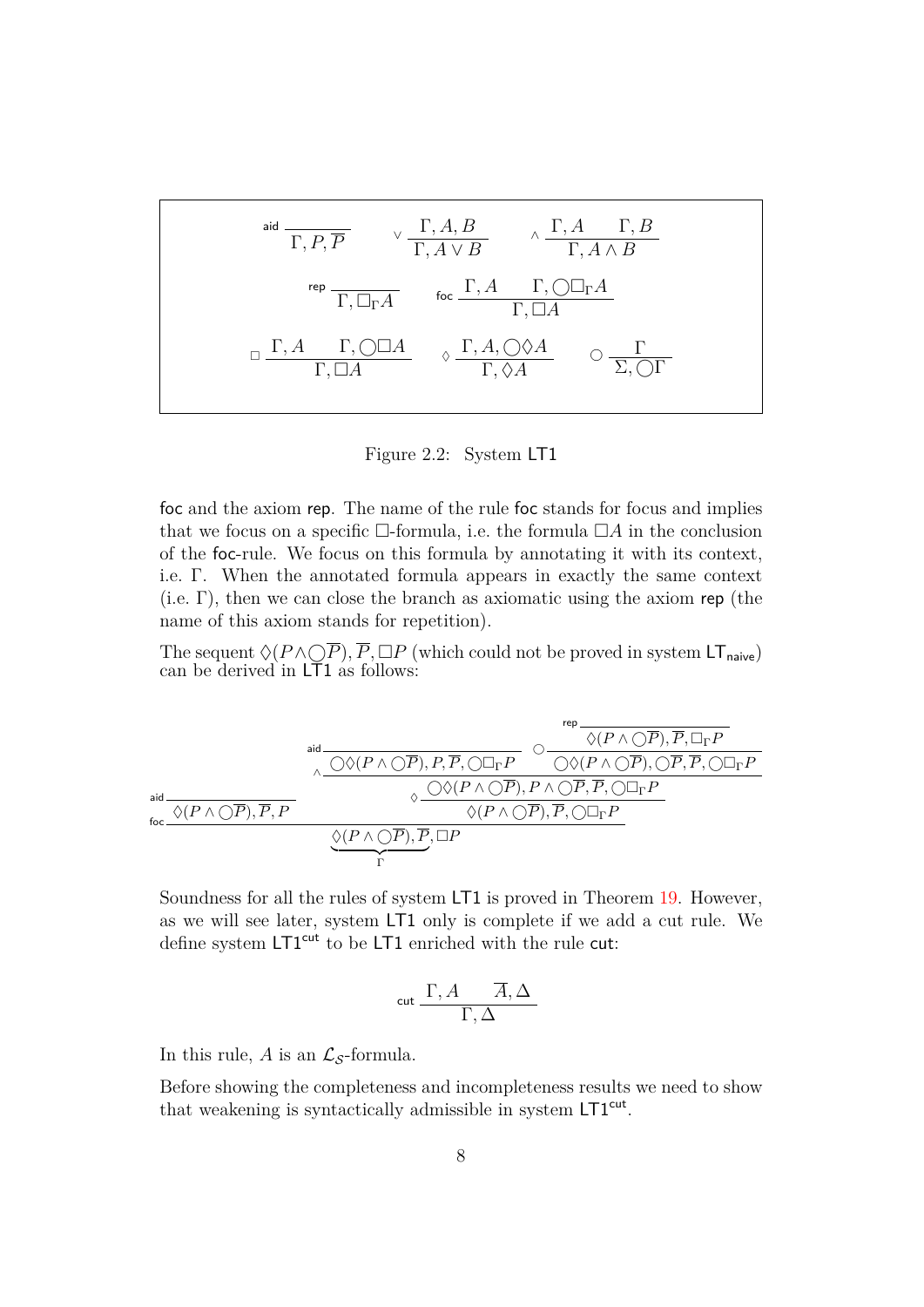**Definition 5.** A derivation satisfies the *next-property* iff any branch from the endsequent to any instance of foc goes through at least one  $\bigcirc$ -rule.

<span id="page-15-2"></span>**Lemma 6.** *Let*  $\Gamma \in \mathsf{Seq}$ . *If* LT1<sup>cut</sup>  $\stackrel{n}{\vdash} \Gamma$ , *then there is an* LT1<sup>cut</sup>-proof of  $\Gamma$ *satisfying the next-property.*

*Proof.* By induction on *n* and a case distinction on the last rule.

- 1. Γ is the conclusion of aid. Then the claim holds trivially.
- 2. Γ is the conclusion of rep. This case is not possible because of our assumption  $\Gamma \in \mathsf{Seq}.$
- 3. Γ is the conclusion of foc. Then  $\Gamma = \Delta$ ,  $\Box A$  and the given proof  $\mathcal E$  of  $\Gamma$ has the following form:



First we observe that by the induction hypothesis, there is a proof  $\mathcal{A}'$ of  $\Delta$ , A that satisfies the next-property.

Further we have that in the derivation  $D$ 

any branch from 
$$
\Delta
$$
,  $\bigcirc \Box_{\Delta} A$  to some  $\Delta$ ,  $\Box_{\Delta} A$   
goes through a  $\bigcirc$ -rule (2.1)

and

<span id="page-15-1"></span><span id="page-15-0"></span>there are no instances of foc.  $(2.2)$ 

Let  $\mathcal{D}'$  be the derivation that is obtained from  $\mathcal{D}$  by dropping all annotations occurring in threads starting from  $\bigcirc \Box_{\Delta} A$ , i.e. by replacing sequents of the form  $\Sigma$ ,  $\square_{\Delta}A$  and  $\Sigma$ ,  $\square\Box A$  by  $\Sigma$ ,  $\square A$  and  $\Sigma$ ,  $\square\Box A$ , rescpectively.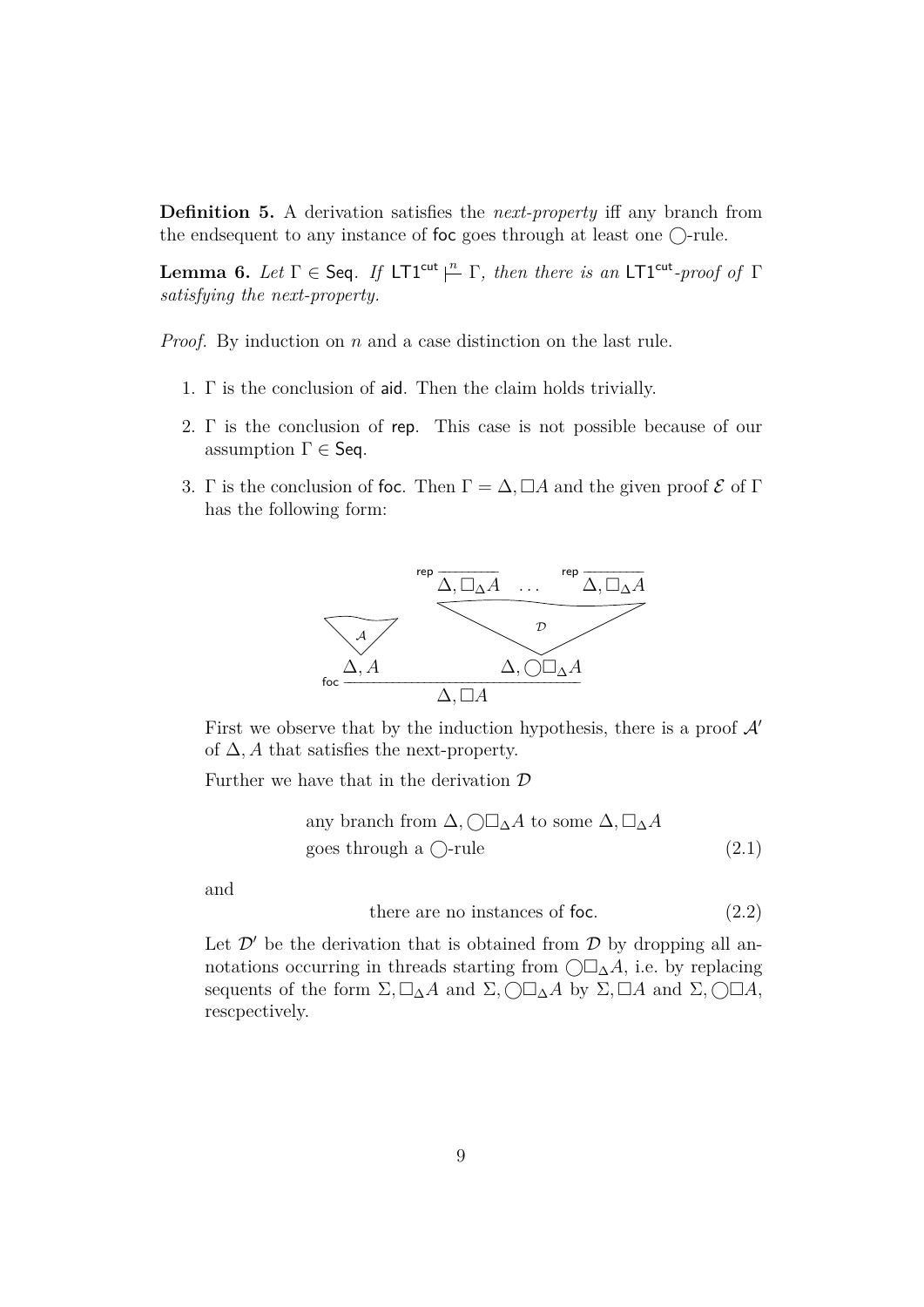Hence we have the following proof of  $\Delta$ ,  $\Box A$ :



This proof satisfies the next-property. Indeed:

- (a) The proof  $\mathcal{A}'$  satisfies the next-property.
- (b) In the derivation  $\mathcal{D}'$  every branch from  $\Delta$ ,  $\Box A$  to some  $\Delta$ ,  $\Box A$ goes through at least one  $\bigcirc$ -rule (because of  $(2.1)$ ).
- (c) The derivation  $\mathcal{D}'$  contains no foc-rules (because of  $(2.2)$ ).

Hence any branch from the conclusion  $\Delta$ ,  $\Box A$  to an instance of foc goes through a  $\bigcirc$ -rule.

4. In all other cases, the claim follows easily by the induction hypothesis.  $\overline{a}$ 

By Lemma [6](#page-15-2) we immediately get the following weakening result.

<span id="page-16-0"></span>**Corollary 7** (Weakening for non-annotated sequents)**.** *For any* Γ*,* ∆ ∈ Seq *we have:*

$$
\mathsf{L} T1^{\mathsf{cut}} \vdash \Gamma \Longrightarrow \mathsf{L} T1^{\mathsf{cut}} \vdash \Gamma, \Delta
$$

*Proof.* Let  $LT1^{cut} \vdash \Gamma$ . By Lemma [6](#page-15-2) we have a proof  $D$  for  $\Gamma$  that satisfies the next-property. We prove the claim by induction on the length of  $\mathcal D$ . Let  $\alpha$ be the lowermost rule in D. Since D satisfies the next-property and  $\Gamma \in \mathsf{Seq}$ , the rule  $\alpha$  can be aid,  $\vee$ ,  $\wedge$ ,  $\Box$ ,  $\Diamond$ , cut or  $\bigcap$ . If  $\alpha$  is aid or  $\bigcap$ , then claim follows by built-in weaking. Otherwise it follows by the induction hypothesis.  $\Box$ 

By a similar proof, we can show invertibiltiy of ∨.

<span id="page-16-1"></span>**Corollary 8** (Invertibility of the ∨-rule). *For any*  $\Gamma \in \mathsf{Seq}$  *and*  $A, B \in \mathcal{L}_S$ *we have:*

$$
LT1^{cut} \vdash \Gamma, A \lor B \Longrightarrow LT1^{cut} \vdash \Gamma, A, B
$$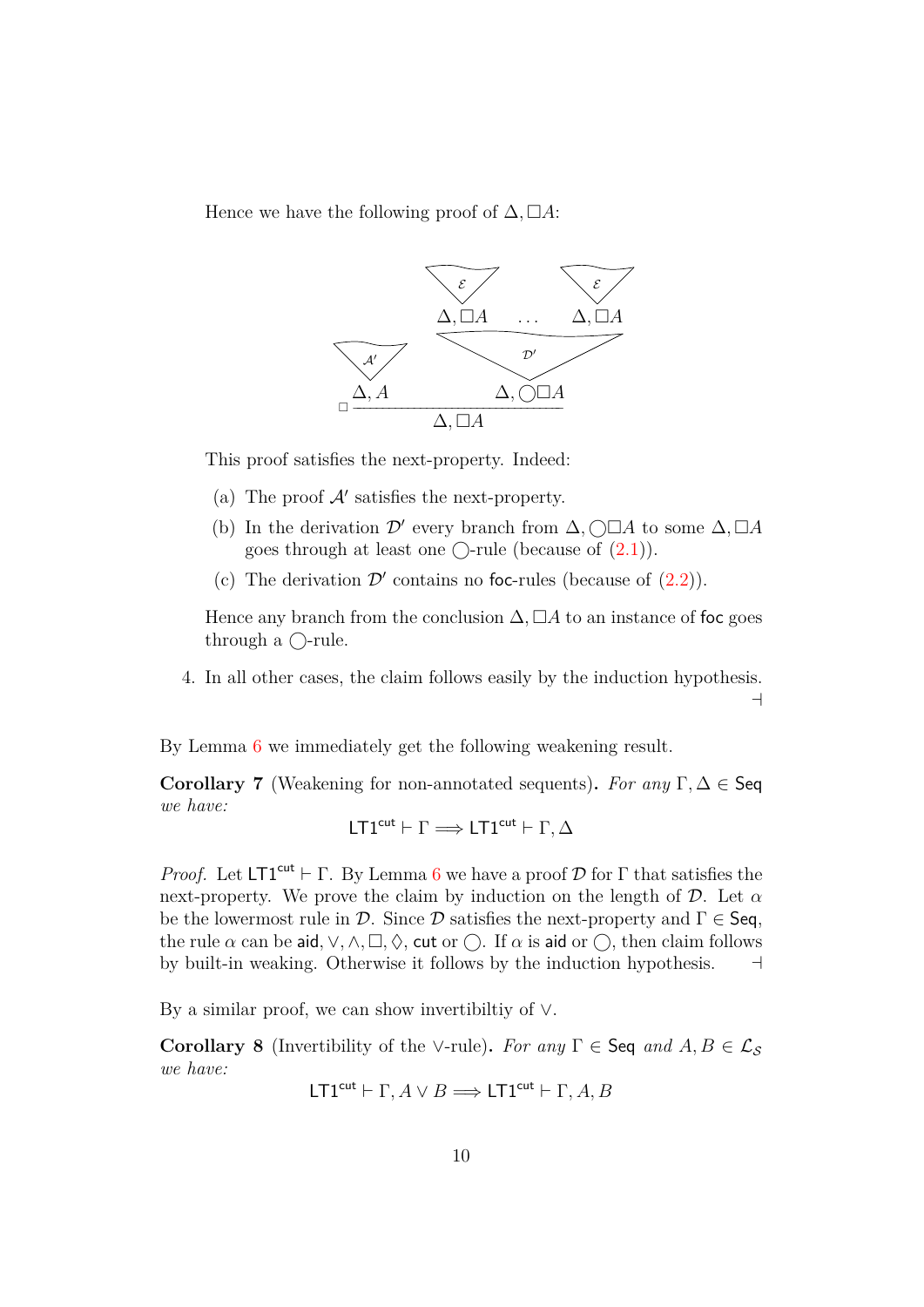### <span id="page-17-2"></span><span id="page-17-0"></span>**Chapter 3**

# **Completeness and Incompleteness**

In this chapter, we show that system  $LT1<sup>cut</sup>$  is complete by embedding a complete Hilbert system for LTL in LT1<sup>cut</sup>. We also show that the cut-free system LT1 is not complete and that we need more complex annotations to obtain a complete cut-free system for LTL.

This chapter is taken from [\[4\]](#page-47-2).

### <span id="page-17-1"></span>**3.1 A Hilbert System for** LTL

The language  $\mathcal{L}_{\mathcal{H}}$  is described by the following grammar:

 $\phi := P \mid \neg \phi \mid \phi \land \phi \mid \Box \phi \mid \bigcirc \phi$ 

where  $P \in$  **Prop.** Additionally we will use the following abbreviations:

$$
\phi \lor \psi := \neg(\neg \phi \land \neg \psi) \qquad \Diamond \phi := \neg \Box \neg \phi
$$
  

$$
\phi \to \psi := \neg(\phi \land \neg \psi) \qquad \phi \leftrightarrow \psi := (\phi \to \psi) \land (\psi \to \phi)
$$

We will use the Greek letters  $\phi, \psi, \rho, \ldots$  for  $\mathcal{L}_{\mathcal{H}}$ -formulas possibly primed or with subscripts.

Figure [3.1](#page-18-1) shows the Hilbert system  $\Sigma$ <sub>LTL</sub> for LTL.

Satisfiability of  $\mathcal{L}_{\mathcal{H}}$ -formulas in an LTL-model is defined as follows: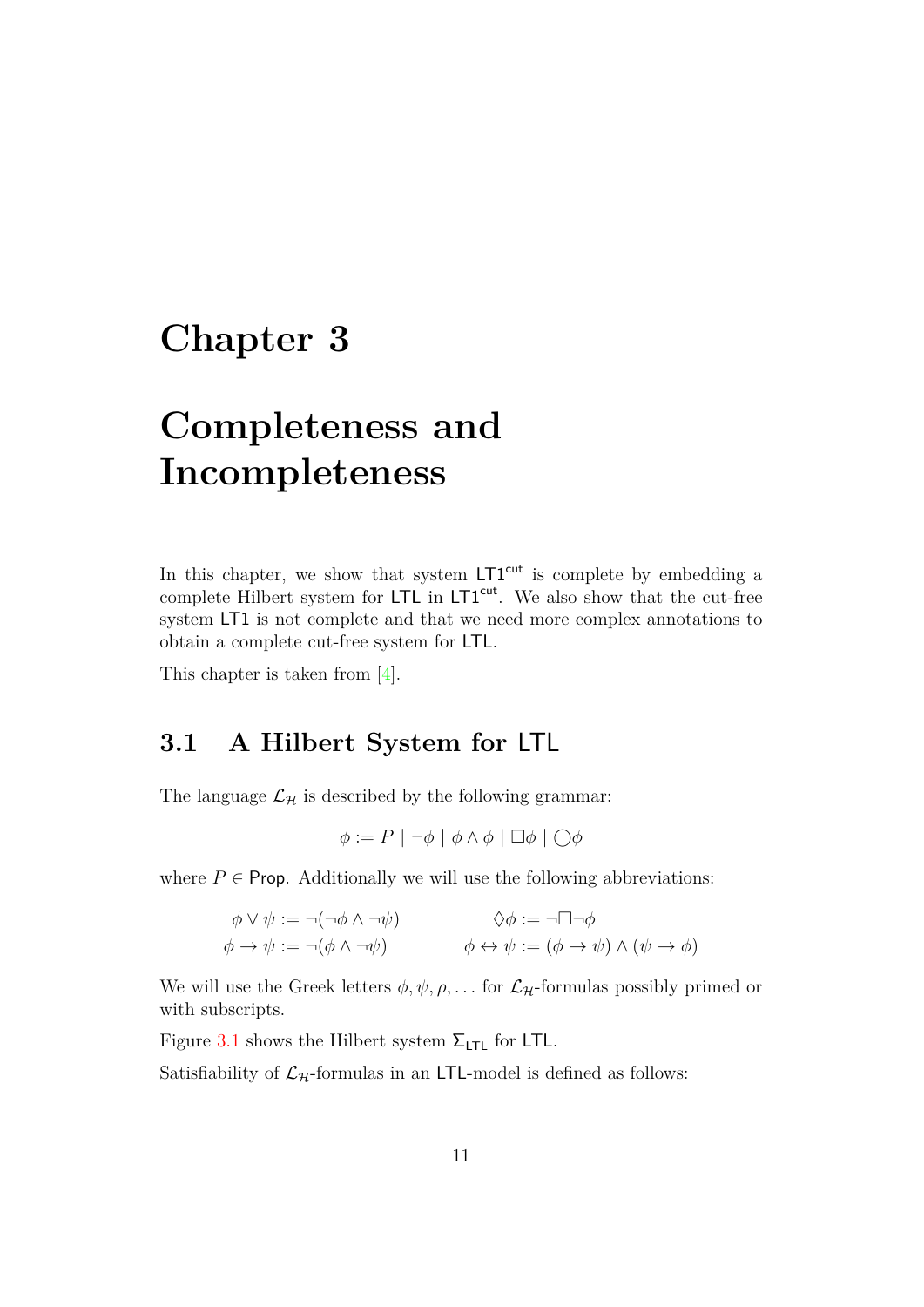<span id="page-18-4"></span><span id="page-18-1"></span>

| Axioms:          |                                                                                                 |
|------------------|-------------------------------------------------------------------------------------------------|
| (P)              | $\vdash \phi$ , $\phi$ is a propositional tautology                                             |
| (Fun)            | $\vdash \bigcap \neg \phi \leftrightarrow \neg \bigcap \phi$                                    |
| $(K_{\bigcirc})$ | $\vdash \bigcirc (\phi \rightarrow \psi) \rightarrow (\bigcirc \phi \rightarrow \bigcirc \psi)$ |
| (Alw)            | $\vdash \Box \phi \rightarrow \phi \land \bigcirc \Box \phi$                                    |
| Rules:           |                                                                                                 |
| (MP)             | $\phi, \phi \rightarrow \psi \vdash \psi$                                                       |
| $(N_{\bigcirc})$ | $\phi \vdash \bigcirc \phi$                                                                     |
| (Ind)            | $\phi \to \psi, \phi \to \bigcirc \phi \vdash \phi \to \Box \psi$                               |

Figure 3.1: System  $\Sigma$ <sub>LTL</sub>

**Definition 9** (Satisfiability of  $\mathcal{L}_{\mathcal{H}}$ -formulas). Let  $\mu$  be a model and  $i \in \mathbb{N}$ . We have:

$$
\mu, i \models P \iff P \in \mu(i)
$$
\n
$$
\mu, i \models \neg \phi \iff \mu, i \not\models \phi
$$
\n
$$
\mu, i \models \phi \land \psi \iff \mu, i \models \phi \text{ and } \mu, i \models \psi
$$
\n
$$
\mu, i \models \Box \phi \iff \forall j \geq i(\mu, j \models \phi)
$$
\n
$$
\mu, i \models \bigcirc \phi \iff \mu, i + 1 \models \phi
$$

Validity for  $\mathcal{L}_{\mathcal{H}}$ -formulas is defined in the same way as for  $\mathcal{L}_{\mathcal{S}}$ -formulas. The following theorem is proved in Chapter 2 of [\[5\]](#page-47-9).

<span id="page-18-3"></span>**Theorem 10** (Soundness and Completeness)**.** *The system* ΣLTL *is sound and complete with respect to* LTL-models, *i.e. we have for all*  $\mathcal{L}_{\mathcal{H}}$ -formulas  $\phi$ :

$$
\models \phi \iff \Sigma_{\text{LTL}} \vdash \phi
$$

### <span id="page-18-0"></span>**3.2 System** LT1 **+** cut **is Complete**

In this section we will show that the system  $\mathsf{LT1}^\mathsf{cut}$  is complete by embedding system  $\Sigma$ <sub>LTL</sub> to system LT1<sup>cut</sup>. Before proving the embedding we need some auxiliary definitions and lemmata.

As a first step we extend axiom aid to all  $\mathcal{L}_{\mathcal{S}}$ -formulas.

<span id="page-18-2"></span>**Lemma 11.** *[Extension of axiom* aid *to*  $\mathcal{L}_{\mathcal{S}}$ -formulas] Let  $\Gamma \in$  Seq *and let*  $A \in \mathcal{L}_{\mathcal{S}}$ *. Then we have the following in system*  $LT1<sup>cut</sup>$ *:* 

$$
\vdash \Gamma , A, \overline{A}
$$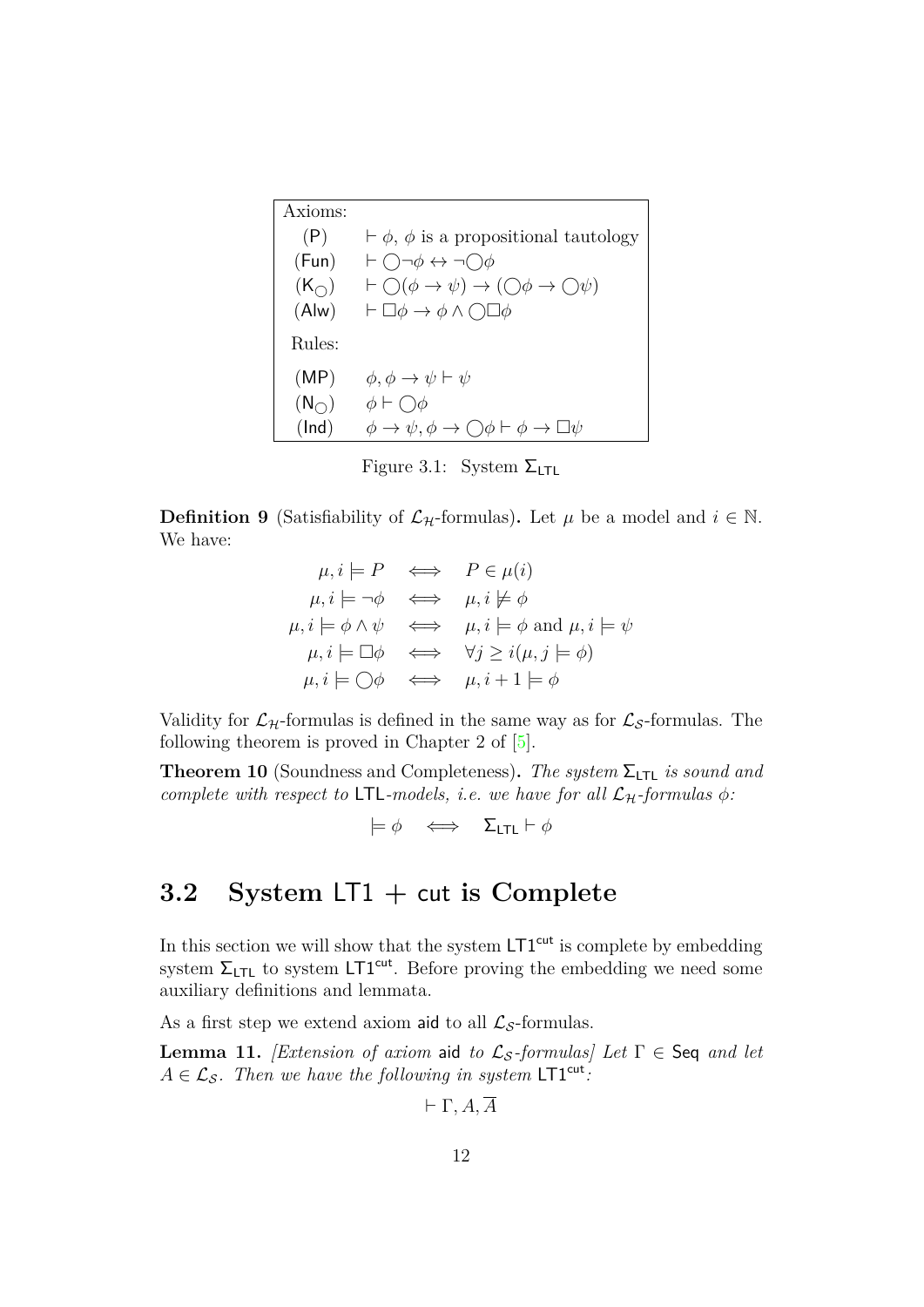*Proof.* The proof is by induction on the structure of *A*. We distinguish the following cases:

1.  $A = P \in \text{Prop}$ . Then we have the following derivation in LT1<sup>cut</sup>:

$$
\overset{\text{aid}}{\overbrace{\Gamma,P,\overline{P}}}
$$

2.  $A = \overline{P}$  for  $P \in \text{Prop. It holds that } \overline{A} = P$ . Then we have the following derivation in LT1<sup>cut</sup>:

$$
^{\rm aid} \overline{\Gamma, \overline{P}, P}
$$

<span id="page-19-0"></span>3.  $A = B \vee C$ . It holds that  $\overline{A} = \overline{B} \wedge \overline{C}$ . Then we have the following derivation in  $\mathsf{LTI}^{\mathsf{cut}}$ :

i.h. 
$$
\frac{\Gamma, B, C, \overline{B}}{\sqrt{\Gamma, B, C, \overline{B} \wedge \overline{C}}}
$$

$$
\frac{\Gamma, B, C, \overline{B} \wedge \overline{C}}{\Gamma, B \vee C, \overline{B} \wedge \overline{C}}
$$

- 4.  $A = B \wedge C$ . Similar to case [3.](#page-19-0)
- 5.  $A = \bigcirc B$ . It holds that  $\overline{A} = \bigcirc \overline{B}$ . Then we have the following derivation in  $LT1<sup>cut</sup>$ :

$$
\circlearrowright \frac{\Gamma/{\bigcircsuit}, B, \overline{B}}{\Gamma, \bigcirc B, \bigcirc \overline{B}}
$$

6.  $A = \Box B$ . It holds  $\overline{A} = \Diamond \overline{B}$ . Then we have the following derivation in  $LT1<sup>cut</sup>$ :

$$
\begin{array}{cc}\n\text{i.h.} & \xrightarrow{\text{rep}} & \overbrace{\Box_{\Diamond \overline{B}}B, \Diamond \overline{B}}^{rep} \\
\hline\n\Diamond & \overline{\Box_{\Diamond \overline{B}}B, \Diamond \overline{B}} \\
\hline\n\end{array}
$$
\n
$$
\begin{array}{cc}\n\Diamond & \overline{\Box_{\Diamond \overline{B}}B, \Diamond \overline{B}} \\
\hline\n\Diamond \Box_{\Diamond \overline{B}}B, \Diamond \overline{B} \\
\hline\n\end{array}
$$
\n
$$
\begin{array}{cc}\n\overline{\Box B, \Diamond \overline{B}} \\
\hline\n\overline{\Box B, \Diamond \overline{B}} \\
\hline\n\overline{\Box B, \Diamond \overline{B}}\n\end{array}
$$

7. The case  $A = \Diamond B$  simply is dual to the case  $A = \Box B$ .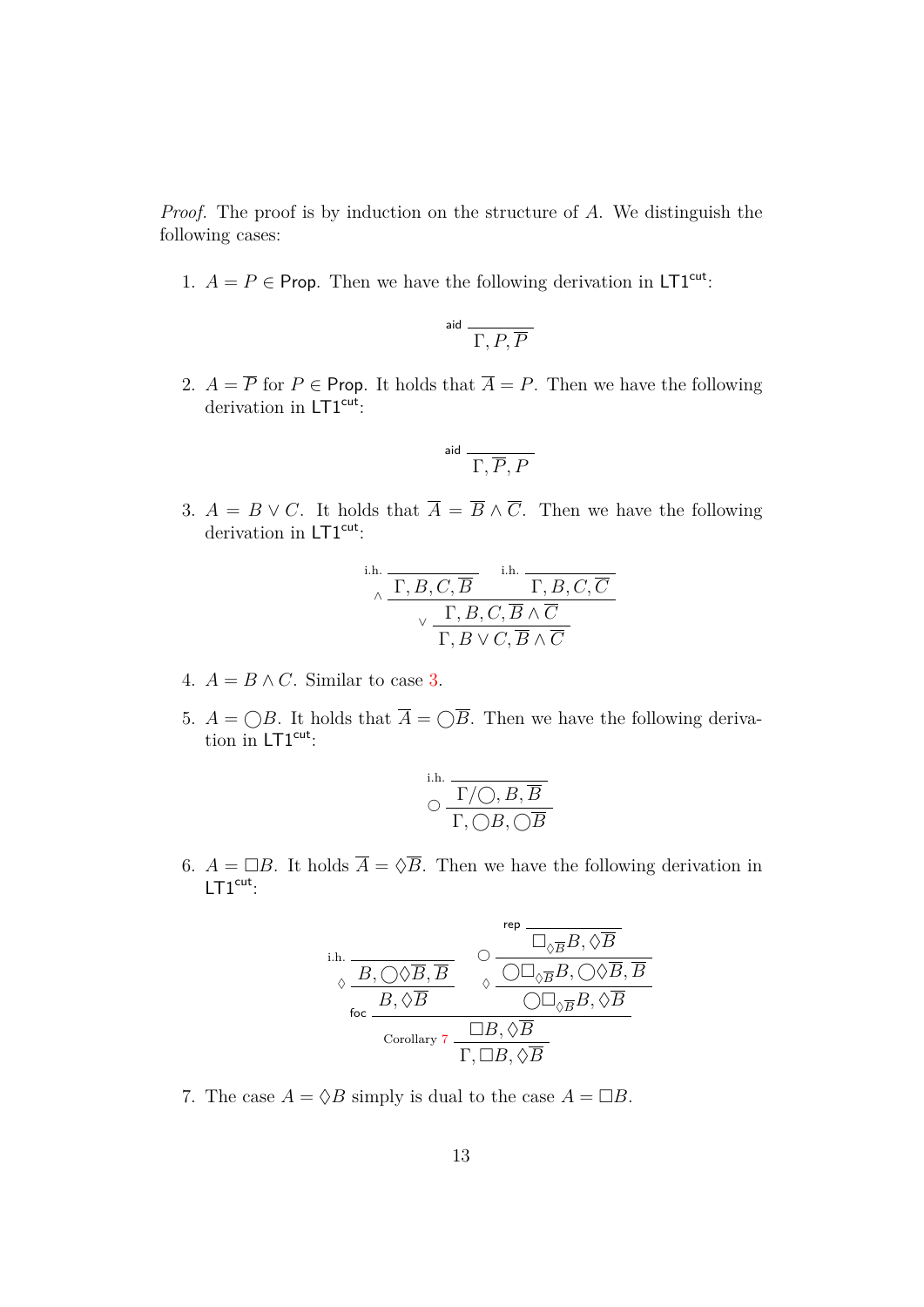An easy induction on the structure of the formula *A* also yields the following lemma.

 $\overline{\phantom{0}}$ 

<span id="page-20-0"></span>**Lemma 12.** *Let*  $A \in \mathcal{L}_{\mathcal{S}}$ *. It holds that:* 

$$
\overline{\overline{A}} = A
$$

*Proof.* By induction on *A*. We distinguish the following cases:

- 1.  $A \equiv P \in$  **Prop.** Then the claim holds by definition.
- 2.  $A \equiv \overline{P} \in$  **Prop.** We have:

$$
\overline{\overline{A}} = \overline{\overline{P}} = \overline{P} = A
$$

3.  $A \equiv B \wedge C$ . We have:

$$
\overline{\overline{A}} = \overline{\overline{B \wedge C}} = \overline{\overline{B} \vee \overline{C}} = \overline{\overline{B}} \wedge \overline{\overline{C}} \stackrel{\text{i.h.}}{=} B \wedge C = A
$$

4.  $A \equiv B \vee C$ . We have:

$$
\overline{\overline{A}} = \overline{\overline{B \vee C}} = \overline{\overline{B} \wedge \overline{C}} = \overline{\overline{B}} \vee \overline{\overline{C}} \stackrel{\text{i.h.}}{=} B \vee C = A
$$

5.  $A \equiv \Box B$ . We have:

$$
\overline{\overline{A}} = \overline{\overline{\square B}} = \overline{\lozenge \overline{B}} = \square \overline{\overline{B}} \stackrel{\text{i.h.}}{=} \square B = A
$$

6.  $A \equiv \Diamond B$ . We have:

$$
\overline{\overline{A}} = \overline{\overline{\Diamond B}} = \overline{\Box \overline{B}} = \Diamond \overline{\overline{B}} \stackrel{\text{i.h.}}{=} \Diamond B = A
$$

7.  $A \equiv \bigcirc B$ . We have:

$$
\overline{\overline{A}} = \overline{\overline{\bigcirc B}} = \overline{\bigcirc B} = \overline{\bigcirc B} = \overline{B} \stackrel{\text{i.h.}}{=} \overline{\bigcirc B} = A
$$

Now we define two translation functions between the languages  $\mathcal{L}_{\mathcal{H}}$  and  $\mathcal{L}_{\mathcal{S}}.$ We define the function  $\sigma: \mathcal{L}_{\mathcal{S}} \rightarrow \mathcal{L}_{\mathcal{H}}$  inductively:

$$
\sigma(P) = P
$$
  
\n
$$
\sigma(A \land B) = \sigma(A) \land \sigma(B)
$$
  
\n
$$
\sigma(\Box A) = \Box \sigma(A)
$$
  
\n
$$
\sigma(\bigcirc A) = \bigcirc \sigma(A)
$$
  
\n
$$
\sigma(\Diamond A) = \Diamond \sigma(A)
$$
  
\n
$$
\sigma(\Diamond A) = \Diamond \sigma(A)
$$
  
\n
$$
\sigma(\Diamond A) = \Diamond \sigma(A)
$$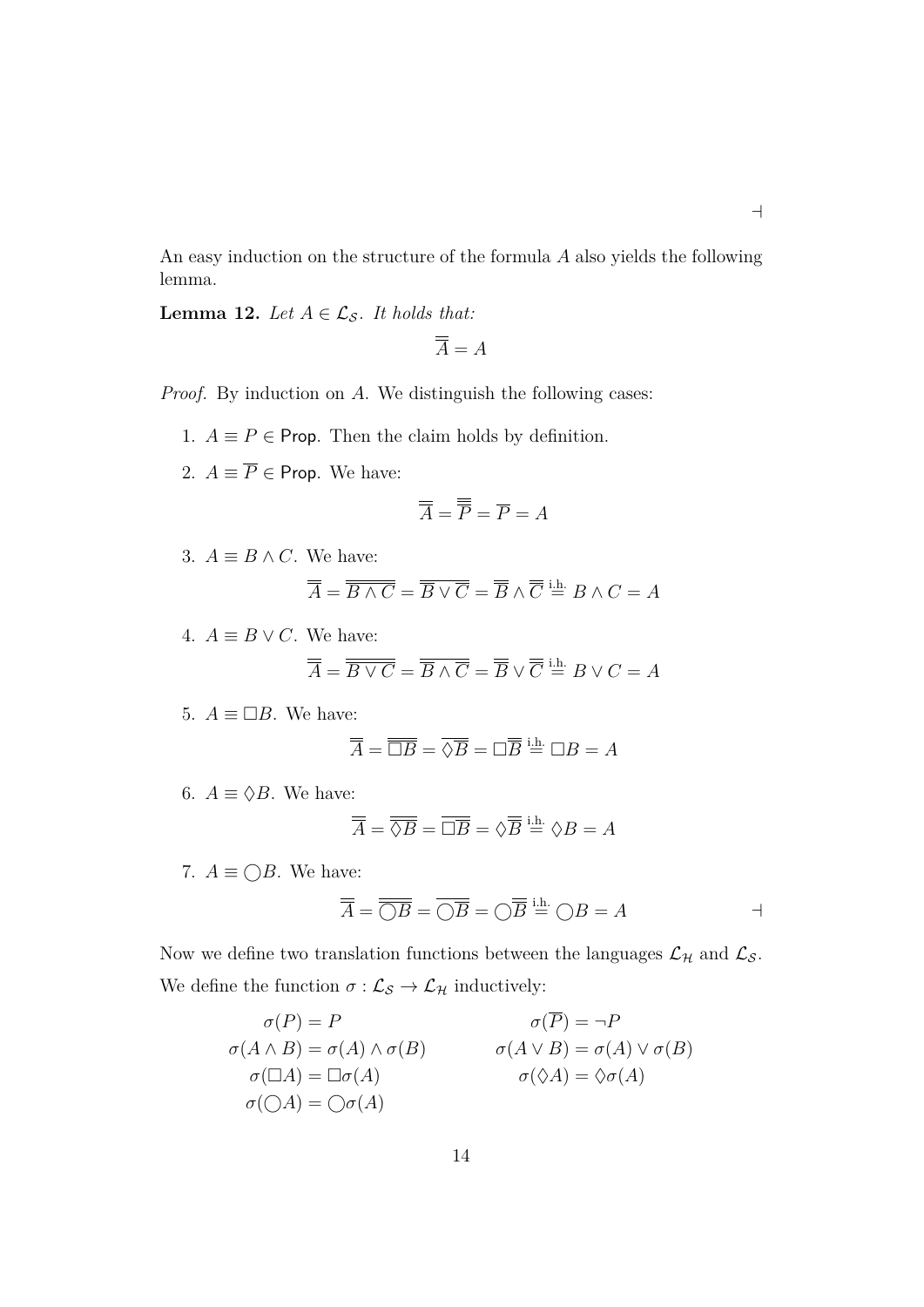We define the function  $\tau : \mathcal{L}_{\mathcal{H}} \to \mathcal{L}_{\mathcal{S}}$  inductively:

$$
\tau(P) = P \qquad \tau(\Box \phi) = \Box \tau(\phi)
$$
  

$$
\tau(\neg \phi) = \overline{\tau(\phi)} \qquad \tau(\bigcirc \phi) = \bigcirc \tau(\phi)
$$
  

$$
\tau(\phi \land \psi) = \tau(\phi) \land \tau(\psi)
$$

Some simple calculations show that the function  $\tau$  behaves as expected with respect to the propositional connectives.

<span id="page-21-1"></span>**Lemma 13.** *Let*  $\phi, \psi \in \mathcal{L}_{\mathcal{H}}$ *. It holds:* 

<span id="page-21-2"></span><span id="page-21-0"></span>(1) 
$$
\tau(\phi \to \psi) = \overline{\tau(\phi)} \lor \tau(\psi)
$$
  
\n(2)  $\tau(\phi \lor \psi) = \tau(\phi) \lor \tau(\psi)$   
\n(3)  $\tau(\phi \leftrightarrow \psi) = (\overline{\tau(\phi)} \lor \tau(\psi)) \land (\overline{\tau(\psi)} \lor \tau(\phi))$   
\n(4)  $\tau(\Diamond \phi) = \Diamond \tau(\phi)$ 

<span id="page-21-3"></span>*Proof.* 1. We have:

$$
\tau(\phi \to \psi) = \tau(\neg(\phi \land \neg \psi)) = \overline{\tau(\phi \land \neg \psi)} = \overline{\tau(\phi) \land \tau(\neg \psi)}
$$

$$
= \overline{\tau(\phi)} \lor \overline{\tau(\neg \psi)} = \overline{\tau(\phi)} \lor \overline{\overline{\tau(\psi)}} \text{ Lemma 12} = \overline{\tau(\phi)} \lor \tau(\psi)
$$

2. We have:

$$
\tau(\phi \lor \psi) = \tau(\neg(\neg \phi \land \neg \psi)) = \overline{\tau(\neg \phi \land \neg \psi)} = \overline{\tau(\neg \phi) \land \tau(\neg \psi)}
$$

$$
= \overline{\tau(\neg \phi)} \lor \overline{\tau(\neg \psi)} = \overline{\tau(\phi)} \lor \overline{\tau(\psi)} \text{ Lemma 12} = \tau(\phi) \lor \tau(\psi)
$$

3. We have:

$$
\tau(\phi \leftrightarrow \psi) = \tau((\phi \to \psi) \land (\psi \to \phi))) = \tau(\phi \to \psi) \land \tau(\psi \to \phi)) \stackrel{(1)}{=} (\overline{\tau(\phi)} \lor \tau(\psi)) \land (\tau(\phi) \lor \overline{\tau(\psi)})
$$

4. We have:

$$
\tau(\Diamond \phi) = \tau(\neg \Box \neg \phi) = \overline{\tau(\Box \neg \phi)} = \overline{\Box \tau(\neg \phi)} = \Diamond \overline{\tau(\neg \phi)}
$$
  
= 
$$
\Diamond \overline{\tau(\phi)} \xrightarrow{\text{Lemma 12}} \Diamond \tau(\phi)
$$

It is straightforward to show that  $\tau$  is the inverse of  $\sigma$ .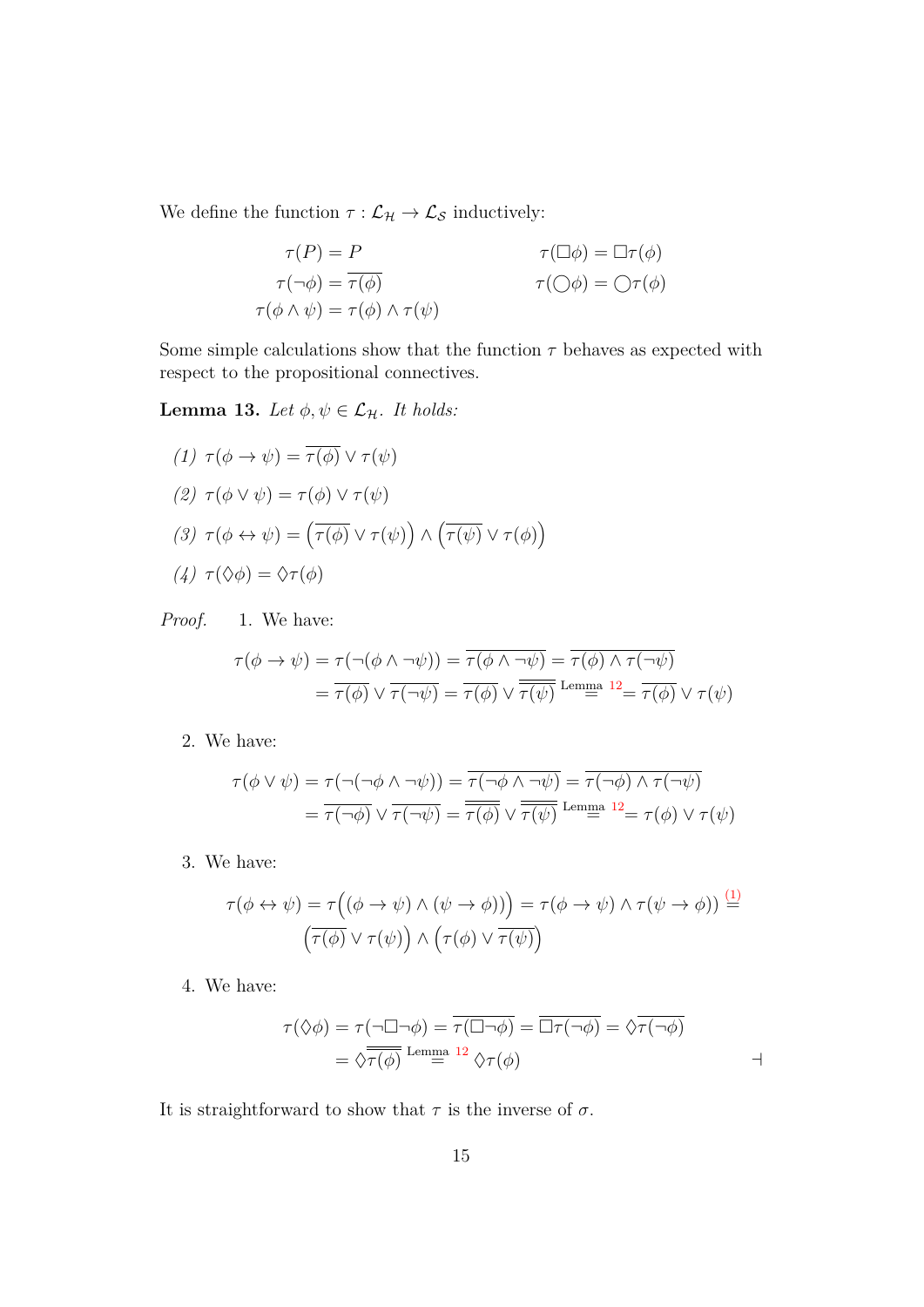<span id="page-22-1"></span>**Lemma 14.** *Let*  $A \in \mathcal{L}_{\mathcal{S}}$ *. It holds:* 

$$
\tau(\sigma(A))=A
$$

*Proof.* By induction on *A*. We distinguish the following cases:

1.  $A = P$ . Then we have:

$$
\tau(\sigma(A)) = \tau(\sigma(P)) = \tau(P) = P = A
$$

2.  $A = \overline{P}$ . Then we have:

$$
\tau(\sigma(A)) = \tau(\sigma(\overline{P})) = \tau(\neg P) = \overline{\tau(P)} = \overline{P} = A
$$

3.  $A = B \wedge C$ . Then we have:

$$
\tau(\sigma(A)) = \tau(\sigma(B \land C)) = \tau(\sigma(B) \land \sigma(C))
$$

$$
= \tau(\sigma(B)) \land \tau(\sigma(C)) \stackrel{\text{i.h.}}{=} B \land C = A
$$

4.  $A = B \vee C$ . Then we have:

$$
\tau(\sigma(A)) = \tau(\sigma(B \lor C)) = \tau(\sigma(B) \lor \sigma(C))
$$
  
Lemma 13(2)  

$$
= \tau(\sigma(B)) \lor \tau(\sigma(C)) \stackrel{\text{i.h.}}{=} B \lor C = A
$$

5.  $A = \Box B$ . Then we have:

$$
\tau(\sigma(A)) = \tau(\sigma(\Box B)) = \tau(\Box \sigma(B)) = \Box \tau(\sigma(B)) \stackrel{\text{i.h.}}{=} \Box B = A
$$

6.  $A = \Diamond B$ . Then we have:

$$
\tau(\sigma(A)) = \tau(\sigma(\Diamond B)) = \tau(\Diamond \sigma(B)) \stackrel{\text{Lemma 13(4)}}{=} \Diamond \tau(\sigma(B)) \stackrel{\text{i.h.}}{=} \Diamond B
$$

7.  $A = \bigcirc B$ . Then we have:

$$
\tau(\sigma(A)) = \tau(\sigma(\bigcirc B)) = \tau(\bigcirc \sigma(B)) = \bigcirc \tau(\sigma(B)) \stackrel{\text{i.h.}}{=} \bigcirc B = A \qquad \exists
$$

Now we can prove the embedding Lemma:

<span id="page-22-0"></span>**Lemma 15** (Embedding of  $\Sigma_{\text{LTL}}$  into  $\text{LT1}^{\text{cut}}$ ).

$$
(\forall \phi \in \mathcal{L}_{\mathcal{H}}) \big[ \Sigma_{\text{LTL}} \vdash \phi \Longrightarrow \text{LTL}^{\text{cut}} \vdash \tau(\phi) \big]
$$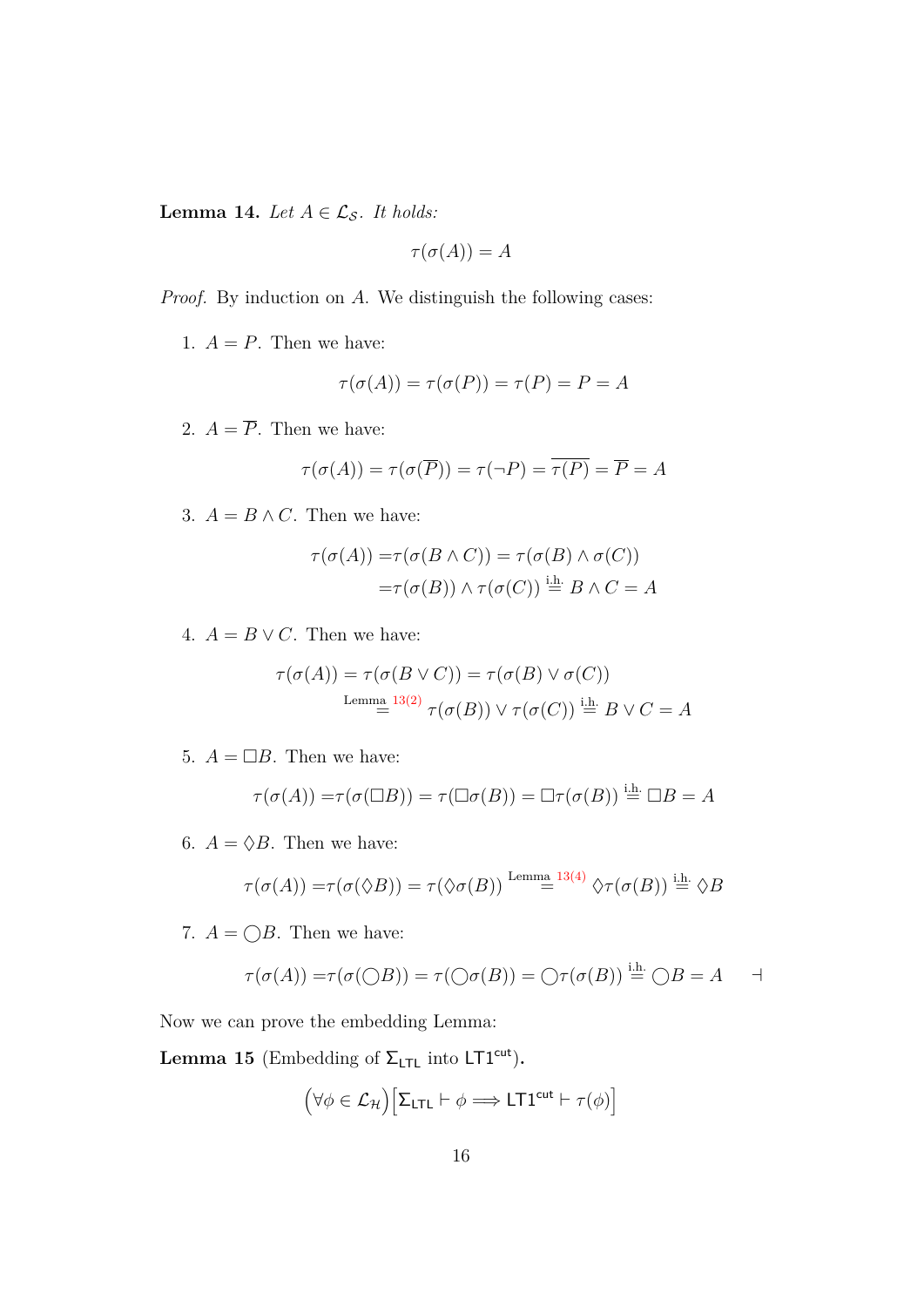*Proof.* By induction on the length of the derivation  $\Sigma_{\text{LTL}} \vdash \phi$ . We distinguish the following cases:

- 1.  $\phi$  is a propositional tautology. Then  $\tau(\phi)$  is also a propositional tautology. Hence, clearly  $LT1^{cut} \vdash \tau(\phi)$ .
- 2.  $\phi$  is an instance of the axiom (Fun). That means there is a  $\psi \in \mathcal{L}_{\mathcal{H}}$ such that  $\phi = \neg \bigcirc \psi \leftrightarrow \bigcirc \neg \psi$ . From Lemma [12](#page-20-0) and Lemma [13](#page-21-1) we get:

$$
\tau(\phi) = \left(\bigcirc \tau(\psi) \vee \bigcirc \overline{\tau(\psi)}\right) \wedge \left(\bigcirc \tau(\psi) \vee \bigcirc \overline{\tau(\psi)}\right)
$$

So, we have the following derivation in  $LT1<sup>cut</sup>$ :

$$
\begin{array}{cccc}\n\text{Lemma 11} & \xrightarrow[\sqrt{\sqrt{\tau(\psi)}, \sqrt{\tau(\psi)}]} & \text{Lemma 11} \\
\hline\n\sqrt{\sqrt{\tau(\psi)}, \sqrt{\tau(\psi)}} & \vee \overline{\sqrt{\tau(\psi)}, \sqrt{\tau(\psi)}} \\
\hline\n\left(\sqrt{\tau(\psi)} \vee \sqrt{\tau(\psi)}\right) \wedge \left(\sqrt{\tau(\psi)} \vee \sqrt{\tau(\psi)}\right)\n\end{array}
$$

3.  $\phi$  is an instance of axiom  $(K_{\cap})$ . That means there are  $\psi, \rho \in \mathcal{L}_{\mathcal{H}}$  such that  $\phi = \bigcirc (\psi \to \rho) \to \bigcirc \psi \to \bigcirc \rho$ . By Lemma [12](#page-20-0) and Lemma [13](#page-21-1) we get:

$$
\tau(\phi) = \bigcirc \left( \tau(\psi) \land \overline{\tau(\rho)} \right) \lor \bigcirc \overline{\tau(\psi)} \lor \bigcirc \tau(\rho)
$$

So, we have the following derivation:

Lemma 11  
\n
$$
\begin{array}{c}\n\pi(\psi), \overline{\tau(\psi)}, \tau(\rho) \\
\hline\n\circ \frac{\tau(\psi) \land \overline{\tau(\rho)}, \overline{\tau(\psi)}, \tau(\rho)}{\bigcirc \left(\tau(\psi) \land \overline{\tau(\rho)}, \overline{\tau(\psi)}, \tau(\rho)\right)} \\
\hline\n\vee \frac{\bigcirc \left(\tau(\psi) \land \overline{\tau(\rho)}\right), \bigcirc \overline{\tau(\psi)}, \bigcirc \tau(\rho)}{\bigcirc \left(\tau(\psi) \land \overline{\tau(\rho)}\right) \lor \bigcirc \overline{\tau(\psi)}, \bigcirc \tau(\rho)} \\
\hline\n\vee \frac{\bigcirc \left(\tau(\psi) \land \overline{\tau(\rho)}\right) \lor \bigcirc \overline{\tau(\psi)}, \bigcirc \tau(\rho)}{\bigcirc \left(\tau(\psi) \land \overline{\tau(\rho)}\right) \lor \bigcirc \overline{\tau(\psi)} \lor \bigcirc \tau(\rho)}\n\end{array}
$$

4.  $\phi$  is an instance of the axiom (Alw). That means there is a  $\psi \in \mathcal{L}_{\mathcal{H}}$ such that  $\phi = \Box \psi \rightarrow \psi \land \bigcirc \Box \psi$ . From Lemma [12](#page-20-0) and Lemma [13](#page-21-1) we get:  $\overline{ }$ 

$$
\tau(\phi) = \hat{\sqrt{\tau(\psi)}} \vee (\tau(\psi) \wedge \bigcirc \Box \tau(\psi))
$$

So, we have the following derivation in  $LT1<sup>cut</sup>$ :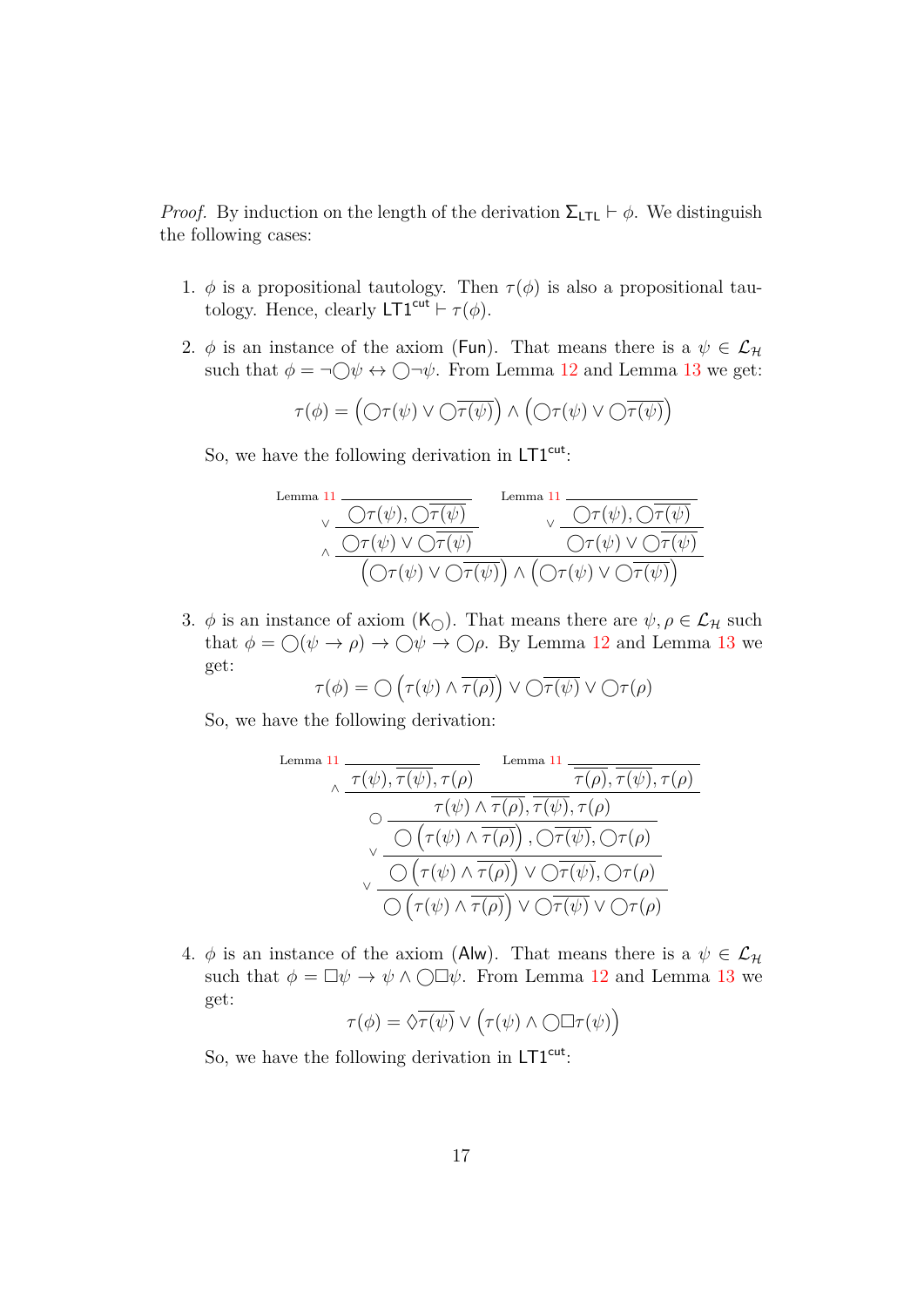Lemma 11  
\n
$$
\frac{\overline{\tau(\psi)}, \overline{\langle \sqrt{\tau(\psi)}, \tau(\psi) \rangle}}{\sqrt{\frac{\tau(\psi)}, \sqrt{\langle \sqrt{\tau(\psi)}, \tau(\psi) \rangle \cdot \langle \sqrt{\tau(\psi)}, \sqrt{\langle \sqrt{\tau(\psi)} \rangle \cdot \langle \sqrt{\tau(\psi)} \rangle \cdot \langle \sqrt{\tau(\psi)} \rangle \cdot \langle \sqrt{\tau(\psi)} \rangle \cdot \langle \sqrt{\tau(\psi)} \rangle \cdot \langle \sqrt{\tau(\psi)} \rangle \cdot \langle \sqrt{\tau(\psi)} \rangle \cdot \langle \sqrt{\tau(\psi)} \rangle \cdot \langle \sqrt{\tau(\psi)} \rangle \cdot \langle \sqrt{\tau(\psi)} \rangle \cdot \langle \sqrt{\tau(\psi)} \rangle \cdot \langle \sqrt{\tau(\psi)} \rangle)}
$$
\nLemma 11  
\nLemma 12  
\n
$$
\frac{\overline{\tau(\psi)}, \overline{\langle \sqrt{\tau(\psi)}, \tau(\psi) \land \sqrt{\Box \tau(\psi)}}}{\sqrt{\tau(\psi)} \lor (\tau(\psi) \land \sqrt{\Box \tau(\psi)})}
$$

5.  $\phi$  is the conclusion of an application of (MP). That means there is a  $\psi \in \mathcal{L}_{\mathcal{H}}$  such that  $\Sigma_{\mathsf{LTL}} \vdash \psi$  and  $\Sigma_{\mathsf{LTL}} \vdash \psi \rightarrow \phi$ . Then we find the following derivation in  $LT1<sup>cut</sup>$ :

i.h. 
$$
\frac{\text{Lemma 13 (1)}}{\tau(\psi \to \phi)}
$$
  
ii.h. 
$$
\frac{\tau(\psi \to \phi)}{\tau(\psi)} \text{Corollary 8.} \frac{\tau(\psi) \lor \tau(\phi)}{\tau(\psi), \tau(\phi)}
$$
  
cut 
$$
\frac{\tau(\phi)}{\tau(\phi)}
$$

6.  $\phi$  is the conclusion of an application of  $(N_{\bigcirc})$ . That means that there is a  $\psi \in \mathcal{L}_{\mathcal{H}}$  such that  $\phi = \bigcirc \psi$  and that  $\sum_{\mathsf{LTL}}^{\mathsf{L}} \vdash \psi$ . In LT1<sup>cut</sup> we have the following derivation:

$$
\circlearrowleft^{\text{i.h.}} \frac{\tau(\psi)}{\bigcirc \tau(\psi)}
$$

And since  $\bigcirc$   $\tau(\psi) = \tau(\bigcirc \psi) = \tau(\phi)$  we have that  $LT1^{cut} \vdash \tau(\phi)$ .

7.  $\phi$  is the conclusion of an application of ( $\mathsf{Ind}$ ). That means there are  $\psi, \rho \in \mathcal{L}_{\mathcal{H}}$  such that  $\phi = \psi \to \Box \rho$ , and that  $\Sigma_{\text{LTL}} \vdash \psi \to \rho$  and  $\Sigma$ <sub>LTL</sub>  $\vdash \psi \rightarrow \bigcirc \psi$ . By Lemma [13](#page-21-1) [\(1\)](#page-21-0) we have:

$$
\tau(\phi) = \tau(\psi \to \Box \rho) = \overline{\tau(\psi)} \lor \Box \tau(\rho)
$$

$$
\tau(\psi \to \rho) = \overline{\tau(\psi)} \lor \tau(\rho)
$$

$$
\tau(\psi \to \bigcirc \psi) = \overline{\tau(\psi)} \lor \bigcirc \tau(\psi)
$$

We find the following derivation in  $LT1<sup>cut</sup>$ :

$$
\frac{\text{i.h.}}{\text{Corollary 8}} \frac{\frac{\text{i.h.}}{\overline{\tau(\psi)} \vee \tau(\rho)}}{\frac{\overline{\tau(\psi)} \vee \tau(\rho)}{\overline{\tau(\psi)}, \tau(\rho)}} \quad \frac{\text{Corollary 8}}{\text{cut}} \frac{\frac{\overline{\tau(\psi)} \vee \bigcirc \tau(\psi)}{\overline{\tau(\psi)}, \bigcirc \tau(\psi)}}{\frac{\overline{\tau(\psi)}, \bigcirc \tau(\psi)}{\overline{\tau(\psi)}, \bigcirc \Box_{\overline{\tau(\psi)}} \tau(\rho)}}}{\frac{\overline{\tau(\psi)}, \bigcirc \Box_{\overline{\tau(\psi)}} \tau(\rho)}{\overline{\tau(\psi)}, \bigcirc \Box_{\overline{\tau(\psi)}} \tau(\rho)}}{\frac{\overline{\tau(\psi)}, \bigcirc \Box_{\overline{\tau(\psi)}} \tau(\rho)}{\overline{\tau(\psi)} \vee \Box \tau(\rho)}} \quad \text{for}
$$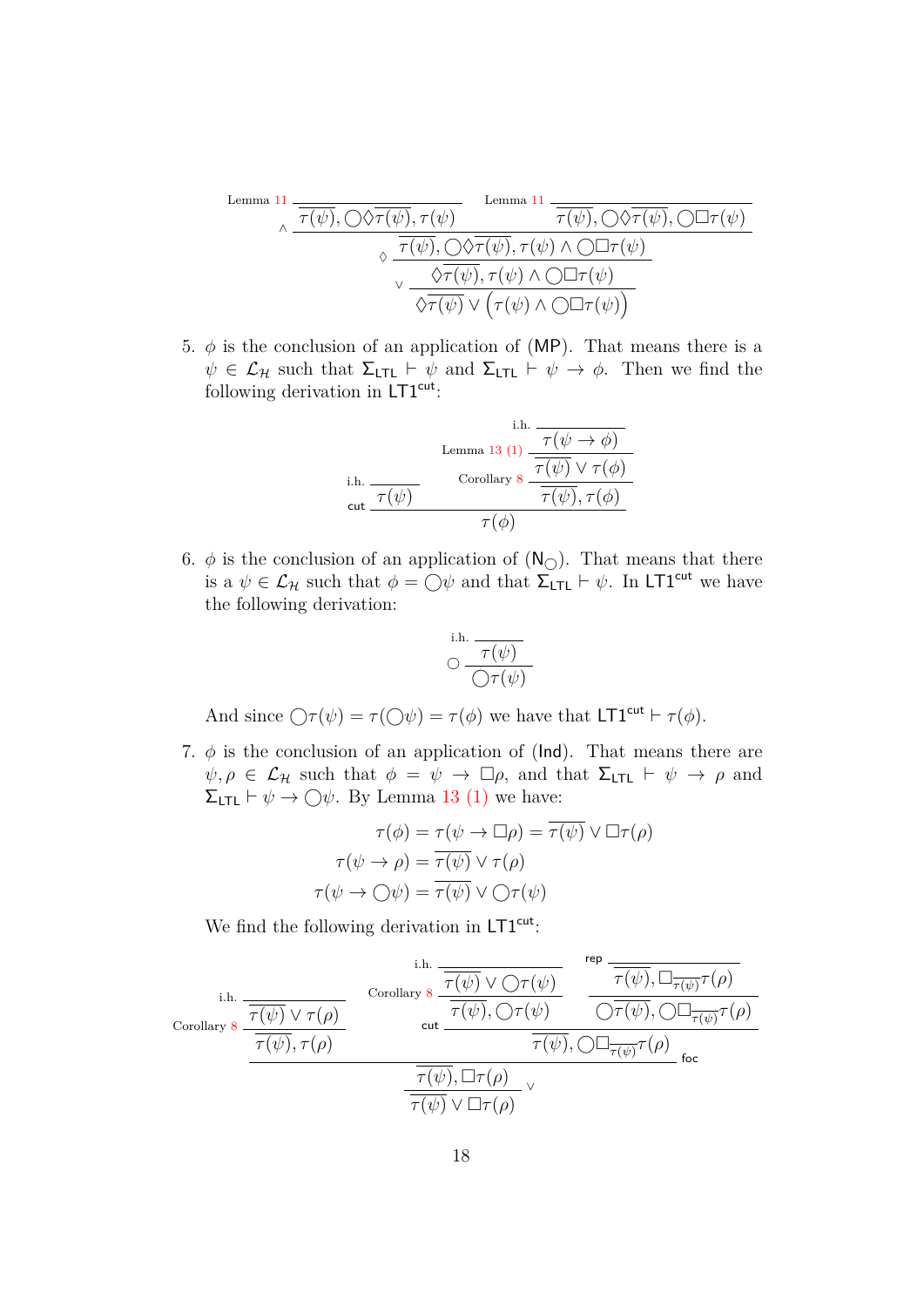To establish completeness of  $LT1<sup>cut</sup>$ , we need the following lemma.

<span id="page-25-0"></span>**Lemma 16.** *Let*  $A \in \mathcal{L}_{\mathcal{S}}$ , *let*  $\mu$  *be a model and let*  $i \in \mathbb{N}$ *. It holds:* 

$$
\mu, i \models A \implies \mu, i \models \sigma(A)
$$

 $\overline{\phantom{0}}$ 

*Proof.* By induction on the structure of *A*. We distinguish the following cases:

- 1.  $A = P \in \text{Prop. It holds that } \sigma(A) = \sigma(P) = P = A$ , hence the claim holds trivially.
- 2.  $A = \overline{P}$  for  $P \in \text{Prop. It holds that } \sigma(A) = \sigma(\overline{P}) = \neg \sigma(P) = \neg P$ . So, we have:

$$
\mu, i \models A \Longrightarrow \mu, i \models \overline{P} \Longrightarrow P \notin \mu(i) \Longrightarrow \mu, i \models \neg P \Longrightarrow \mu, i \models \sigma(A)
$$

3.  $A = B \wedge C$ . It holds that  $\sigma(A) = \sigma(B) \wedge \sigma(C)$ . Then, we have:

$$
\mu, i \models A \Longrightarrow \mu, i \models B \land C \Longrightarrow \left(\mu, i \models B \text{ and } \mu, i \models C\right) \stackrel{\text{i.h.}}{\Longrightarrow}
$$

$$
\left(\mu, i \models \sigma(B) \text{ and } \mu, i \models \sigma(C)\right) \Longrightarrow \left(\mu, i \models \sigma(B) \land \sigma(C)\right) \Longrightarrow
$$

$$
\mu, i \models \sigma(B \land C) \Longrightarrow \mu, i \models \sigma(A)
$$

4.  $A = B \vee C$ . It holds that  $\sigma(A) = \sigma(B) \vee \sigma(C)$ . Then, we have:

$$
\mu, i \models A \Longrightarrow \mu, i \models B \lor C \Longrightarrow \left(\mu, i \models B \text{ or } \mu, i \models C\right) \stackrel{\text{i.h.}}{\Longrightarrow}
$$

$$
\left(\mu, i \models \sigma(B) \text{ or } \mu, i \models \sigma(C)\right) \Longrightarrow \mu, i \models \sigma(B) \lor \sigma(C) \Longrightarrow
$$

$$
\mu, i \models \sigma(B \lor C) \Longrightarrow \mu, i \models \sigma(A)
$$

5.  $A = \Box B$ . It holds that  $\sigma(A) = \Box \sigma(B)$ . Then, we have:

$$
\mu, i \models A \Longrightarrow \mu, i \models \Box B \Longrightarrow (\forall j \geq i) [\mu, j \models B] \stackrel{\text{i.h.}}{=} (\forall j \geq i) [\mu, j \models \sigma(B)] \Longrightarrow \mu, i \models \Box \sigma(B) \Longrightarrow \mu, i \models \sigma(A)
$$

6.  $A = \Diamond B$ . It holds that  $\sigma(A) = \Diamond \sigma(B)$ . Then, we have:

$$
\mu, i \models A \Longrightarrow \mu, i \models \Diamond B \Longrightarrow (\exists j \geq i) [\mu, j \models B] \stackrel{\text{i.h.}}{=} (\exists j \geq i) [\mu, j \models \sigma(B)] \Longrightarrow \mu, i \models \Diamond \sigma(B) \Longrightarrow \mu, i \models \sigma(A) \qquad \exists
$$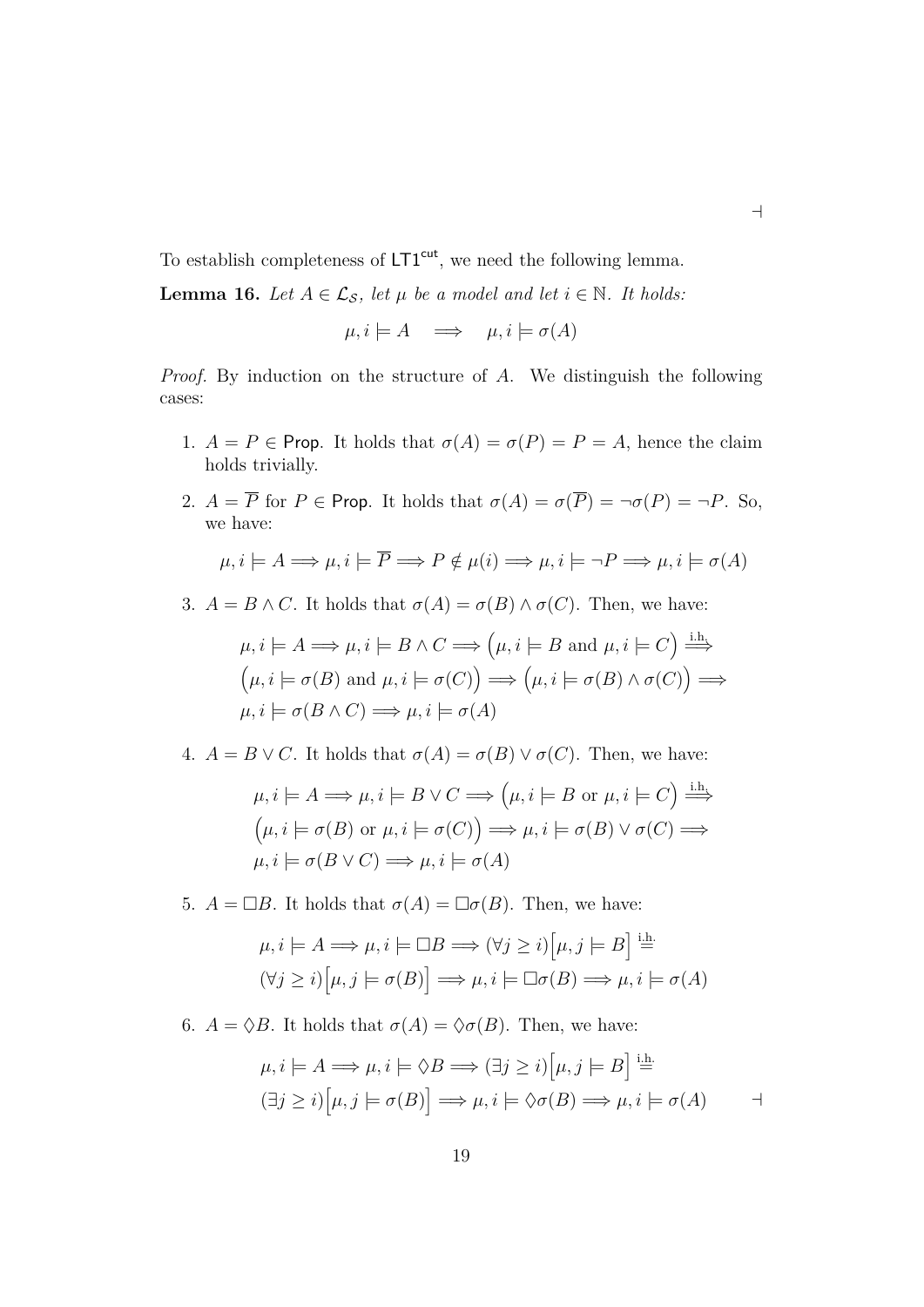Finally we can prove completeness of system LT1<sup>cut</sup>.

<span id="page-26-1"></span>**Theorem 17.** *System* LT1<sup>cut</sup> *is complete for*  $\mathcal{L}_{\mathcal{S}}$ -formulas, *i.e.* every  $A \in \mathcal{L}_{\mathcal{S}}$ *we have:*

$$
\models A \quad \Longrightarrow \quad \mathsf{LTI}^{\mathsf{cut}} \vdash A
$$

*Proof.* Let  $A \in \mathcal{L}_{\mathcal{S}}$ . We have:

$$
\models A \Longrightarrow (\forall \mu)(\forall i \in \mathbb{N}) \Big[ \mu, i \models A \Big] \stackrel{\text{Lemma 16}}{\Longrightarrow}^{16}
$$
  

$$
(\forall \mu)(\forall i \in \mathbb{N}) \Big[ \mu, i \models \sigma(A) \Big] \Longrightarrow \models \sigma(A) \stackrel{\text{Theorem 10}}{\Longrightarrow}^{16}
$$
  

$$
\Sigma_{\text{LTL}} \vdash \sigma(A) \stackrel{\text{Lemma 15}}{\Longrightarrow} \text{LTL}^{\text{cut}} \vdash \tau(\sigma(A)) \stackrel{\text{Lemma 14}}{\Longrightarrow} \text{LTL}^{\text{cut}} \vdash A \qquad \neg \vdash
$$

And as a corollary we have that system  $LT1<sup>cut</sup>$  is complete for (not annotated) sequents.

**Corollary 18.** *System* LT1<sup>cut</sup> *is complete for sequents, i.e.:* 

$$
\left(\forall \Gamma \in \mathsf{Seq}\right) \Big[ \models \Gamma \Longrightarrow \mathsf{L}\mathsf{T} \mathsf{1}^{\mathsf{cut}} \vdash \Gamma \; \Big]
$$

*Proof.* Let  $\Gamma \in \mathsf{Seq}$ . It holds:

$$
\models \Gamma \Longrightarrow \models \bigvee_{A \in \Gamma} A \stackrel{\text{Theorem 17}}{\Longrightarrow} \text{LT1^{cut}} \vdash \bigvee_{A \in \Gamma} A \stackrel{\text{Corollary 8*}}{\Longrightarrow} \text{LT1^{cut}} \vdash \Gamma
$$

Where Corollary  $8^*$  $8^*$  means that we apply Corollary  $8$  several times.

### <span id="page-26-0"></span>**3.3 System** LT1 **is not Complete**

Now we show that if we remove the rule cut from system  $LT1<sup>cut</sup>$ , the resulting system (i.e. LT1) is not complete.

Let  $\Gamma$  be the following valid sequent:

$$
\overline{P}, \Diamond (P \land \bigcirc \bigcirc \overline{P}), \Box (P \lor \bigcirc P)
$$

Γ is semantically equivalent to the following  $\mathcal{L}_{\mathcal{H}}$ -formula:

$$
P \land \Box(P \to \bigcirc \bigcirc P) \to \Box(P \lor \bigcirc P)
$$

which expresses a valid induction statement in LTL.

The following derivation is an attempt to prove Γ in LT1.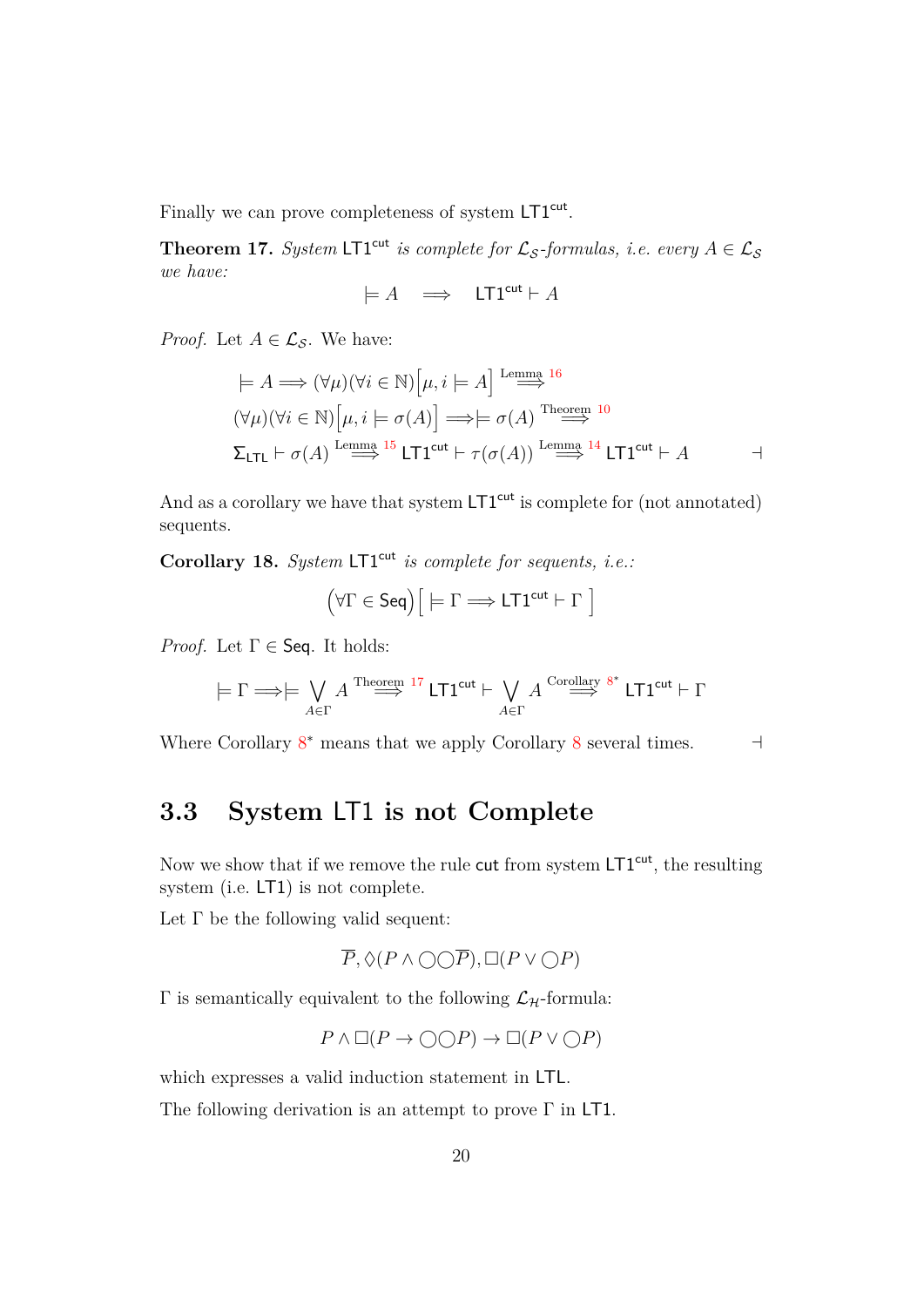$$
\frac{\frac{\mathrm{aid}}{\mathrm{p}, \Diamond (P \land \bigcirc \bigcirc \overline{P}), P, \bigcirc P}}{\frac{\overline{P}, \Diamond (P \land \bigcirc \bigcirc \overline{P}), P, \bigcirc P}{\overline{P}, P \land \bigcirc \bigcirc \overline{P}, P, \bigcirc \bigcirc (P \land \bigcirc \bigcirc \overline{P}), \bigcirc \Box_{\Delta} P}} \quad \frac{\overline{P}, P, \bigcirc \bigcirc (P \land \bigcirc \bigcirc \overline{P}), \bigcirc \Box_{\Delta} P}{\overline{P}, P \land \bigcirc \bigcirc \overline{P}, \bigcirc (P \land \bigcirc \bigcirc \overline{P}), \bigcirc \Box_{\Delta} (P \lor \bigcirc P)}
$$
\n
$$
\frac{\overline{P}, \Diamond (P \land \bigcirc \bigcirc \overline{P}), \bigcirc \Box_{\Delta} (P \lor \bigcirc P)}{\overline{P}, \Diamond (P \land \bigcirc \bigcirc \overline{P}), \Box (P \lor \bigcirc P)}
$$
\n
$$
\frac{\mathcal{D}}{\Delta}
$$
\n
$$
\frac{\bigcirc \overline{P}, \bigcirc (P \land \bigcirc \bigcirc \overline{P}), \bigcirc \Box_{\Delta} (P \lor \bigcirc P)}{\overline{P}, \bigcirc \bigcirc \overline{P}, \bigcirc \bigcirc (P \land \bigcirc \bigcirc \overline{P}), \bigcirc \Box_{\Delta} (P \lor \bigcirc P)}
$$

The reason we cannot prove sequent  $\Gamma$  in system LT1 is that in system LT1 it is impossible to "get rid of an annotation". So, in the above proof-attempt for Γ there is no way we can drop  $\Delta$  from sequent  $\widehat{\bigcup P}, \Diamond(P \wedge \widehat{\bigcirc QP}), \Box_{\Delta}(P \vee \widehat{\bigcirc P}),$ which is the sequent on the top of the derivation  $\mathcal{D}$ . So, the only way to prove an annotated sequent is to reach either axiom rep or axiom aid from it. In our case it is impossible to reach rep from  $\bigcirc \overline{P}$ ,  $\Diamond (P \land \bigcirc \bigcirc \overline{P})$ ,  $\Box_{\Delta} (P \lor \bigcirc P)$ , since it would require the application of a  $\bigcirc$ -rule, which is not possible (the conclusion of a  $\bigcap$ -rule cannot contain a formula of the form  $\square_{\Delta} A$ . It is also impossible to reach aid from  $\bigcirc \overline{P}$ ,  $\Diamond (P \land \bigcirc \bigcirc \overline{P})$ ,  $\Box_{\Delta} (P \lor \bigcirc P)$  since the sequent  $\bigcap \overline{P}, \Diamond (P \wedge \bigcirc \bigcirc \overline{P})$  is not valid and our system is sound. Thus, proof-search for  $\Gamma$  in LT1 fails and, therefore, system LT1 is not complete.

We can tackle the problem of "being unable to get rid of annotations" by introducing a new rule. For any  $\Delta \in \mathsf{Seq}$  we define the following rule:

$$
\Box_\Delta \; \frac{\Gamma, A \qquad \Gamma, \bigcirc \Box_\Delta A}{\Gamma, \Box_\Delta A}
$$

Rule  $\square_{\Delta}$  is sound with respect to LTL-models for any  $\Delta$ . Indeed, let  $\mu$  be a model and let  $i \in \mathbb{N}$ . It holds:

$$
\mu, i \models \Gamma, \bigcirc \Box_{\Delta} A \text{ and } \mu, i \models \Gamma, A \Longrightarrow
$$
  

$$
(\mu, i \models \Gamma \text{ or } \mu, i \models \bigcirc \Box_{\Delta} A) \text{ and } (\mu, i \models \Gamma \text{ or } \mu, i \models A) \Longrightarrow
$$
  

$$
\mu, i \models \Gamma \text{ or } (\mu, i \models A \text{ and } \mu, i \models \bigcirc \Box_{\Delta} A) \Longrightarrow
$$
  

$$
\mu, i \models \Gamma \text{ or } (\mu, i \models A \text{ and } \mu, i + 1 \models \Box_{\Delta} A) \Longrightarrow
$$
  

$$
\mu, i \models \Gamma \text{ or } (\mu, i \models A \text{ and }
$$
  

$$
(\forall j \geq i+1) \Big[ (\forall i+1 \leq k \leq j)[\mu, k \models \Delta] \Longrightarrow \mu, j \models A \Big] \Big) \Longrightarrow
$$
  

$$
\mu, i \models \Gamma \text{ or } (\forall j \geq i) \Big[ (\forall i \leq k \leq j)[\mu, k \models \Delta] \Longrightarrow \mu, j \models A \Big] \Big) \Longrightarrow
$$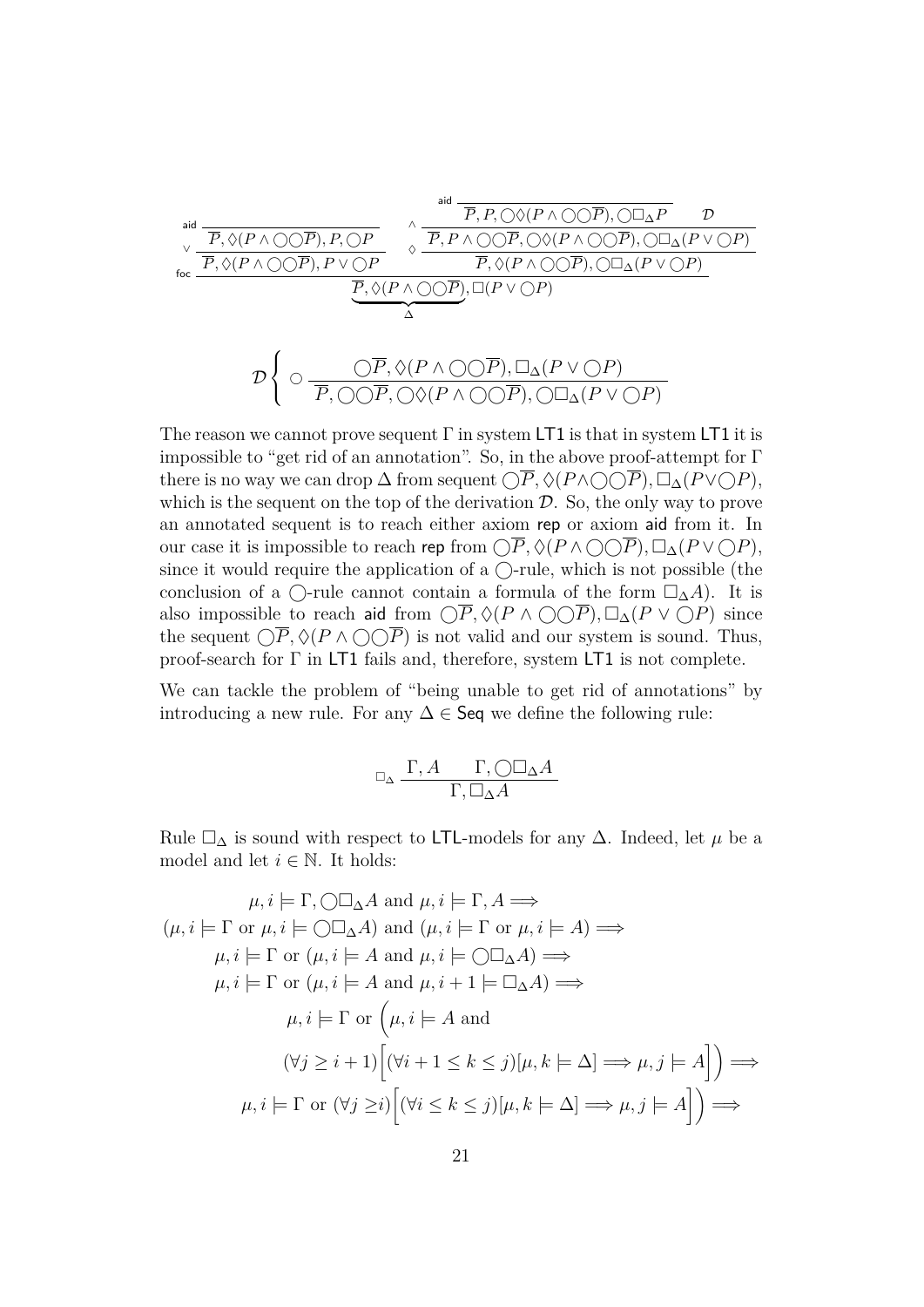$$
\mu, i \models \Gamma \text{ or } \mu, i \models \Box_{\Delta} A \Longrightarrow
$$

$$
\mu, i \models \Gamma, \Box_{\Delta} A
$$

Hence we have that rule  $\Box_{\Delta}$  preserves validity.

As we can see, rule  $\Box_{\Delta}$  allows us to drop the annotation from an annotated sequent (the left premise of the rule  $\square_{\Delta}$  is an unannotated sequent). We define LT1<sup>+</sup> to be system LT1 plus the rule  $\square_{\Delta}$  for any  $\Delta \in$  Seq.

In system LT1<sup>+</sup> we can prove the sequent  $\overline{P}$ ,  $\Diamond(P \land \bigcirc \bigcirc \overline{P})$ ,  $\Box(P \lor \bigcirc P)$  as follows:

aid *P , P,* ♦(*<sup>P</sup>* <sup>∧</sup>*P*)*,* ∆(*<sup>P</sup>* <sup>∨</sup>*P*) <sup>D</sup><sup>1</sup> <sup>∧</sup> aid *P ,* ♦(*P* ∧ *P*)*, P, P P , P* ∧ *P ,* ♦(*P* ∧ *P*)*,* ∆(*P* ∨ *P*) ♦ ∨ *P ,* ♦(*P* ∧ *P*)*, P* ∨ *P P ,* ♦(*P* ∧ *P*)*,* ∆(*P* ∨ *P*) foc *P ,* ♦(*P* ∧ *P*) *,* (*P* ∨ *P*) | {z } ∆ aid *P , P P ,* ♦(*P* ∧ *P*)*, P, P* D<sup>2</sup> ♦ ∨ D<sup>1</sup> *P ,* ♦(*P* ∧ *P*)*, P* ∨ *P P ,* ♦(*P* ∧ *P*)*,* ∆(*P* ∨ *P*) <sup>∆</sup> *P ,* ♦(*<sup>P</sup>* <sup>∧</sup>*P*)*,* ∆(*<sup>P</sup>* <sup>∨</sup>*P*) *P , P ,* ♦(*P* ∧ *P*)*,* ∆(*P* ∨ *P*) rep *P ,* ♦(*<sup>P</sup>* <sup>∧</sup>*P*)*,* ∆(*<sup>P</sup>* <sup>∨</sup>*P*) D<sup>2</sup> *P , P,* ♦(*<sup>P</sup>* <sup>∧</sup>*P*)*,* ∆(*<sup>P</sup>* <sup>∨</sup>*P*) <sup>D</sup><sup>3</sup> <sup>∧</sup> *P , P* ∧ *P ,* ♦(*P* ∧ *P*)*,* ∆(*P* ∨ *P*) rep *P ,* ♦(*<sup>P</sup>* <sup>∧</sup>*P*)*,* ∆(*<sup>P</sup>* <sup>∨</sup>*P*) D<sup>3</sup> *P , P ,* ♦(*P* ∧ *P*)*,* ∆(*P* ∨ *P*) 

However,  $LT1<sup>+</sup>$  is still too simple: it fails to prove all valid sequents. Take for example the following valid sequent, which we call  $\Sigma$ :

 $\bigcap \Box (\overline{P} \vee \overline{Q}), \Diamond (\bigcap P \wedge \bigcirc Q)$ 

where  $P, Q$  are different elements of Prop. We show that  $\Sigma$  cannot be derived in  $LT1^+$ .

We set  $C = \overline{P} \vee \overline{Q}$  and  $D = \bigcirc P \wedge \bigcirc Q$ . A proof-attempt for  $\Sigma$  in LT1<sup>+</sup> is as follows: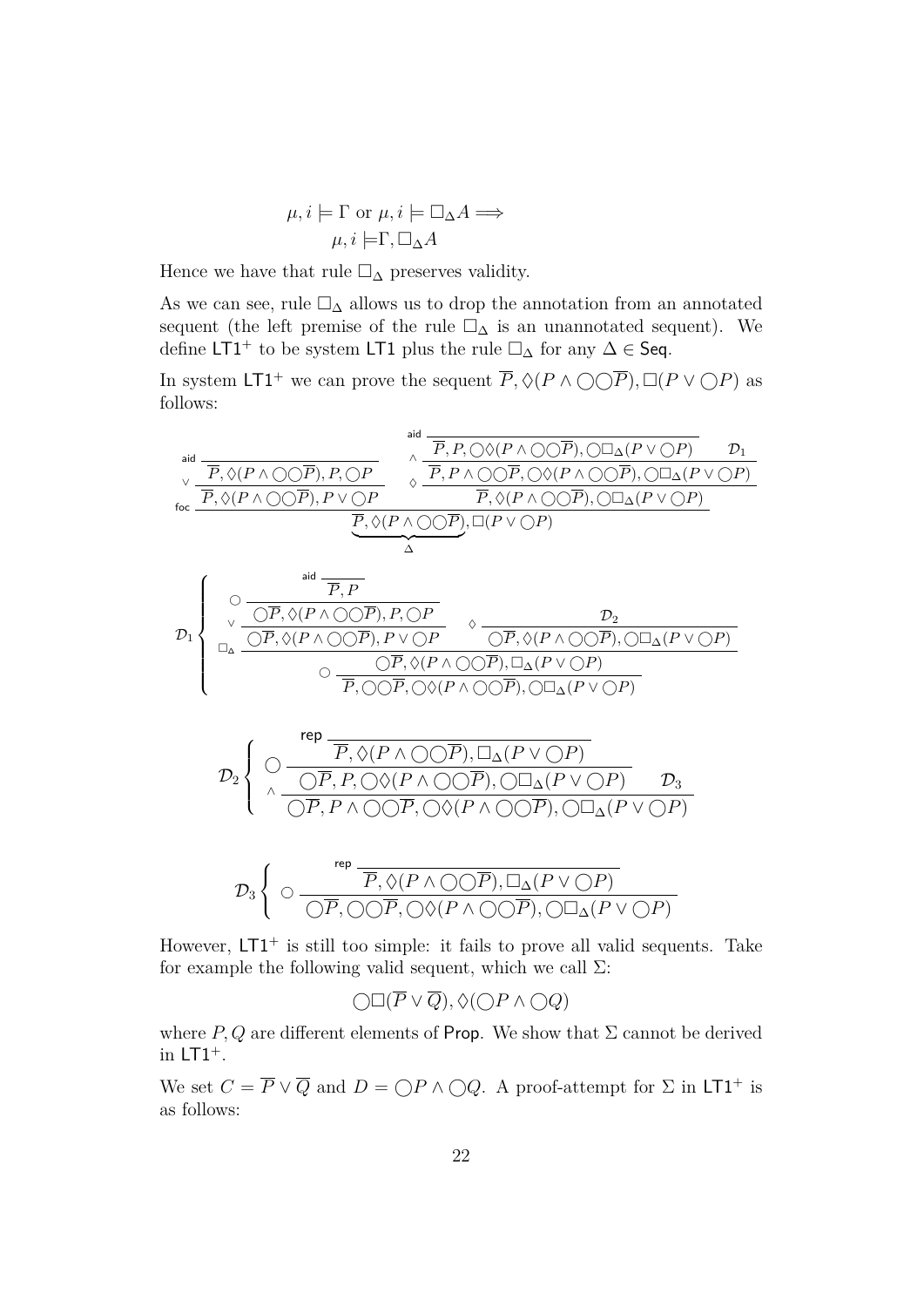<span id="page-29-0"></span>
$$
\begin{array}{cc}\n\bigcirc \frac{\mathcal{D}_1(P,Q)}{\bigcirc \square C, \bigcirc \Diamond D, \bigcirc P} & \bigcirc \frac{\mathcal{D}_1(Q,P)}{\bigcirc \square C, \bigcirc \Diamond D, \bigcirc Q} \\
\hline\n\circ & \bigcirc \square C, \bigcirc \Diamond D, D \\
\hline\n\searrow & \bigcirc \square C, \bigcirc \Diamond D, D \\
\hline\n\bigcirc \square C, \Diamond D\n\end{array}
$$

where  $\mathcal{D}_1(P,Q)$  is

$$
\text{aid} \xrightarrow[\text{foc}]{\mathcal{O} \longrightarrow \text{foc}]{\mathcal{O} \longrightarrow \text{foc} \longrightarrow \text{foc} \longrightarrow \text{foc} \longrightarrow \text{foc} \longrightarrow \text{foc} \longrightarrow \text{foc} \longrightarrow \text{foc} \longrightarrow \text{foc} \longrightarrow \text{foc} \longrightarrow \text{foc} \longrightarrow \text{foc} \longrightarrow \text{foc} \longrightarrow \text{foc} \longrightarrow \text{foc} \longrightarrow \text{foc} \longrightarrow \text{foc} \longrightarrow \text{foc} \longrightarrow \text{foc} \longrightarrow \text{foc} \longrightarrow \text{foc} \longrightarrow \text{foc} \longrightarrow \text{foc} \longrightarrow \text{foc} \longrightarrow \text{foc} \longrightarrow \text{foc} \longrightarrow \text{foc} \longrightarrow \text{foc} \longrightarrow \text{foc} \longrightarrow \text{foc} \longrightarrow \text{foc} \longrightarrow \text{foc} \longrightarrow \text{foc} \longrightarrow \text{foc} \longrightarrow \text{foc} \longrightarrow \text{foc} \longrightarrow \text{foc} \longrightarrow \text{foc} \longrightarrow \text{foc} \longrightarrow \text{foc} \longrightarrow \text{foc} \longrightarrow \text{foc} \longrightarrow \text{foc} \longrightarrow \text{foc} \longrightarrow \text{foc} \longrightarrow \text{foc} \longrightarrow \text{foc} \longrightarrow \text{foc} \longrightarrow \text{foc} \longrightarrow \text{foc} \longrightarrow \text{foc} \longrightarrow \text{foc} \longrightarrow \text{foc} \longrightarrow \text{foc} \longrightarrow \text{foc} \longrightarrow \text{foc} \longrightarrow \text{foc} \longrightarrow \text{foc} \longrightarrow \text{foc} \longrightarrow \text{foc} \longrightarrow \text{foc} \longrightarrow \text{foc} \longrightarrow \text{foc} \longrightarrow \text{foc} \longrightarrow \text{foc} \longrightarrow \text{foc} \longrightarrow \text{foc} \longrightarrow \text{foc} \longrightarrow \text{foc} \longrightarrow \text{foc} \longrightarrow \text{foc} \longrightarrow \text{foc} \longrightarrow \text{foc} \longrightarrow \text{foc} \longrightarrow \text{foc} \longrightarrow \text{foc} \longrightarrow \text{foc} \longrightarrow \text{foc} \longrightarrow \text{foc} \longrightarrow \text{foc} \longrightarrow \text{foc} \longrightarrow \text{foc} \longrightarrow \text{foc} \longrightarrow \text{foc} \longrightarrow \text{foc} \longrightarrow \text{foc} \longrightarrow \text{foc} \longrightarrow \text{foc} \longrightarrow \text{foc} \longrightarrow \text{foc} \longrightarrow \text{foc} \longrightarrow \text
$$

and  $\mathcal{D}_2(P,Q)$  is



The reason we cannot prove  $\Sigma$  in  $LT1^+$  is that it is impossible to prove the sequent  $\Diamond D, Q, \Box_{\Diamond D,P}C$  in LT1<sup>+</sup>. Since  $\Diamond D, Q, \Box_{\Diamond D,P}C$  is no instance of axiom rep, it is natural to try to prove it by applying the  $\Box_{\Diamond, P}$  rule first. However, as we can see in derivation  $\mathcal{D}_2(P,Q)$  this leads again to sequent  $\Diamond D, Q, \Box_{\Diamond D,P}C$ . Hence proof-search for  $\Sigma$  fails, i.e. LT1<sup>+</sup> cannot be complete. However, the fact that an annotated sequent, i.e.  $\Diamond D, Q, \Box_{\Diamond D,P}C$ , is cyclic in  $\mathcal{D}_2(P,Q)$  gives us a hint for how we should improve the principle for closing cyclic branches. What if we keep a set of sequents rather than a single sequent in the annotation? This is the approach of Brünnler and Lange  $[2]$ , which we study in the next chapter.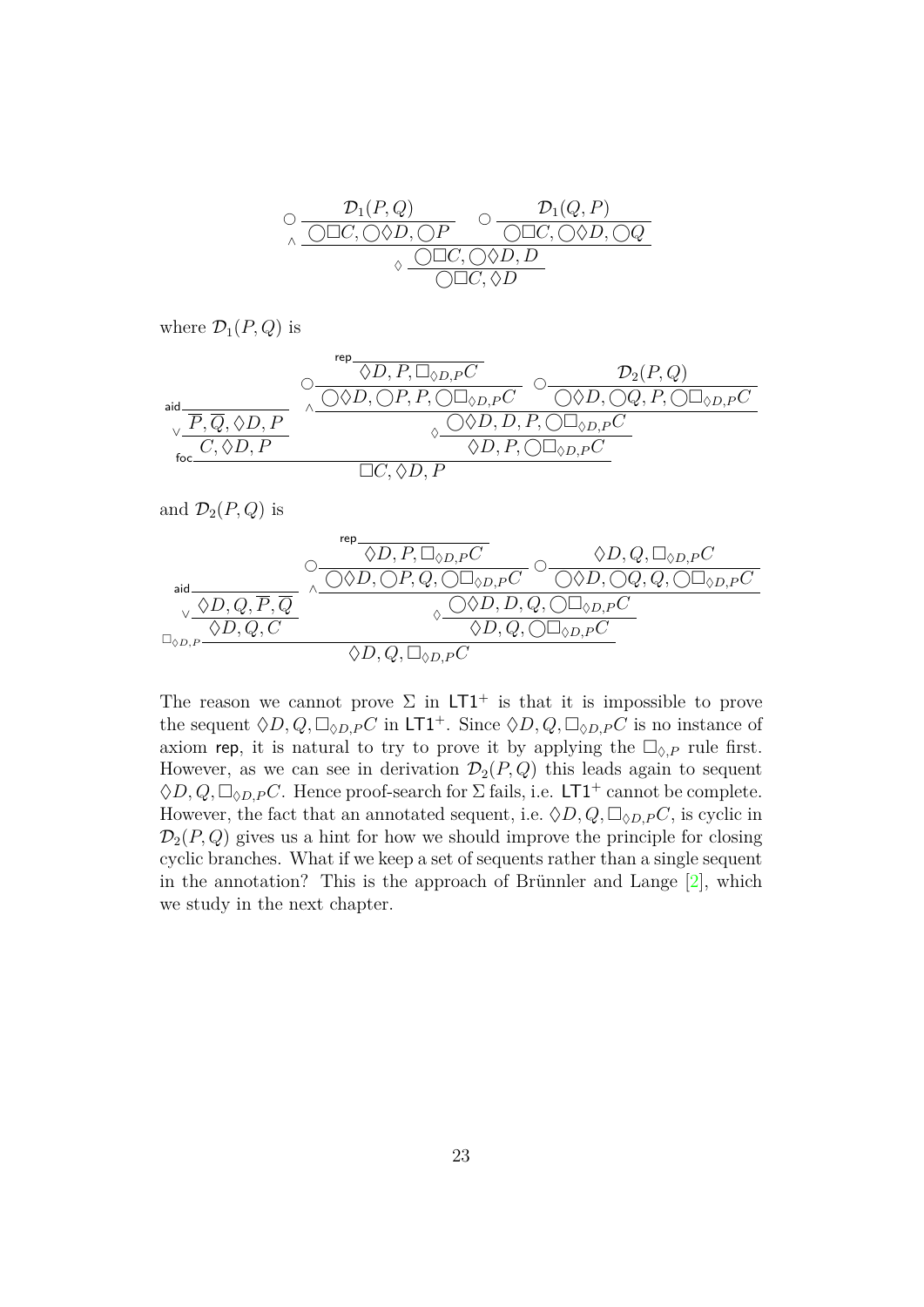### <span id="page-30-2"></span><span id="page-30-0"></span>**Chapter 4**

## **Histories**

So far, all our systems could only store one sequent in the annotation. In the previous chapter we have seen that this not enough to define a complete cutfree sequent system for LTL. Brünnler and Lange  $[2]$  present a system that is very similar to LT1. The only difference is that their annotations contain sets of sequents rather than single sequents. Based on their approach, we present a system LT2 together with a soundness and completeness proof. We also present a purely syntactical proof for weakening. This is a solution to an open problem of Brünnler and Lange.

This chapter is based on [\[2\]](#page-47-1) and [\[4\]](#page-47-2).

### <span id="page-30-1"></span>**4.1 System** LT2

We start by defining the set of histories (finite sets of sequents), which we call His:

 $\mathsf{His} = \left\{ H \middle| H \text{ is a finite subset of } \mathsf{Seq} \right\}$ 

We will use the letters *H* and *G* for histories, possibly primed or with subscripts. We also define the set  $\mathcal{L}_{\text{his}}$ :

$$
\mathcal{L}_{\text{his}} := \left\{ \Box_H A, \bigcirc \Box_H A \mid A \in \mathcal{L}_{\mathcal{S}}, H \in \mathsf{His} \right\}
$$

We will refer to  $\mathcal{L}_{\text{his}}$ -formulas as formulas with histories, or when there is no danger of confusion as annotated formulas. We also define the set of sequents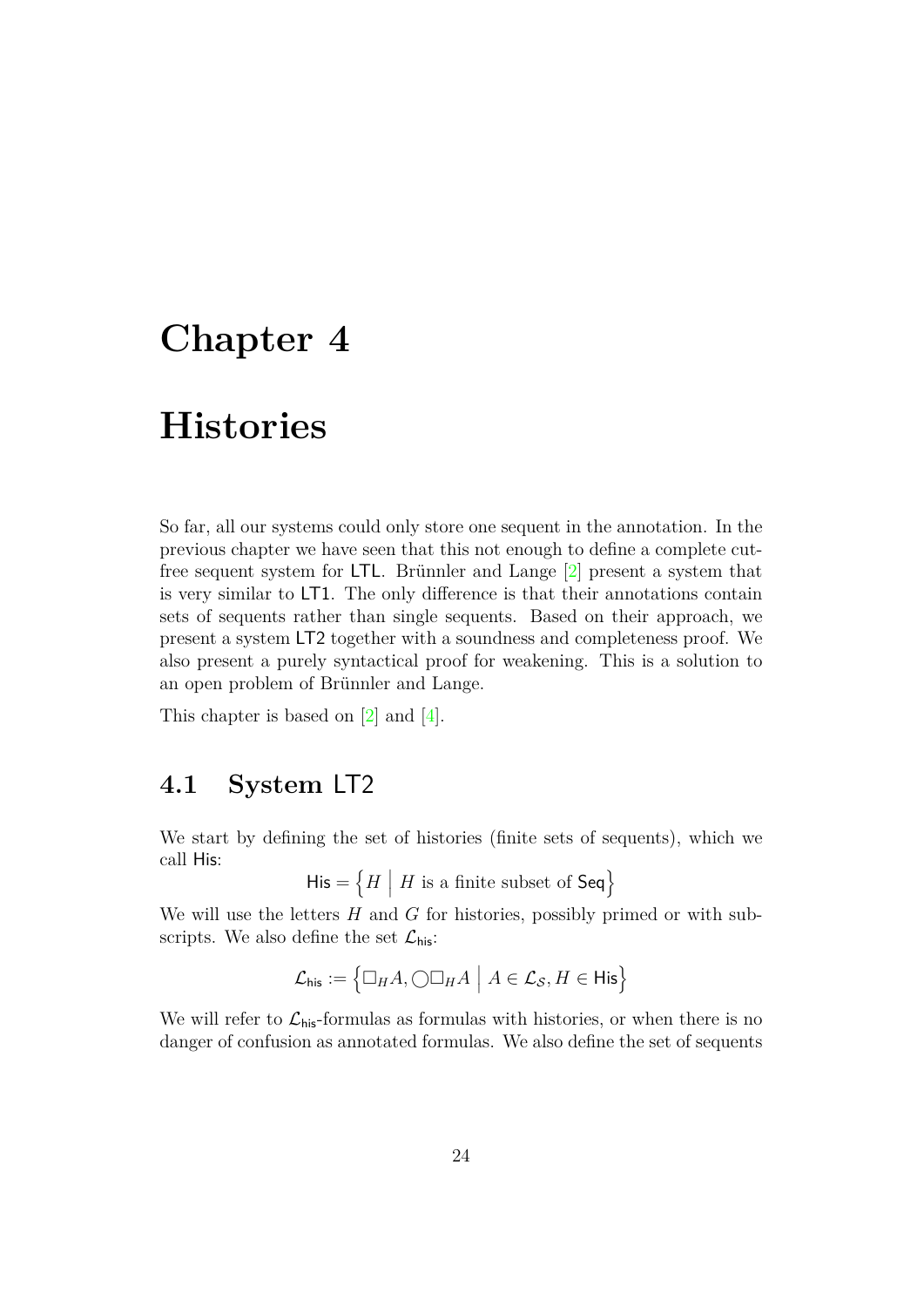with histories:

Seq<sub>his</sub> := { 
$$
\Gamma | \Gamma
$$
 is a finite subset of  $\mathcal{L}_{\mathcal{S}} \cup \mathcal{L}_{\text{his}}$  that contains  
at most one  $\mathcal{L}_{\text{his}}$ -formula }

We assume that a history is semantically equivalent to the conjunction of its elements, i.e. for a model  $\mu$  and  $i \in \mathbb{N}$ :

$$
\mu, i \models H \iff \mu, i \models \bigwedge_{\Gamma \in H} \Gamma \iff \mu, i \models \bigwedge_{\Gamma \in H} \bigvee_{A \in \Gamma} A
$$

If  $H = \emptyset$  we have that *H* is semantically equivalent to true, i.e. the empty history is valid.

The semantics of  $\Box_H A$  is defined like that of  $\Box_{\Gamma} A$ . We have:

$$
\mu, i \models \Box_H A \iff \forall j \ge i \Big( \Big( \forall i \le k \le j \big( \mu, k \models H \big) \Big) \Longrightarrow \mu, j \models A \Big)
$$

In Figure [4.1](#page-31-0) we present system LT2. Again we assume  $\Sigma \in \mathsf{Seq}$  in the  $\bigcirc$ -rule. In all the other rules we have  $\Gamma \in \mathsf{Seq}_{\mathsf{his}}$ , whenever the syntactical restrictions allow it.

<span id="page-31-0"></span>
$$
\begin{array}{ccccccccc}\n & & & \text{and} & & & \text{if } & \text{if } & \text{if } & \text{if } & \text{if } & \text{if } & \text{if } & \text{if } & \text{if } & \text{if } & \text{if } & \text{if } & \text{if } & \text{if } & \text{if } & \text{if } & \text{if } & \text{if } & \text{if } & \text{if } & \text{if } & \text{if } & \text{if } & \text{if } & \text{if } & \text{if } & \text{if } & \text{if } & \text{if } & \text{if } & \text{if } & \text{if } & \text{if } & \text{if } & \text{if } & \text{if } & \text{if } & \text{if } & \text{if } & \text{if } & \text{if } & \text{if } & \text{if } & \text{if } & \text{if } & \text{if } & \text{if } & \text{if } & \text{if } & \text{if } & \text{if } & \text{if } & \text{if } & \text{if } & \text{if } & \text{if } & \text{if } & \text{if } & \text{if } & \text{if } & \text{if } & \text{if } & \text{if } & \text{if } & \text{if } & \text{if } & \text{if } & \text{if } & \text{if } & \text{if } & \text{if } & \text{if } & \text{if } & \text{if } & \text{if } & \text{if } & \text{if } & \text{if } & \text{if } & \text{if } & \text{if } & \text{if } & \text{if } & \text{if } & \text{if } & \text{if } & \text{if } & \text{if } & \text{if } & \text{if } & \text{if } & \text{if } & \text{if } & \text{if } & \text{if } & \text{if } & \text{if } & \text{if } & \text{if } & \text{if } & \text{if } & \text{if } & \text{if } & \text{if } & \text{if } & \text{if } & \text{if } & \text{if } & \text{if } & \text{if } & \text{if } & \text{if } & \text{if } & \text{if } & \text{if } & \text{if } & \text{if } & \text{if } & \text{if } & \text{if } & \text{if } & \text{if } & \text{if } & \
$$

Figure 4.1: System LT2

Whenever rule  $\square_{\Delta}$  is applied in an LT1<sup>+</sup>-proof, the sequent in the annotation does not change. In system LT2, an application of rule  $\Box_H$  leads to a new sequent being added to the annotation (history). Thus, rule  $\Box_H$  is a generalization of rule  $\square_{\Delta}$ , which implies that system LT1<sup>+</sup> is a subsystem of LT2.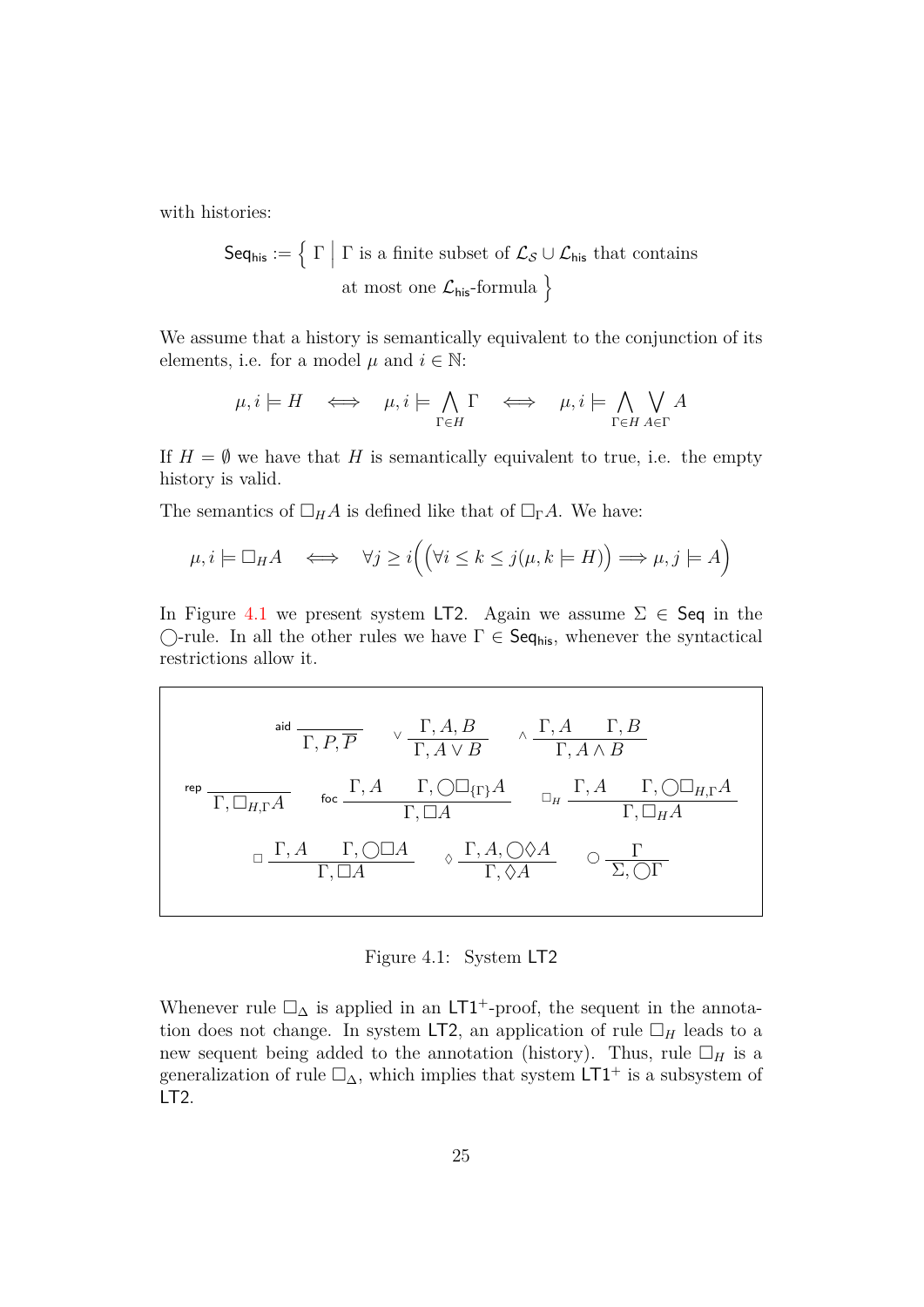<span id="page-32-1"></span>System LT2 proves the sequent:

$$
\Sigma=\bigcirc\Box(\overline{P}\vee\overline{Q}),\Diamond(\bigcirc P\wedge\bigcirc Q)
$$

which as we saw in chapter [3](#page-17-0) cannot be proved in  $LT1^+$ . Hence, system  $LT1^+$ is proper subsystem of system LT2. We now present the proof of  $\Sigma$  in LT2. As before we set  $D = \bigcirc P \wedge \bigcirc Q$  and  $C = \overline{P} \vee \overline{Q}$ . Moreover, we sometimes write, e.g., ∆*,*<sup>Γ</sup> for {∆*,*Γ}.

$$
\begin{array}{ccccc}\n\bigcirc & \mathcal{D}_1(P,Q) & \bigcirc & \mathcal{D}_1(Q,P) \\
\hline\n\wedge & \bigcirc \Box C, \bigcirc \Diamond D, \bigcirc P & \bigcirc \Box C, \bigcirc \Diamond D, \bigcirc Q \\
\hline\n\wedge & \bigcirc \Box C, \bigcirc \Diamond D, D & \bigcirc \Box C, \Diamond \Diamond D\n\end{array}
$$

where  $\mathcal{D}_1(P,Q)$  is

$$
\begin{picture}(150,10) \put(0,0){\line(1,0){160}} \put(150,0){\line(1,0){160}} \put(150,0){\line(1,0){160}} \put(150,0){\line(1,0){160}} \put(150,0){\line(1,0){160}} \put(150,0){\line(1,0){160}} \put(150,0){\line(1,0){160}} \put(150,0){\line(1,0){160}} \put(150,0){\line(1,0){160}} \put(150,0){\line(1,0){160}} \put(150,0){\line(1,0){160}} \put(150,0){\line(1,0){160}} \put(150,0){\line(1,0){160}} \put(150,0){\line(1,0){160}} \put(150,0){\line(1,0){160}} \put(150,0){\line(1,0){160}} \put(150,0){\line(1,0){160}} \put(150,0){\line(1,0){160}} \put(150,0){\line(1,0){160}} \put(150,0){\line(1,0){160}} \put(150,0){\line(1,0){160}} \put(150,0){\line(1,0){160}} \put(150,0){\line(1,0){160}} \put(150,0){\line(1,0){160}} \put(150,0){\line(1,0){160}} \put(150,0){\line(1,0){160}} \put(150,0){\line(1,0){160}} \put(150,0){\line(1,0){160}} \put(150,0){\line(1,0){160}} \put(150,0){\line(1,0){160}} \put(150,0){\line(1,0){160}} \put(150,0){\line(1,0){160}} \put(150,0){\line(1,0){160}} \put(150,0){\line(1,0){160}} \put(150,0){\line(1,0){160}} \put(150,0){\line(1,0){160}} \put(150,0){\line(1,0){160}} \put(150,0){\
$$

 $\mathcal{D}_2(P,Q)$  is

$$
\stackrel{\text{aid}}{\underset{\bigcirc \{ \varphi_D, P \} \to \mathbb{Q}, \ Q, C}{\vee \phi(D, Q, C, \overline{P}, \overline{Q}} \circ \frac{\mathcal{D}_3(P, Q)}{\Diamond D, Q, \bigcirc \Box_{\{\varphi_D, P\}, \{\varphi_D, Q\}}C}}}
$$

and 
$$
\mathcal{D}_3(P,Q)
$$
 is  
\n
$$
\circledcirc \frac{\n \varphi \qquad \qquad \varphi \qquad \qquad \varphi \qquad \qquad \varphi \qquad \qquad \varphi \qquad \qquad \varphi \qquad \qquad \varphi \qquad \qquad \varphi \qquad \qquad \varphi \qquad \qquad \varphi \qquad \qquad \varphi \qquad \qquad \varphi \qquad \qquad \varphi \qquad \qquad \varphi \qquad \qquad \varphi \qquad \qquad \varphi \qquad \qquad \varphi \qquad \qquad \varphi \qquad \qquad \varphi \qquad \qquad \varphi \qquad \qquad \varphi \qquad \qquad \varphi \qquad \qquad \varphi \qquad \qquad \varphi \qquad \qquad \varphi \qquad \qquad \varphi \qquad \qquad \varphi \qquad \qquad \varphi \qquad \qquad \varphi \qquad \qquad \varphi \qquad \qquad \varphi \qquad \qquad \varphi \qquad \qquad \varphi \qquad \qquad \varphi \qquad \qquad \varphi \qquad \qquad \varphi \qquad \qquad \varphi \qquad \qquad \varphi \qquad \qquad \varphi \qquad \qquad \varphi \qquad \qquad \varphi \qquad \qquad \varphi \qquad \qquad \varphi \qquad \qquad \varphi \qquad \qquad \varphi \qquad \qquad \varphi \qquad \qquad \varphi \qquad \qquad \varphi \qquad \qquad \varphi \qquad \qquad \varphi \qquad \qquad \varphi \qquad \qquad \varphi \qquad \qquad \varphi \qquad \qquad \varphi \qquad \qquad \varphi \qquad \qquad \varphi \qquad \qquad \varphi \qquad \qquad \varphi \qquad \qquad \varphi \qquad \qquad \varphi \qquad \qquad \varphi \qquad \qquad \varphi \qquad \qquad \varphi \qquad \qquad \varphi \qquad \qquad \varphi \qquad \qquad \varphi \qquad \qquad \varphi \qquad \qquad \varphi \qquad \qquad \varphi \qquad \qquad \varphi \qquad \qquad \varphi \qquad \qquad \varphi \qquad \qquad \varphi \qquad \qquad \varphi \qquad \qquad \varphi \qquad \qquad \varphi \qquad \qquad \varphi \qquad \qquad \varphi \qquad \qquad \varphi \qquad \qquad \varphi \qquad \qquad \varphi \qquad \qquad \varphi \
$$

### <span id="page-32-0"></span>**4.2 Soundness and Completeness of System** LT2

Brünnler and Lange  $[2]$  defined a system for linear temporal logic using annotated sequents. System LT2 is defined using the ideas from Brünnler and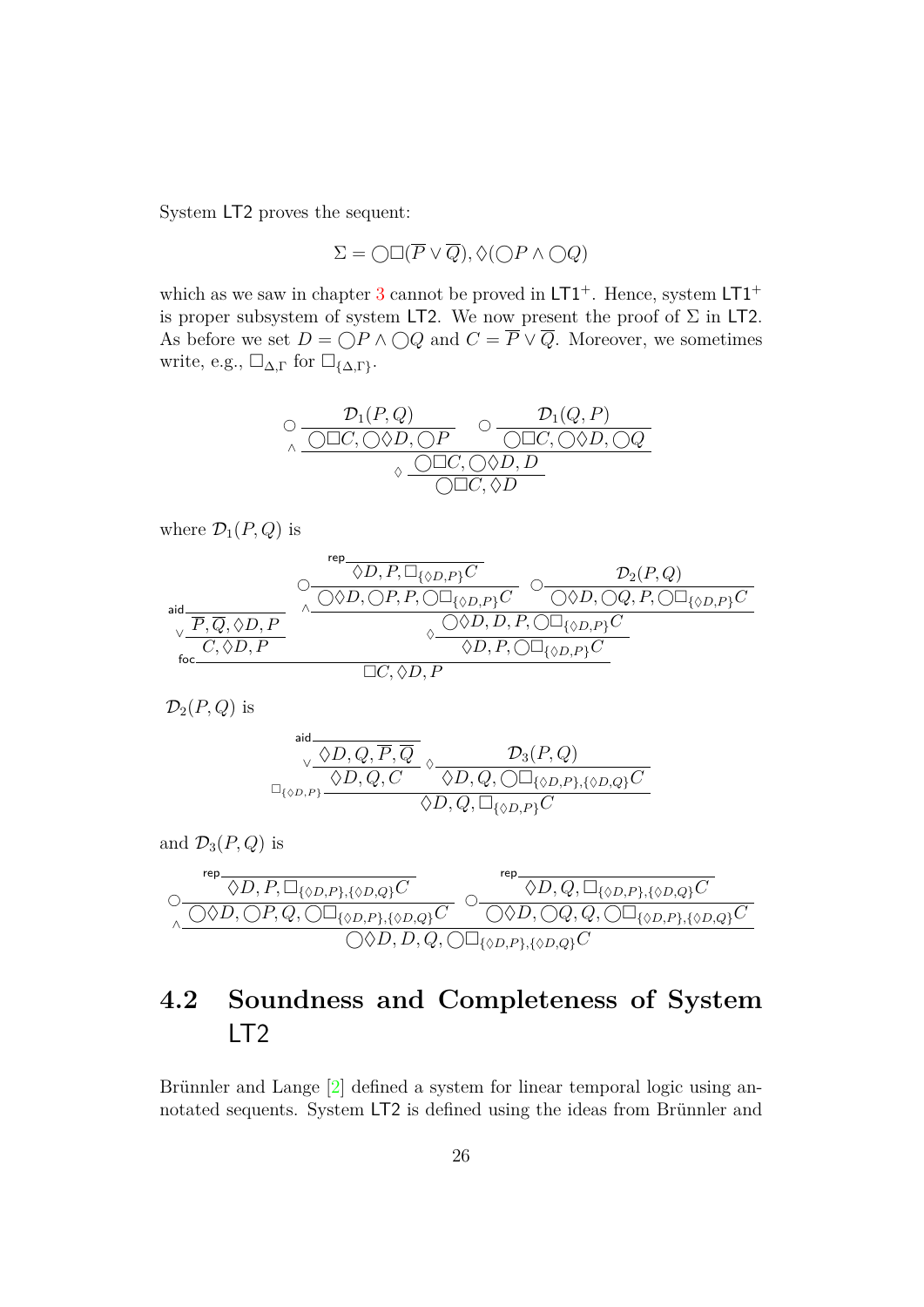<span id="page-33-2"></span>Lange but has some small differences in comparison to the original system from  $\boxed{2}$ . Due to these differences it is easier to prove weakening for system LT2, but it is no longer possible to apply Brünnler and Lange's idea for proving completeness. For this reason we define another system, that strictly follows the lines of Brünnler and Lange  $[2]$ . This system is  $LT2'$  and is presented in Figure [4.2.](#page-33-1) For  $P \in \text{Prop we define } \pm P$  to be either  $P$  or  $\neg P$ . As we will see later the completeness of LT2 follows from that of LT2'.

The essential difference between systems  $LT2$  and  $LT2'$  is the definition of the  $\bigcirc$ -rule (compare figures [4.1](#page-31-0) and [4.2\)](#page-33-1). The foc rule is also defined differently between systems  $LT2$  and  $LT2'$ , but as we will see later this is not an important difference.

<span id="page-33-1"></span>

Figure 4.2: System  $LT2'$ 

<span id="page-33-0"></span>Theorem 19 (Soundness). System LT2' is sound with respect to LTL-models, *i.e.* for all  $\Gamma \in \mathsf{Seq}$  we have:

$$
LT2' \vdash \Gamma \Longrightarrow \models \Gamma
$$

*Proof.* By induction on the length of the derivation  $LT2' \vdash \Gamma$ . We distinguish the following cases:

1. Γ is an instance of aid. That means there exists an atomic proposition *P* and a sequent Γ' such that  $\Gamma = \Gamma', P, \overline{P}$ . Let  $\mu$  be a model and let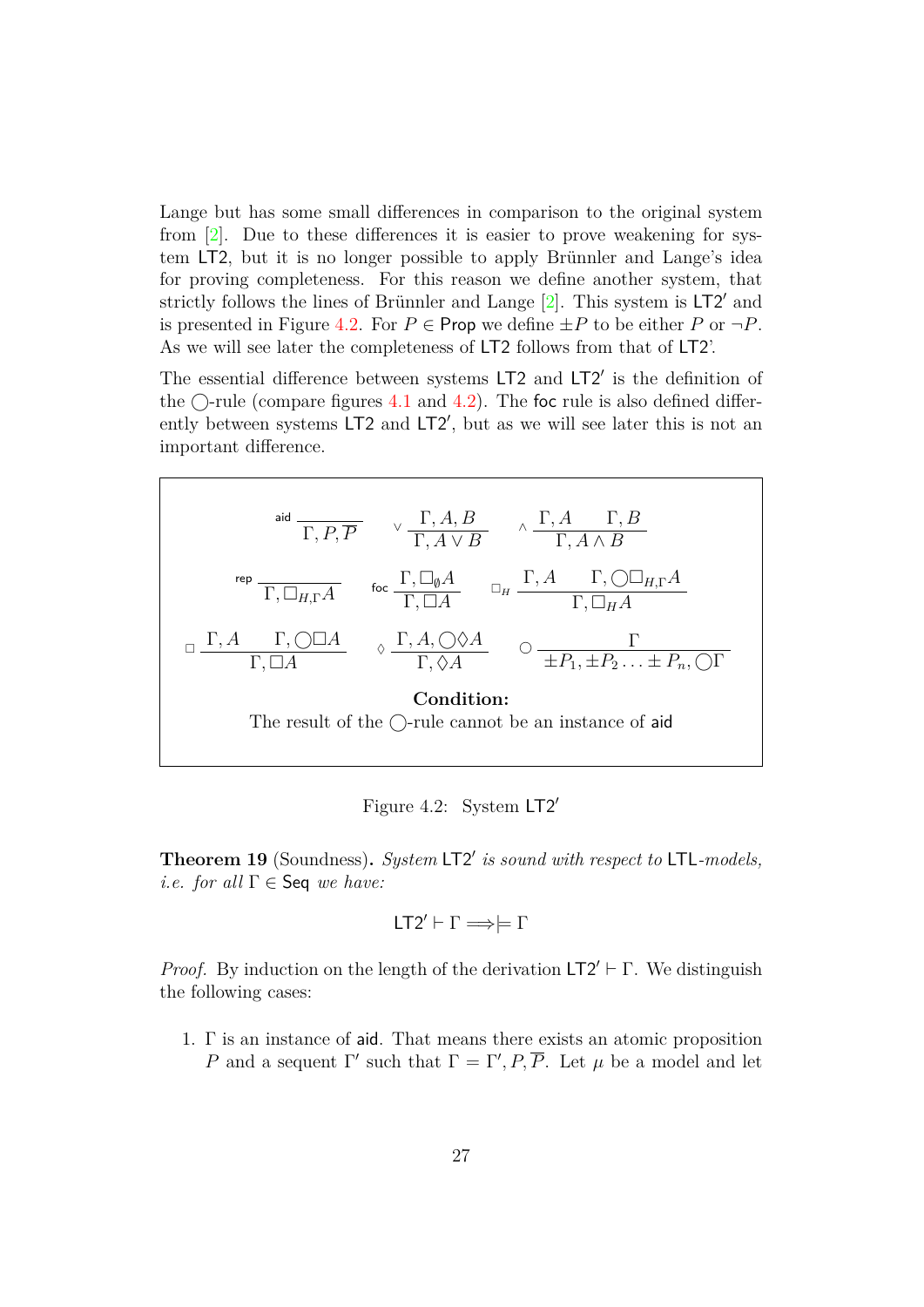$i \in \omega$ . The following statements are equivalent:

$$
\mu, i \models \Gamma
$$
  
\n
$$
\mu, i \models \Gamma', P, \overline{P}
$$
  
\n
$$
\mu, i \models \Gamma' \text{ or } \mu, i \models P \text{ or } \mu, i \models \overline{P}
$$
  
\n
$$
\mu, i \models \Gamma' \text{ or } P \in \mu(i) \text{ or } P \notin \mu(i)
$$

The last statement is obviously true, so  $\Gamma$  is valid.

2. Γ is the conclusion of an application of the rule ∨. That means there exist  $A, B \in \mathcal{L}_{\mathcal{S}}$  and a sequent  $\Gamma'$  such that  $LT2' \vdash \Gamma', A, B$  and  $\Gamma =$  $Γ', A ∨ B$ . Let *μ* be a model and  $i ∈ ℕ$ . The following statements are equivalent:

$$
\mu, i \models \Gamma', A \lor B
$$

$$
\mu, i \models \Gamma' \text{ or } \mu, i \models A \lor B
$$

$$
\mu, i \models \Gamma' \text{ or } \mu, i \models A \text{ or } \mu, i \models B
$$

The last statement is true due to i.h., so Γ is valid.

3. Γ is the conclusion of an application of the rule  $\wedge$ . That means there exist  $A, B \in \mathcal{L}_{\mathcal{S}}$  and a sequent  $\Gamma'$  such that  $LT2' \vdash \Gamma', A$  and  $LT2' \vdash \Gamma'$ *Γ'*, *B* and  $Γ = Γ'$ , *A* ∧ *B*. Let *μ* be a model and *i* ∈ *N*. The following statements are equivalent:

$$
\mu, i \models \Gamma', A \land B
$$

$$
\mu, i \models \Gamma' \text{ or } \mu, i \models A \land B
$$

$$
\mu, i \models \Gamma' \text{ or } (\mu, i \models A \text{ and } \mu, i \models B)
$$

$$
(\mu, i \models \Gamma' \text{ or } \mu, i \models A) \text{ and } (\mu, i \models \Gamma' \text{ or } \mu, i \models B)
$$

$$
\mu, i \models \Gamma', A \text{ and } \mu, i \models \Gamma', B
$$

The last statement is true due to i.h., so Γ is valid.

4. Γ is an instance of axiom rep. Then there exists  $H \in H$ is,  $\Gamma' \in \mathsf{Seq}$  and a formula  $B \in \mathcal{L}_{\mathcal{S}}$  such that  $\Gamma = \Gamma', \Box_{H,\Gamma'}B$ . Let  $\mu$  be a model and  $i \in \mathbb{N}$ . The following statements are equivalent:

$$
\mu, i \models \Gamma', \Box_{H, \Gamma'} B
$$
  

$$
\mu, i \models \Gamma' \text{ or } \Box_{H, \Gamma'} B
$$

But if  $\mu, i \nvDash \Gamma'$  we have that  $(\forall j \geq i)(\exists i \leq k \leq j)[\mu, k \nvDash H \wedge \Gamma']$ . So,  $\mu, i \models \Box_{H,\Gamma'}B$ . Thus  $\Gamma$  is valid.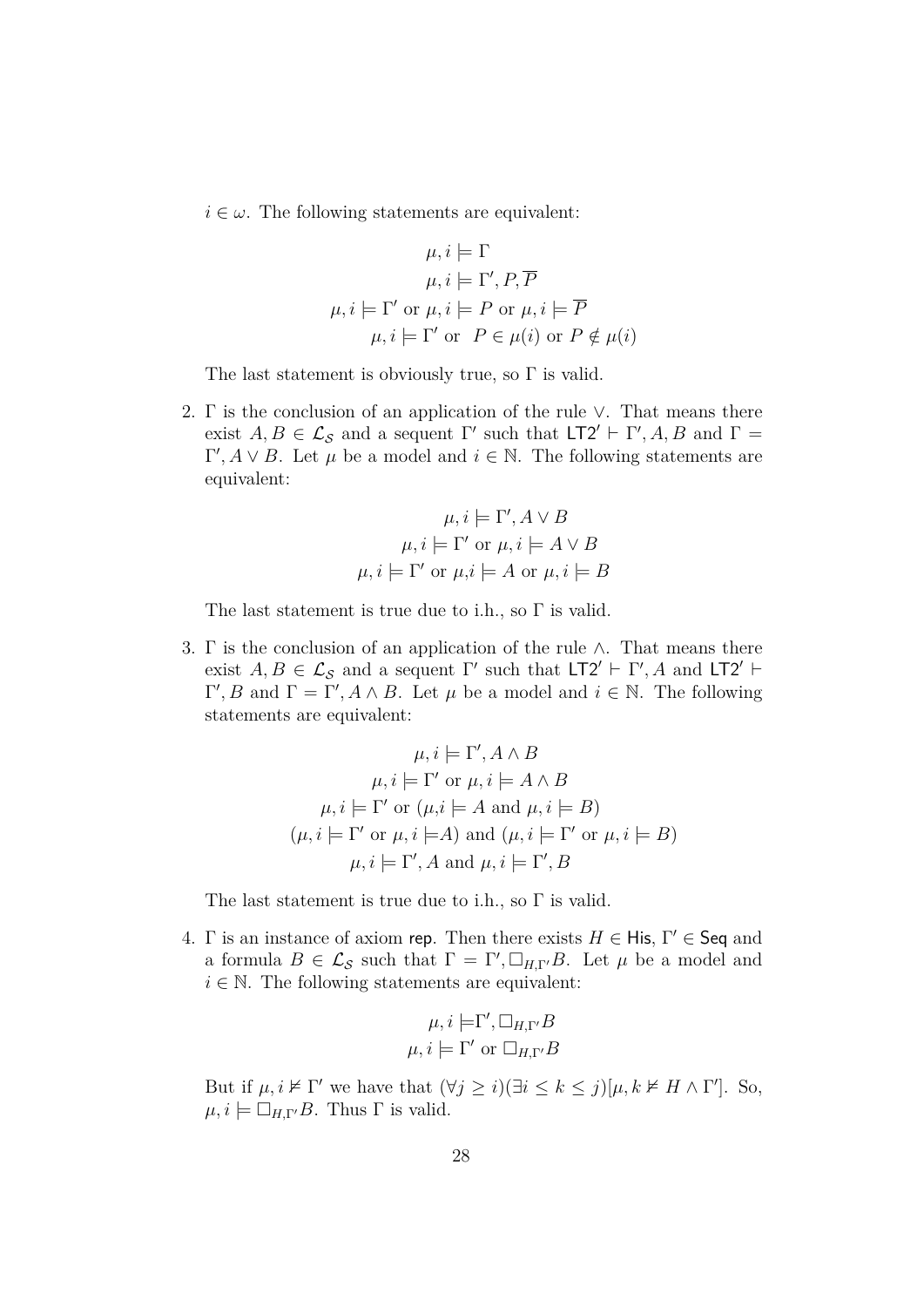5. Γ is the conclusion of an application of the rule foc. That means there exists a sequent  $\Delta$  and a formula  $B \in \mathcal{L}_{\mathcal{S}}$  such that  $\Gamma = \Delta, \Box B$ . Let  $\mu$ be a model and  $i \in \mathbb{N}$ . By i.h. we have:

$$
\mu, i \models \Delta, \Box_{\emptyset} B \iff
$$
\n
$$
\mu, i \models \Delta \text{ or } \mu, i \models \Box_{\emptyset} B \iff
$$
\n
$$
\mu, i \models \Delta \text{ or } (\forall j \ge i) \Big[\forall i \le k \le j(\mu, k \models \emptyset) \Longrightarrow \mu, j \models B\Big] \Big] \xrightarrow{\emptyset \text{ is valid as a history}}
$$
\n
$$
\mu, i \models \Delta \text{ or } \forall j \ge i(\mu, j \models B)
$$
\n
$$
\mu, i \models \Delta \text{ or } \mu, i \models \Box B \iff
$$

which implies that  $\Gamma$  is valid.

6. Γ is the conclusion of an application of the rule  $\Box_H$  for some  $H \in H$  is. That means there exists  $\Delta \in \mathsf{Seq}$ , and  $B \in \mathcal{L}_{\mathcal{S}}$  such that  $\Gamma = \Delta, \Box_H B$ , LT2'  $\vdash$   $\Delta$ *, B* and LT2'  $\vdash$   $\Delta$ *,*  $\bigcirc \Box_{H,\Delta} B$ *.* By i.h. we get:

<span id="page-35-1"></span><span id="page-35-0"></span>
$$
\models \Delta, B \tag{4.1}
$$

$$
\models \Delta, \bigcirc \Box_{H, \Delta} B \tag{4.2}
$$

Suppose that Γ is not valid. That means there exists a model *µ* such that  $\mu, 0 \not\models \Gamma$ , i.e.  $\mu, 0 \not\models \Delta \wedge \Box_H B$ . So, there exists an  $i \in \mathbb{N}$  such that:

<span id="page-35-3"></span><span id="page-35-2"></span>
$$
\mu, i \not\models B \tag{4.3}
$$

$$
\forall 0 \le j \le i \big(\mu, j \models H\big) \tag{4.4}
$$

Since  $\mu$ ,  $0 \not\models \Delta$ , by [4.1](#page-35-0) we get that  $\mu$ ,  $0 \models B$ . Therefore it must be  $i \geq 1$ . By [4.2](#page-35-1) we get that  $\mu, 0 \models \bigcirc \Box_{H, \Delta} B$ , i.e.  $\mu, 1 \models \Box_{H, \Delta} B$ . If we have  $\mu$ ,  $1 \not\models \Delta$  we get by [4.1](#page-35-0) that  $\mu$ ,  $1 \models B$  and by [4.2](#page-35-1) that  $\mu$ ,  $2 \models \Box_{H,\Delta} B$ . On the other hand, if we have  $\mu, 1 \models \Delta$  then, since by [4.4](#page-35-2) we have  $\mu$ ,  $1 \models H$ , by  $\mu$ ,  $1 \models \Box_{H,\Delta} B$  we get  $\mu$ ,  $1 \models B$  and  $\mu$ ,  $2 \models \Box_{H,\Delta} B$ . Therefore in all cases we get that  $\mu, 1 \models B$  and that  $\mu, 2 \models \Box_{H,\Delta}B$ . So  $i \geq 2$ . Repeating the same argument ad infinitum we can prove that *i* is greater than any finite natural number, i.e. there is no natural number *i* such that  $\mu, i \not\models B$ , which contradicts [4.3.](#page-35-3) Thus  $\Gamma$  is valid.

7. Γ is the conclusion of an application of the rule  $\Diamond$ . That means there is  $A \in \mathcal{L}_{\mathcal{S}}$  and sequent  $\Gamma'$  such that  $\Gamma = \Gamma', \Diamond A$  and  $\mathsf{LT2}' \vdash \Gamma', A, \bigcirc \Diamond A$ .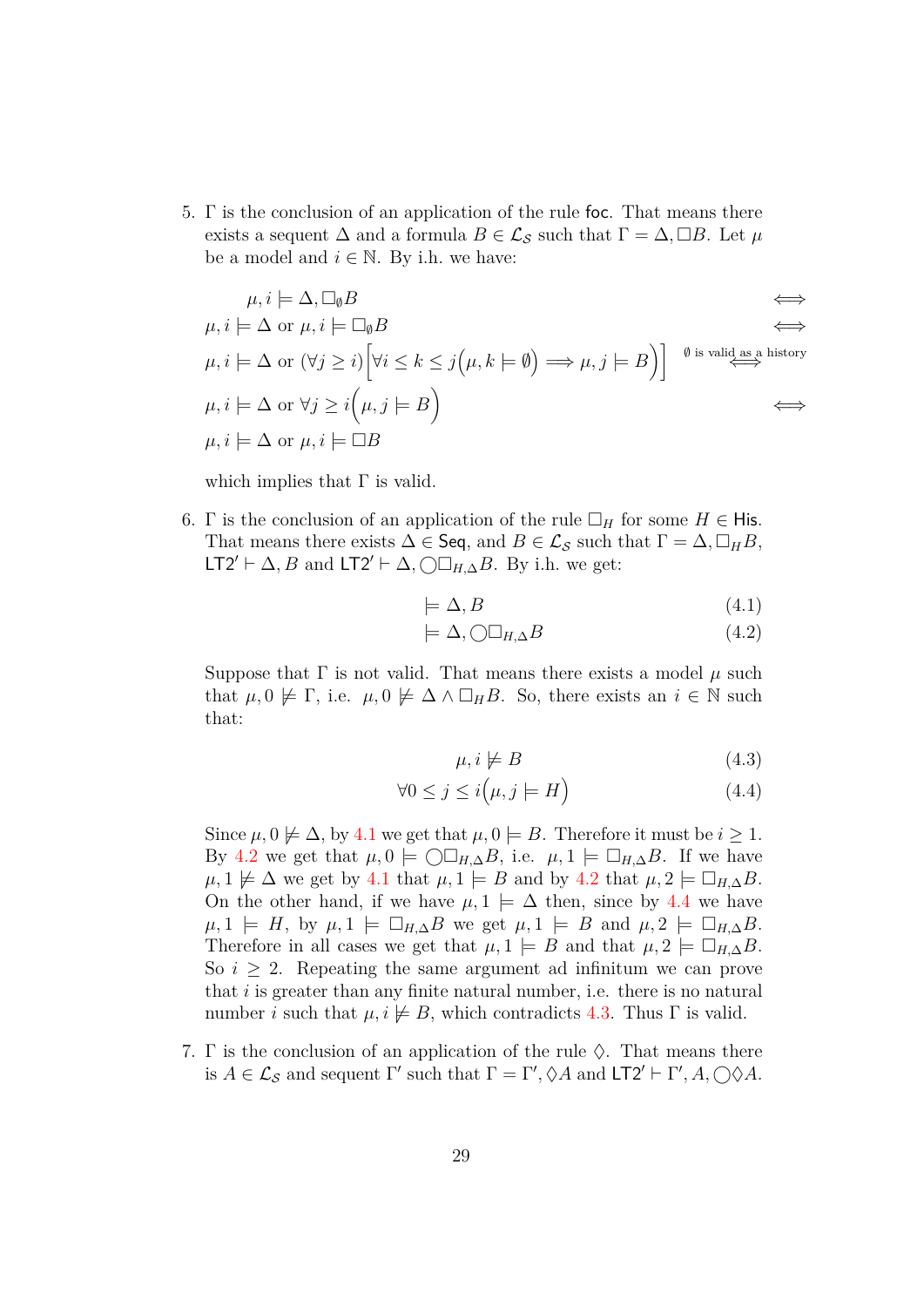Let  $\mu$  be a model and  $i \in \mathbb{N}$ . The following statements are equivalent:

$$
\mu, i \models \Gamma', \Diamond A
$$

$$
\mu, i \models \Gamma' \text{ or } (\exists j \ge i)[\mu, j \models A]
$$

$$
\mu, i \models \Gamma' \text{ or } \mu, i \models A \text{ or } (\exists j \ge i+1)[\mu, j \models A]
$$

$$
\mu, i \models \Gamma' \text{ or } \mu, i \models A \text{ or } \mu, i+1 \models \Diamond A
$$

$$
\mu, i \models \Gamma' \text{ or } \mu, i \models A \text{ or } \mu, i \models \bigcirc \Diamond A
$$

The last statement is true due to i.h., so  $\Gamma$  is valid.

8.  $\Gamma$  is the conclusion of an application of the rule  $\bigcirc$ . That means that

$$
\Gamma = \pm P_1, \ldots, \pm P_n, \bigcirc \Gamma'
$$

and that  $LT2' \vdash \Gamma'$ . Let  $\mu$  be a model and  $i \in \mathbb{N}$ . The following statements are equivalent:

$$
\mu, i \models \pm P_1, \dots, \pm P_n, \bigcirc \Gamma'
$$

$$
\mu, i \models \pm P_1, \dots, \pm P_n \text{ or } \mu, i \models \bigcirc \Gamma'
$$

$$
\mu, i \models \pm P_1, \dots, \pm P_n \text{ or } \mu, i + 1 \models \Gamma'
$$

The last statement is true due to i.h., so  $\Gamma$  is valid.

9. Γ is the conclusion of an application of the rule  $\Box$ . That means that  $\Gamma = \Delta, \Box A$  and that  $LT2' \vdash \Delta, A$  and  $LT2' \vdash \Delta, \Box \Box A$ . Let  $\mu$  be a model and  $i \in \mathbb{N}$ . The following statements are equivalent:

$$
\mu, i \models \Delta, \Box A
$$

$$
\mu, i \models \Delta \text{ or } \mu, i \models \Box A
$$

$$
\mu, i \models \Delta \text{ or } (\forall j \ge i)[\mu, j \models \Box A]
$$

$$
\mu, i \models \Delta \text{ or } (\mu, i \models A \text{ and } (\forall j \ge i+1)[\mu, j \models A])
$$

$$
\mu, i \models \Delta \text{ or } (\mu, i \models A \text{ and } \mu, i \models \Box \Box A)
$$

The last statement is true due to i.h., therefore  $\Gamma$  is valid.  $\Box$ 

For the completeness proof we will need the following definitions.

**Definition 20** (Subformulas of a Formula)**.** The set sf is defined recursively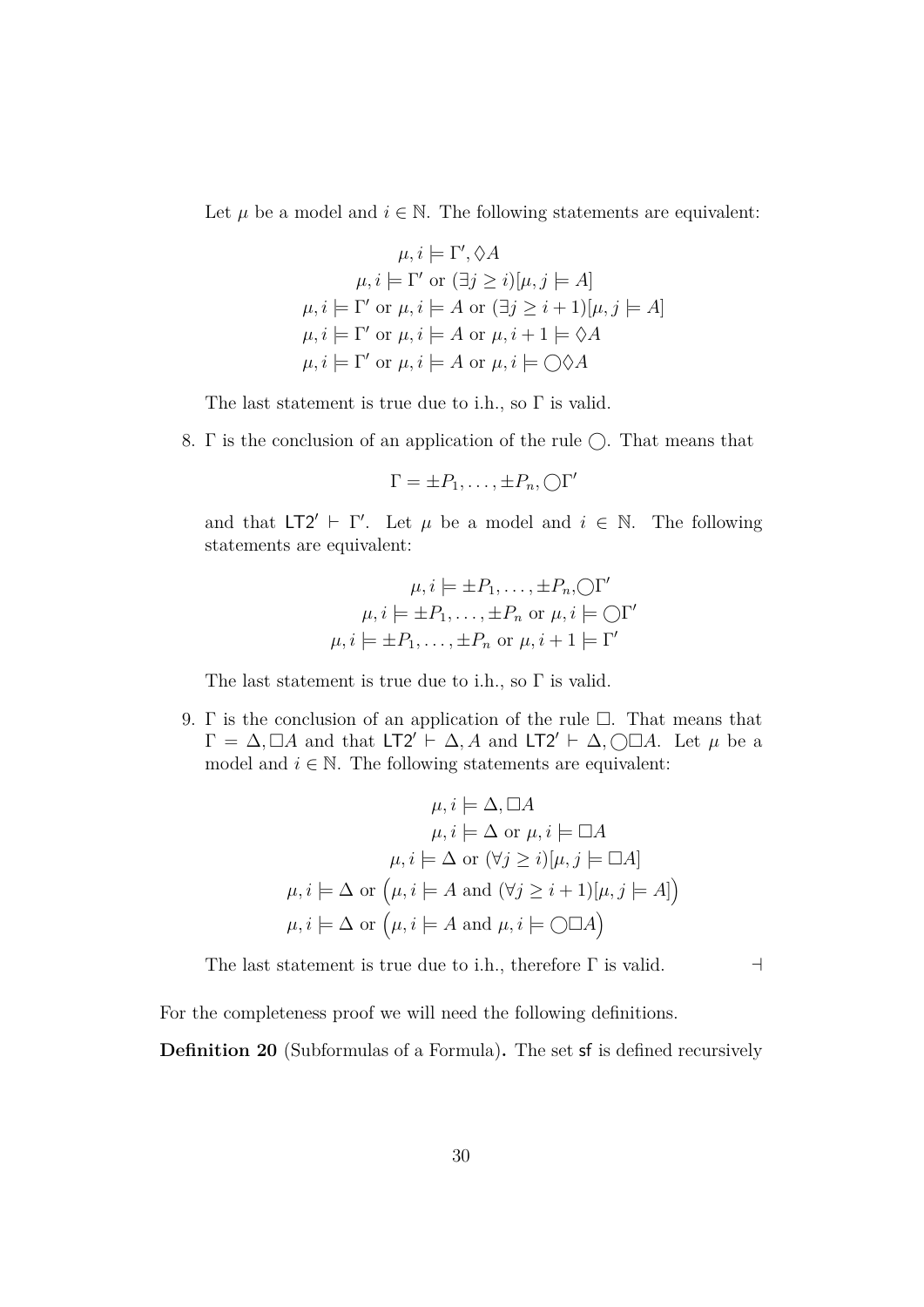for all  $\mathcal{L}_{\mathcal{S}}$ -formulas as follows:

$$
\mathsf{sf}(P) := \{P, \overline{P}\} \n\mathsf{sf}(\overline{P}) := \{P, \overline{P}\} \n\mathsf{sf}(A \land B) := \{A \land B, \overline{A} \lor \overline{B}\} \cup \mathsf{sf}(A) \cup \mathsf{sf}(B) \n\mathsf{sf}(A \lor B) := \{A \lor B, \overline{A} \land \overline{B}\} \cup \mathsf{sf}(A) \cup \mathsf{sf}(B) \n\mathsf{sf}(\Box A) := \{\Box A, \Diamond \overline{A}\} \cup \mathsf{sf}(A) \n\mathsf{sf}(\Diamond A) := \{\Diamond A, \Box \overline{A}\} \cup \mathsf{sf}(A) \n\mathsf{sf}(\bigcirc A) := \{\bigcirc A, \bigcirc \overline{A}\} \cup \mathsf{sf}(A)
$$

**Definition 21** (Closure of a Formula). Let  $A \in \mathcal{L}_{\mathcal{S}}$ . We define the following set:

$$
cl(A) := sf(A) \cup \{\Box B, \bigcirc \Box B \mid \Box B \in sf(A)\}
$$

$$
\cup \{\Diamond B, \bigcirc \Diamond B \mid \Diamond B \in sf(A)\}
$$

Let  $\Gamma \in \mathsf{Seq}$ . We set:

$$
\mathsf{cl}(\Gamma) := \bigcup_{A \in \Gamma} \mathsf{cl}(A)
$$

We can easily prove that for all  $\Gamma \in \mathsf{Seq}$ ,  $\mathsf{cl}(\Gamma)$  is finite.

We will prove completeness for  $LT2'$  via a more restricted system  $LT2''$ , which we define now. It proves statements of the form  $\Gamma : l$ , where  $\Gamma \in \mathsf{Seq}$  and *l* is a finite list which contains all  $\Box$ -formulas that occur in Γ. The rules of LT2" are just like those of LT2 and they simply pass on the list from the conclusion to all premises. The only exception is the foc-rule. We want to focus on the  $\Box$ -formula that occurs earliest in the list, so the foc-rule for system  $LT2''$  is defined as follows:

$$
\text{foc } \frac{\Gamma, \Box_0 A: l_1, l_2, \Box A}{\Gamma, \Box A: l_1, \Box A, l_2}
$$
no  $\Box$ -formula in  $\Gamma$  occurs in  $l_1$ 

This ensures that each  $\Box$ -formula which keeps occuring in a branch will be annotated eventually.

<span id="page-37-0"></span>Theorem 22 (Completeness). System LT2' is complete with respect to LTL*models, i.e. for all* Γ ∈ Seq *we have:*

$$
\models \Gamma \Longrightarrow \mathsf{LT2}' \vdash \Gamma
$$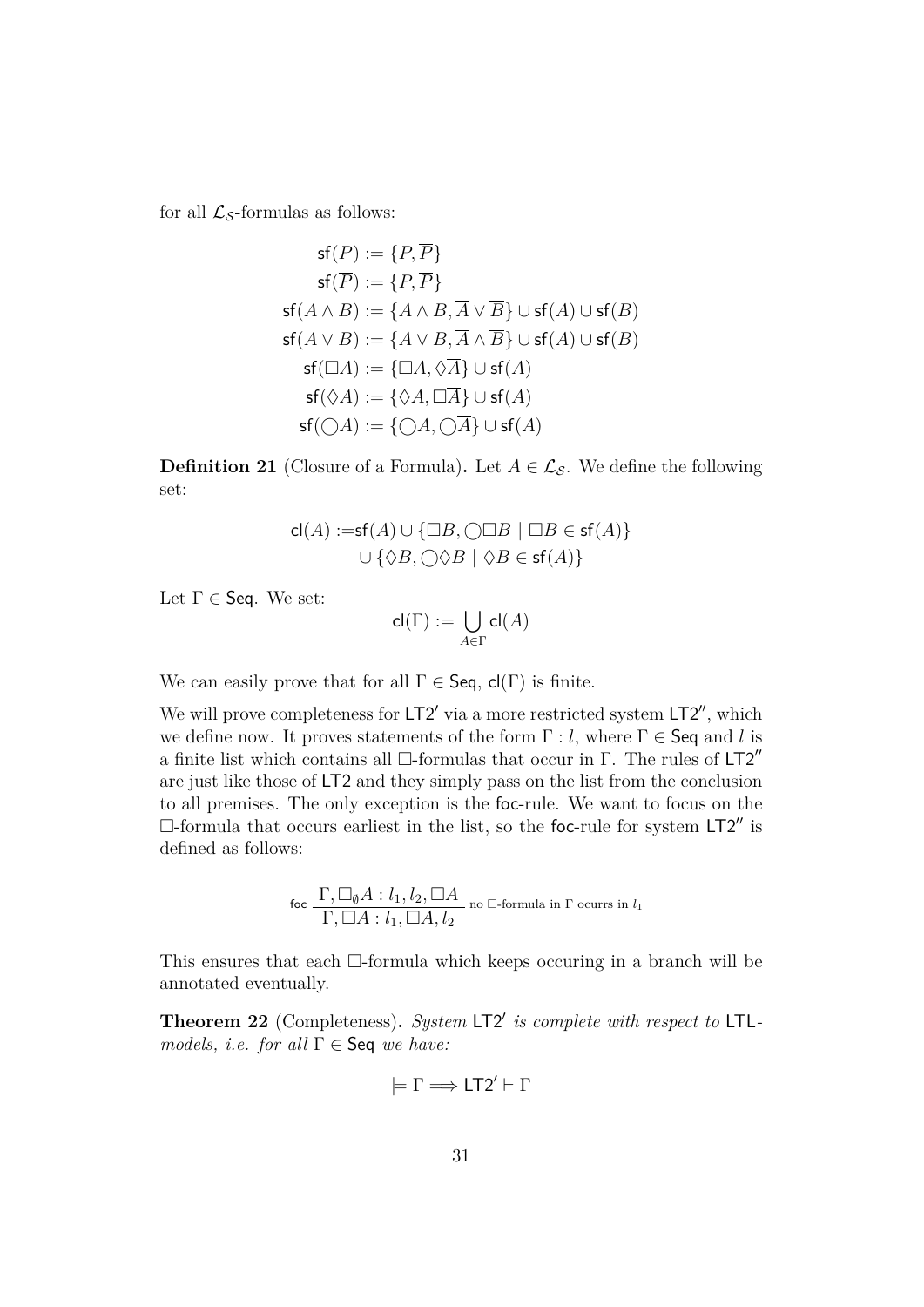*Proof.* It suffices to prove completeness for system LT2". Then we can get completeness for  $LT2'$  by simply dropping all the lists. So we will show that:

$$
\models \Gamma \Longrightarrow \mathsf{LT2''} \vdash \Gamma : l(\Gamma)
$$

where  $l(\Gamma)$  is a list containing all the  $\Box$ -formulas in  $cl(\Gamma)$ . We assume that the formulas in  $l(\Gamma)$  are listed according to some fixed enumeration of  $\mathcal{L}_{S}$ formulas. We will show the contrapositive of the above sentence, i.e.:

$$
\mathsf{LT2}'' \nvdash \Gamma : l(\Gamma) \Longrightarrow \not\models \Gamma
$$

Assume that  $LT2'' \nvdash \Gamma : l(\Gamma)$  we will find a countermodel for sequent  $\Gamma$ , i.e. we will prove that  $\not\models \Gamma$ . We build a possibly infinite derivation with the conclusion  $\Gamma$ :  $l(\Gamma)$  applying the rules of LT2'', repeating the following 3 steps ad infinitum:

- <span id="page-38-0"></span>1. apply rules aid,  $\land$ ,  $\lor$ ,  $\Diamond$ ,  $\bigcap$  as long as possible,
- 2. apply the rule foc if possible,
- 3. apply rules  $\Box$ ,  $\Box_H$ , rep as long as possible.

Notice that with this strategy only subsets of the closure of the endsequent will enter the histories. By assumption the above algorithm will not yield a proof, and thus there will be either

1) a finite branch ending in a leaf to which no rule applies

or

#### 2) an infinite branch.

In both cases define a sequence  $\pi$  of sequents with length  $|\pi| \leq \omega$  such that  $\pi(i)$  contains exactly those formulas and annotated formulas which occur in some sequent along this branch between the i-th and  $(i + 1)$ -th application of the  $\bigcirc$ -rule. In the second case this sequence is infinite and we define the model  $\mu$  as  $\mu(i) = \{P|\overline{P} \in \pi(i)\}\$ . In the first case this sequence is finite, with  $\pi(n)$  its last element, and we define the model  $\mu$  as before but with  $\mu(i) = \{P|\overline{P} \in \pi(n)\}\$  for  $i > n$ . We will prove the following claim:

**Claim**: For all  $i < |\pi|$  and all  $A \in \mathcal{L}_{\mathcal{S}}$  we have:

$$
A \in \pi(i) \Longrightarrow \mu, i \not\models A
$$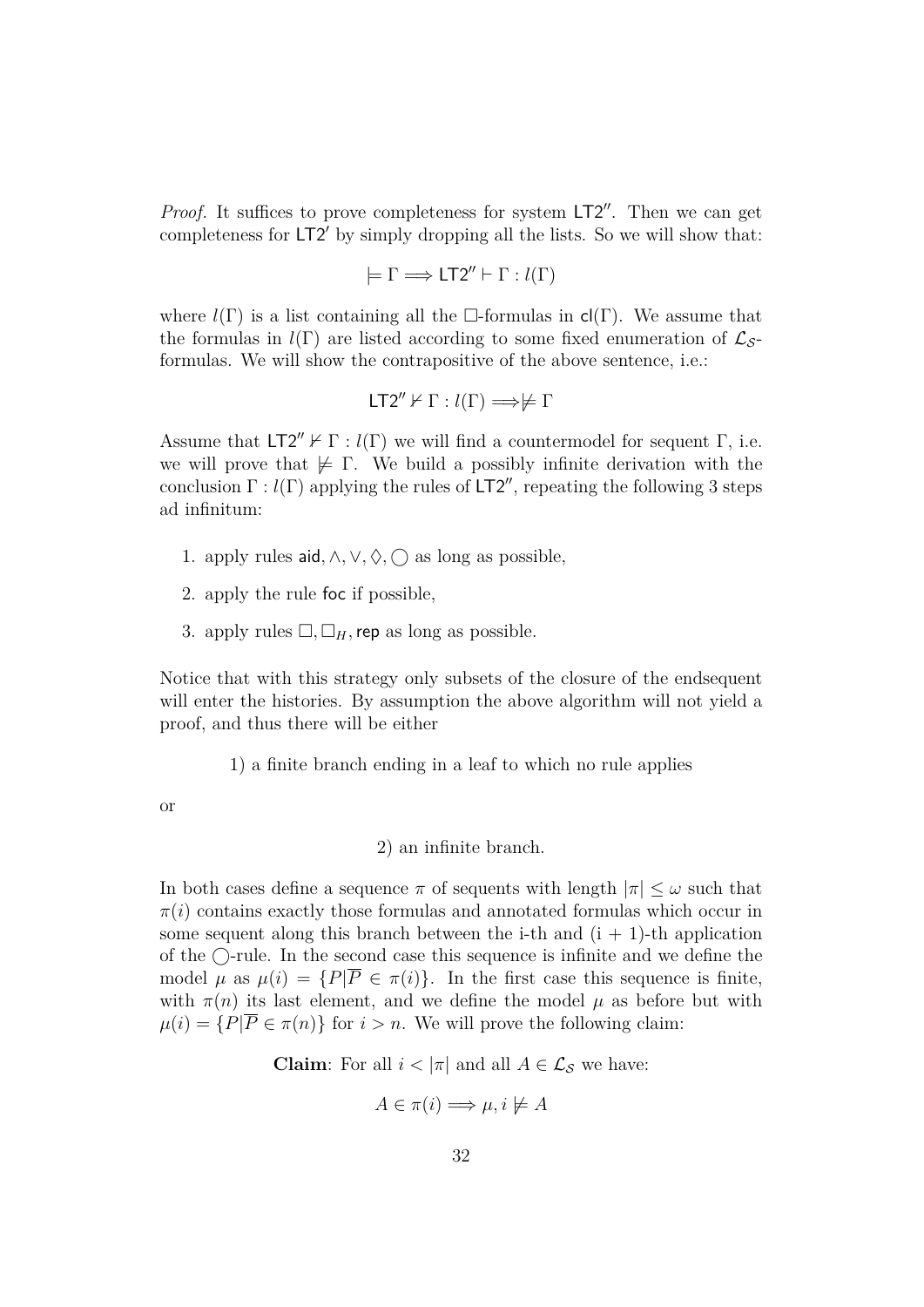We prove the claim by induction on the structure of *A*. We distinguish the following cases:

- (i) *A* is an atomic proposition. Then the claim is true since by assumption no element of  $\pi$  can be axiomatic.
- (ii) *A* is the negation of an atomic proposition. Then the claim is true by definition.
- (iii)  $A = B \vee C$ . Assume that  $A \in \pi(i)$ . Then by step [1](#page-38-0) of our algorithm and by definition of the ∨-rule it must be that  $B \in \pi(i)$  and  $C \in \pi(i)$ . By i.h. we have that  $\mu, i \not\models B$  and that  $\mu, i \not\models C$ , i.e.  $\mu, i \not\models B \vee C$ .
- (iv)  $A = B \wedge C$ . Assume that  $A \in \pi(i)$ . Then by step [1](#page-38-0) of our algorithm and by definition of the ∧-rule it must be that  $B \in \pi(i)$  or  $C \in \pi(i)$ . By i.h. we have that  $\mu, i \not\models B$  or that  $\mu, i \not\models C$ , i.e.  $\mu, i \not\models B \land C$ .
- (v)  $A = \bigcap B$ . Assume that  $A \in \pi(i)$ . If  $\pi$  is finite and  $\pi(n)$  is its last element, then no  $\bigcirc$ -formula can occur in  $\pi(n)$  because of our algorithm, and thus  $i < n$ . But then  $B \in \pi(i + 1)$  follows by the  $\bigcap$ -rule. By i.h. we have that  $\mu$ ,  $i + 1 \not\models B$ , i.e.  $\mu$ ,  $i \not\models A$ . The same holds for the case where  $\pi$  is infinite.
- (vi)  $A = \Diamond B$ . Assume that  $A \in \pi(i)$ . By our strategy and the definition of the  $\bigcap$ - and the  $\Diamond$ -rule we have that for all  $j \geq i$ ,  $B \in \pi(j)$ . Hence, by i.h. we get that for all  $j \geq i$ ,  $\mu, j \not\models B$ , i.e.  $\mu, i \not\models \Diamond B$ .
- (vii)  $A = \Box B$ . Assume that  $A \in \pi(i)$ . We will show that there exists some  $j \geq i$  such that  $B \in \pi(j)$ . Assume otherwise that for all  $j \geq i$  we have  $B \notin \pi(j)$ . This means that every time a  $\Box$ -rule is applied to formula  $\Box B$  or a  $\Box_H$ -rule is applied to a formula  $\Box_H B$  the branch which our  $\pi$ is following should contain the right premise of the  $\Box/\Box_H$ -rule. Hence, we have that for all  $j \geq i$  either  $\Box B \in \pi(j)$  or, for some  $H \in H$ is,  $\Box_H B \in \pi(j)$ . Thus, by our strategy this branch cannot end in an irreducible leaf and hence has to be infinite. Notice that a formula of the form  $\Box C$  cannot be annotated for ever. Since the  $\Box_H$  rule always adds context to the history and there are only finitely many subsets of the closure of the endsequent, some branch would eventually be an instance of the rep axiom, i.e. at some point we will have:

$$
^{\rm rep}\frac{}{\Delta,\Box_{H,\Delta}C}
$$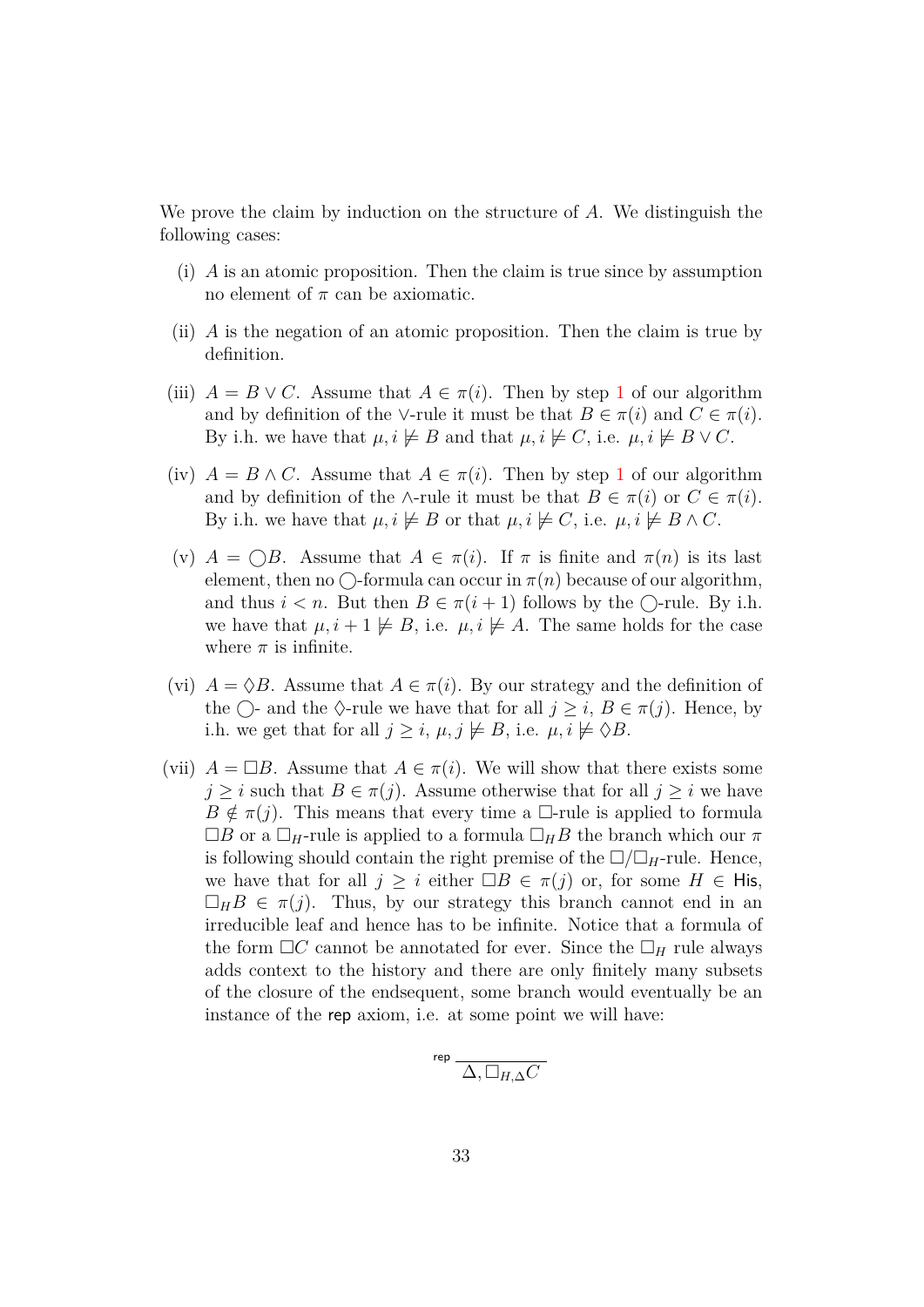for some  $\Delta$  and  $H$ , which cannot occur in our infinite branch. Thus, by our strategy and the foc-rule, every  $\Box$ -formula which occurs in every  $\pi(j)$  for  $j \geq i$  is eventually annotated and later unannotated. Thus, we in particular have  $\Box_H B \in \pi(j)$  for some annotation *H* and some  $j \geq i$ . The only way to drop the annotation is by taking the branch along the left premise of the  $\Box_H$ -rule. Thus there is a  $j \geq i$  such that  $B \in \pi(j)$ . By i.h. we have that  $\mu, j \not\models B$ , which implies that  $\mu, i \not\models \Box B$ , i.e.  $\mu, i \not\models A$ .

By the claim we have for all  $A \in \pi(0)$   $\mu$ ,  $0 \not\models A$ . Since  $\Gamma \subseteq \pi(0)$  we have that for all  $A \in \Gamma$ ,  $\mu$ ,  $0 \not\models A$ . Hence,  $\not\models \Gamma$  and the proof of the theorem is  $\Box$ completed.  $\Box$ 

By theorems [19](#page-33-0) and [22](#page-37-0) we get the following corollary.

**Corollary 23.** *System* LT2 *is sound and complete with respect to* LTL*-models.*

Proof. Since, all the rules of LT2' are very similar to those of LT2, soundness follows from Theorem [19.](#page-33-0)

For completeness it suffices to embed  $LT2'$  to  $LT2$ , since by Theorem  $22$ ,  $LT2'$ is complete. We will do this by transforming each LT2'-proof to an LT2-proof.

Let D be an LT2'-proof. Let  $\alpha$  be an instance of an LT2'-rule in D. If  $\alpha \neq \beta$ then  $\alpha$  is an instance of an LT2-rule too (observe that the LT2<sup>'</sup>- $\bigcirc$  rule is a special case of the LT2- $\bigcap$  rule). Assume that  $\alpha$  is an instance of foc, as below:

$$
\operatorname{foc}\frac{\Gamma,\Box_{\emptyset} A}{\Gamma,\Box A}
$$

First we replace every occurrence of  $\square_0 A$  with  $\square A$  in all branches starting from  $\alpha$  and then we remove rule  $\alpha$  from  $\mathcal D$  (by compressing the conclusion and the premise). Assume that  $\square_{\emptyset} A$  was used in the conclusion of a  $\square_H$ -rule in  $\mathcal{D}$ , as follows:

$$
\Box_{\theta} \; \frac{\Gamma, A \qquad \Gamma, \bigcirc \Box_{\{\Gamma\}} A}{\Gamma, \Box_{\theta} A}
$$

Then we can transform the above rule to an LT2-foc rule very easily:

$$
\operatorname{foc}\frac{\Gamma,A\qquad \Gamma,\bigcirc\Box_{\{\Gamma\}}A}{\Gamma,\Box A}
$$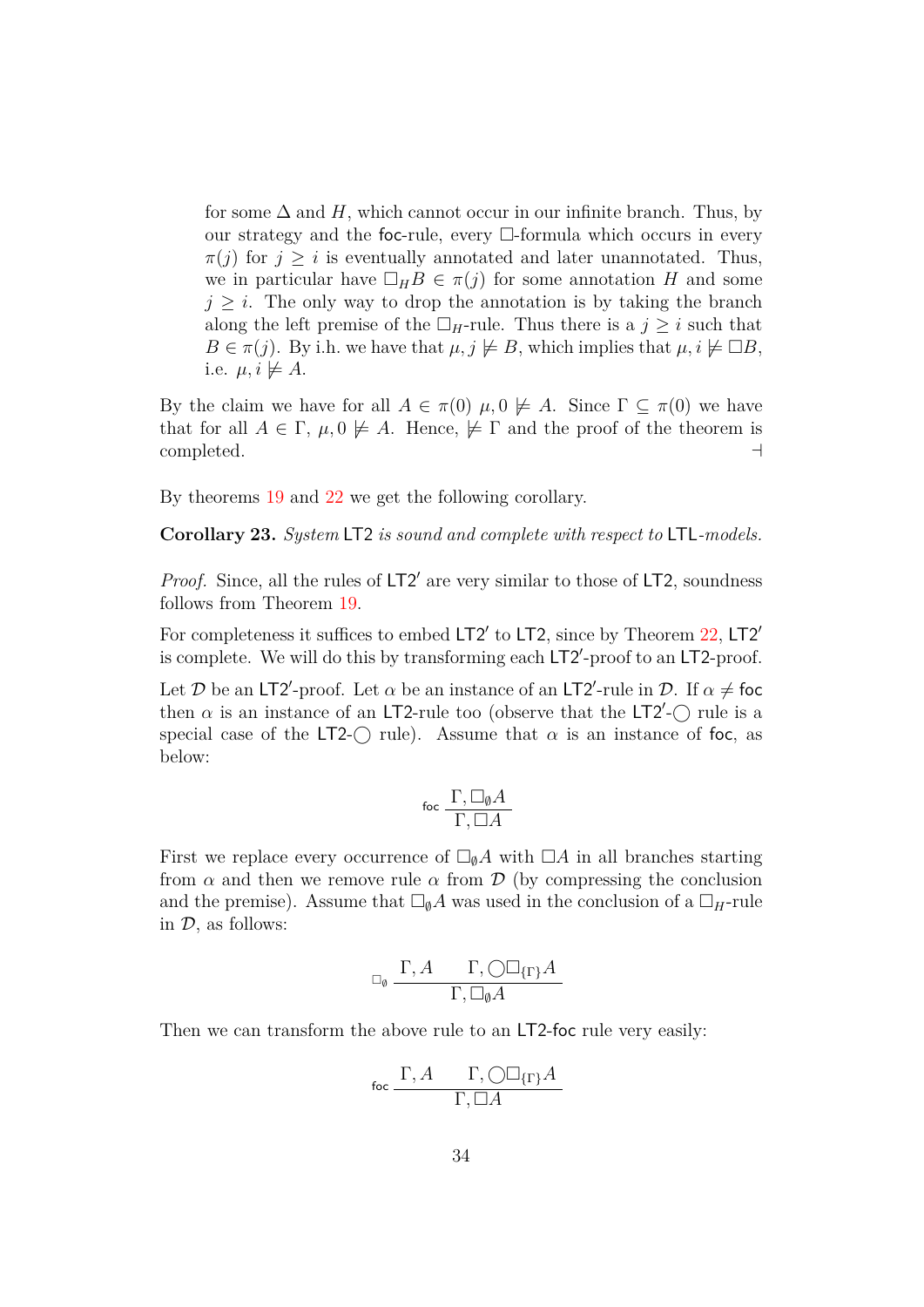<span id="page-41-1"></span>All the other rules are fine after our transformations. We repeat the same procedure for all the  $LT2'$ -foc occurrences in  $D$ . In this way we can transform  $\mathcal D$  to an LT2-proof, so the embedding from LT2' to LT2 is completed.  $\Box$ 

*Remark* 24*.* It is easy to see that no one of the sequent systems presented in this thesis is complete for annotated sequents. Take for example the valid sequent  $\Box_{\{\{P\}\}}$ , where  $\{\{P\}\}\$ is a history that contains only the sequent  $\{P\}$ , i.e. a sequent with one element. Proof search in LT2' fails as we can see in the following proof-attempt:

$$
\log\frac{\log\frac{\square_{\{\{P\}\}}P}{\square_{\{\{P\}\}}P,P}} \sim \frac{\square_{\{\{P\}\}}P}{\square_{\{\{P\}\}}P}
$$

Since LT2' is stronger than all the other systems we presented it is not difficult to prove that also  $LT1$ ,  $LT1^+$  and  $LT2$  are not complete for annotated sequents. Brünnler and Lange in  $\boxed{2}$  present another variation of system LT2<sup>'</sup> that is complete for annotated (and not annotated) sequents.

#### <span id="page-41-0"></span>**4.3 Weakening for** LT2

We would like to show weakening for not annotated sequents in LT2, i.e. we for  $\Gamma$  and  $\Sigma \in \mathsf{Seq}$  we would like to have a syntactical proof for the following implication:

$$
LT2 \vdash \Gamma \Longrightarrow LT2 \vdash \Gamma, \Sigma
$$

In sequent systems the above implication is typically shown by induction on the depth of the proof-tree. This can be done provided that weakening permutes over every rule of the system.

As it is pointed out in [\[2\]](#page-47-1) weakening does not permute over the foc-rule. Permuting weakening over the foc-rule would require a rule that is not even sound:

$$
\mathsf{foc}\xrightarrow{\Gamma, A} \frac{\Gamma, \bigcirc \Box_{\{\Gamma\}} A}{\Gamma, \Box A}
$$
  
weakening 
$$
\frac{\Gamma, \Box A}{\Gamma, \Box A, \Sigma}
$$

↓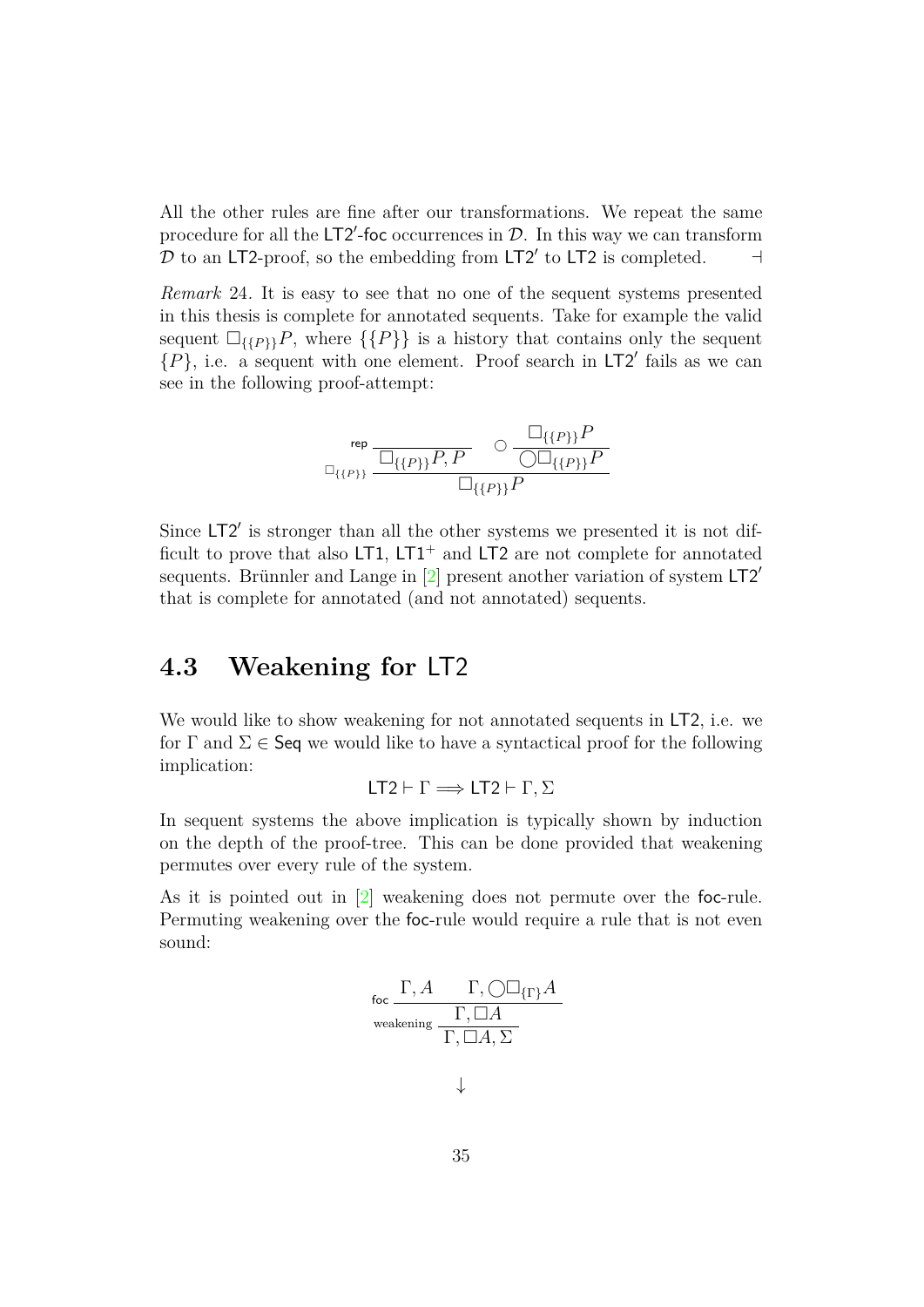<span id="page-42-3"></span>
$$
\text{weakening } \frac{\Gamma, A}{\Gamma, A, \Sigma} \quad \frac{\Gamma, \bigcirc \Box_{\{\Gamma\}} A}{\Gamma, \bigcirc \Box_{\{\Gamma, \Sigma\}} A, \Sigma} \text{ not sound!}
$$
\n
$$
\frac{\Gamma, \Box A, \Sigma}{\Gamma, \Box A, \Sigma}
$$

As Brünnler and Lange  $[2]$  point out the problem is to be expected. The focrule incorporates an induction principle and the fact that a certain statement is provable by induction does not imply that a weaker statement is also provable by induction. Here we present a solution to this problem for LT2.

We use the same approach as for LT1. That is we show weakening as a corollary of the next-property. However, the presence of histories in LT2 requires some care. We will need the following lemma.

<span id="page-42-2"></span>**Lemma 25.** *Let*  $H$  *and*  $G \in$  His. *It holds:* 

- <span id="page-42-0"></span>*1. If*  $LT2 \nightharpoonup^n \Gamma$ ,  $\Box_H A$ *, then*  $LT2 \nightharpoonup^n \Gamma$ ,  $\Box_{H,G} A$ *.*
- <span id="page-42-1"></span>*2. If*  $LT2 \xrightarrow{n} \Gamma$ ,  $\bigcirc \Box_H A$ *, then*  $LT2 \xrightarrow{n} \Gamma$ ,  $\bigcirc \Box_{H,G} A$ *.*

*Proof.* We prove [1](#page-42-0) and [2](#page-42-1) simultaneously by induction on *n*.

[1.](#page-42-0) Let  $\alpha$  be the last rule applied to obtain  $\Gamma$ ,  $\Box_H A$ . We distinguish cases depending on *α*.

- $\alpha$  cannot be foc.
- If  $\Box_H A$  is the principal formula of  $\alpha$  then  $\alpha$  can be either rep or  $\Box_{H,G}$ . If  $\alpha$  is rep then the claim is obvious. If  $\alpha$  is  $\Box_H$  then the claim follows by i.h. [2.](#page-42-1)
- If  $\Box_H A$  is a side formula of  $\alpha$  then the claim follows by i.h. [1.](#page-42-0)

[2.](#page-42-1) Let  $\alpha$  be the last rule applied to obtain  $\Gamma$ ,  $\Box H$ *A*. We distinguish cases depending on *α*.

- $\alpha$  cannot be foc.
- If  $\bigcap_{H} A$  is the principal formula of  $\alpha$  then  $\alpha$  can be only rule  $\bigcap$ . Then the claim follows by i.h. [1.](#page-42-0)
- If  $\bigcirc$   $\Box_H A$  is a side formula of  $\alpha$  then the claim follows by i.h. [2.](#page-42-1)

The analogue of Lemma [6](#page-15-2) for system LT2 is the following lemma: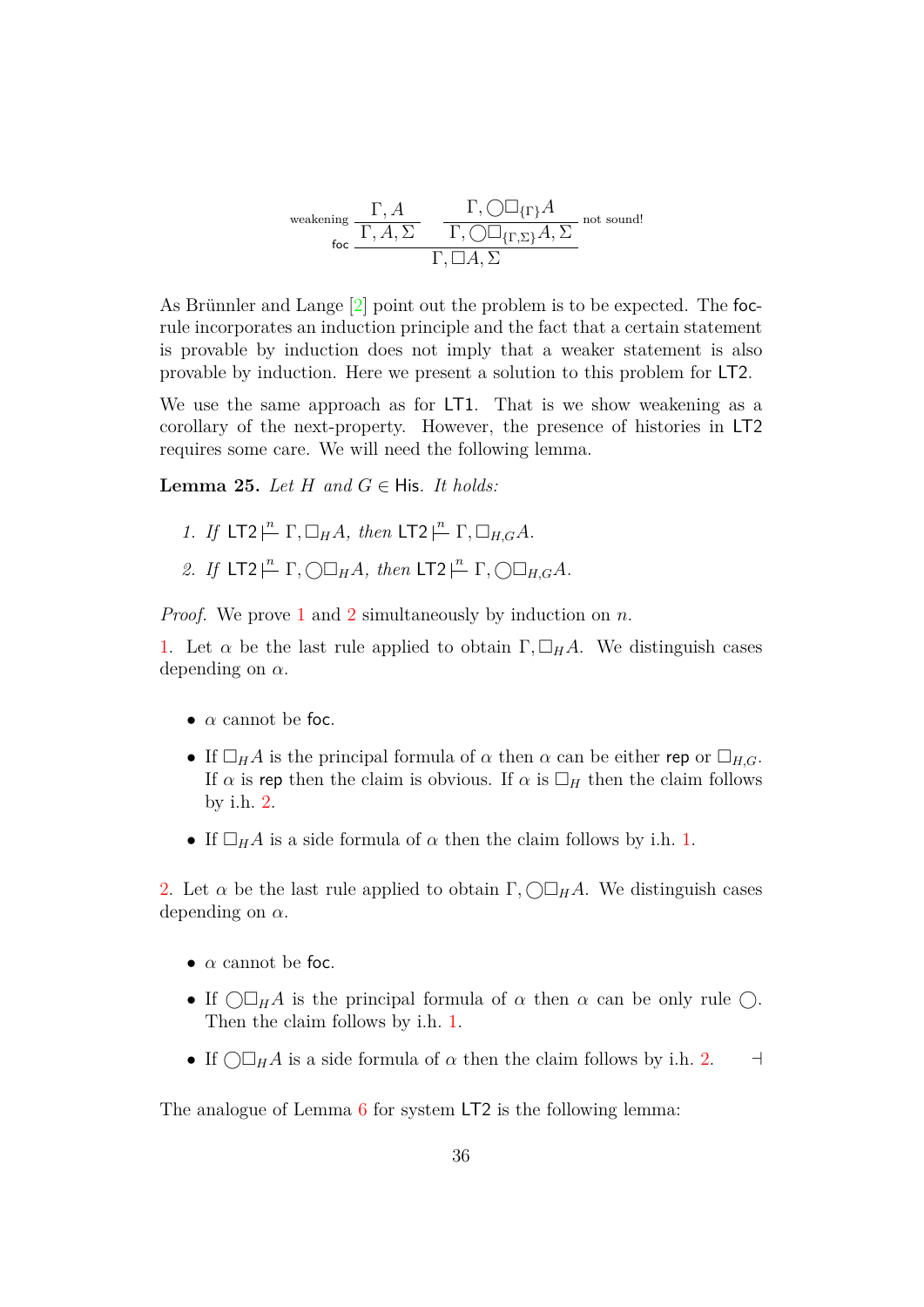<span id="page-43-2"></span>**Lemma 26.** *Let*  $\Gamma \in$  Seq. *If* LT2  $\stackrel{n}{\vdash}$   $\Gamma$ *, then there is an* LT2*-proof of*  $\Gamma$ *satisfying the next-property.*

*Proof.* Again the proof is by induction on *n* and a case distinction on the last rule. We only show the case for foc. Then  $\Gamma = \Delta$ ,  $\Box A$  and the given proof of Γ has the following form:



We have that in the derivation  $\mathcal{D}$ :

any branch from 
$$
\Delta
$$
,  $\bigcirc \Box_{\{\Delta\}} A$  to some  $\Gamma_i$ ,  $\Box_{\{\Delta\}} A$   
goes through a  $\bigcirc$ -rule (4.5)

and

<span id="page-43-1"></span><span id="page-43-0"></span>there are no instances of foc  $(4.6)$ 

Furthermore, we observe that if  $\Delta \in H_{i_k}$  (that is when  $\Delta, \Box_{H_{i_k}}A$  is an instance of rep), then from LT2  $\vdash \Delta$ ,  $\bigcirc \Box_{\{\Delta\}} A$  and Lemma [25](#page-42-2) we get a proof  $\mathcal{B}_{i_k}$  for  $\Delta$ *,*  $\bigcirc \Box_{H_{i_k}} A$ .

We let  $\mathcal{D}'_i$  be the the derivation that results from  $\mathcal{D}_i$  by deleting  $\Delta$  from all histories occurring in threads starting from {∆*,*Γ*i*}*A*.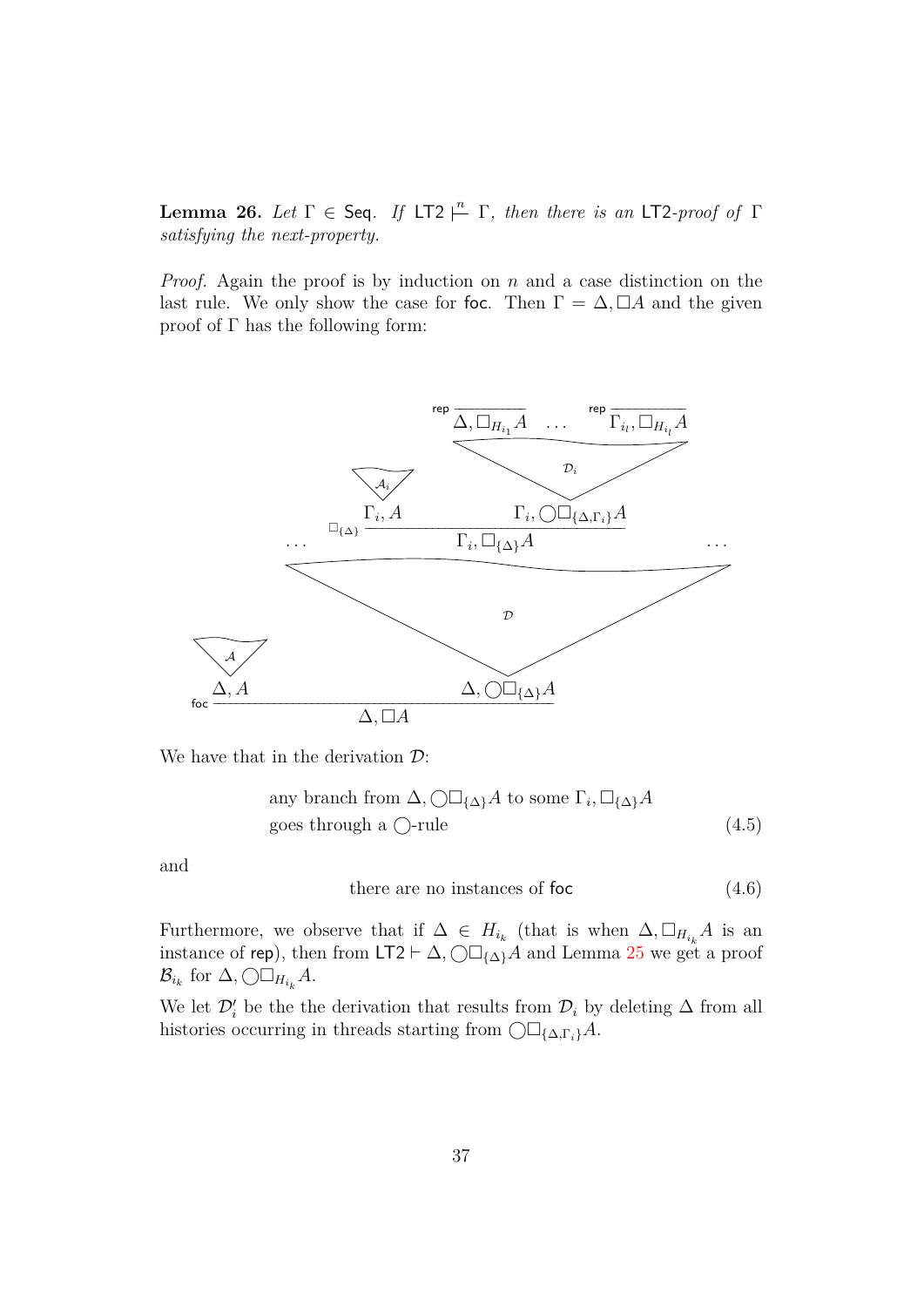Hence we obtain the following proofs of  $\Gamma_i$ ,  $\Box A$ , which we denote by  $\mathcal{C}_i$ .



Now we proceed as follows:

- 1. We apply the induction hypothesis to  $A$ , which yields a proof  $A'$  of ∆*, A* that satisfies the next-property.
- 2. We let  $\mathcal{D}'$  be the derivation that results from  $\mathcal D$  by dropping the annotation  $\Delta$  in the threads starting from  $\bigcirc \Box_{\{\Delta\}} A$ .

We find that in the derivation  $\mathcal{D}'$ ,

any branch from  $\Delta$ ,  $\Box \Box A$  to some  $\Gamma_i$ ,  $\Box A$  goes through a  $\Box$ -rule

because of [\(4.5\)](#page-43-0) and

there are no instances of foc

because of  $(4.6)$ .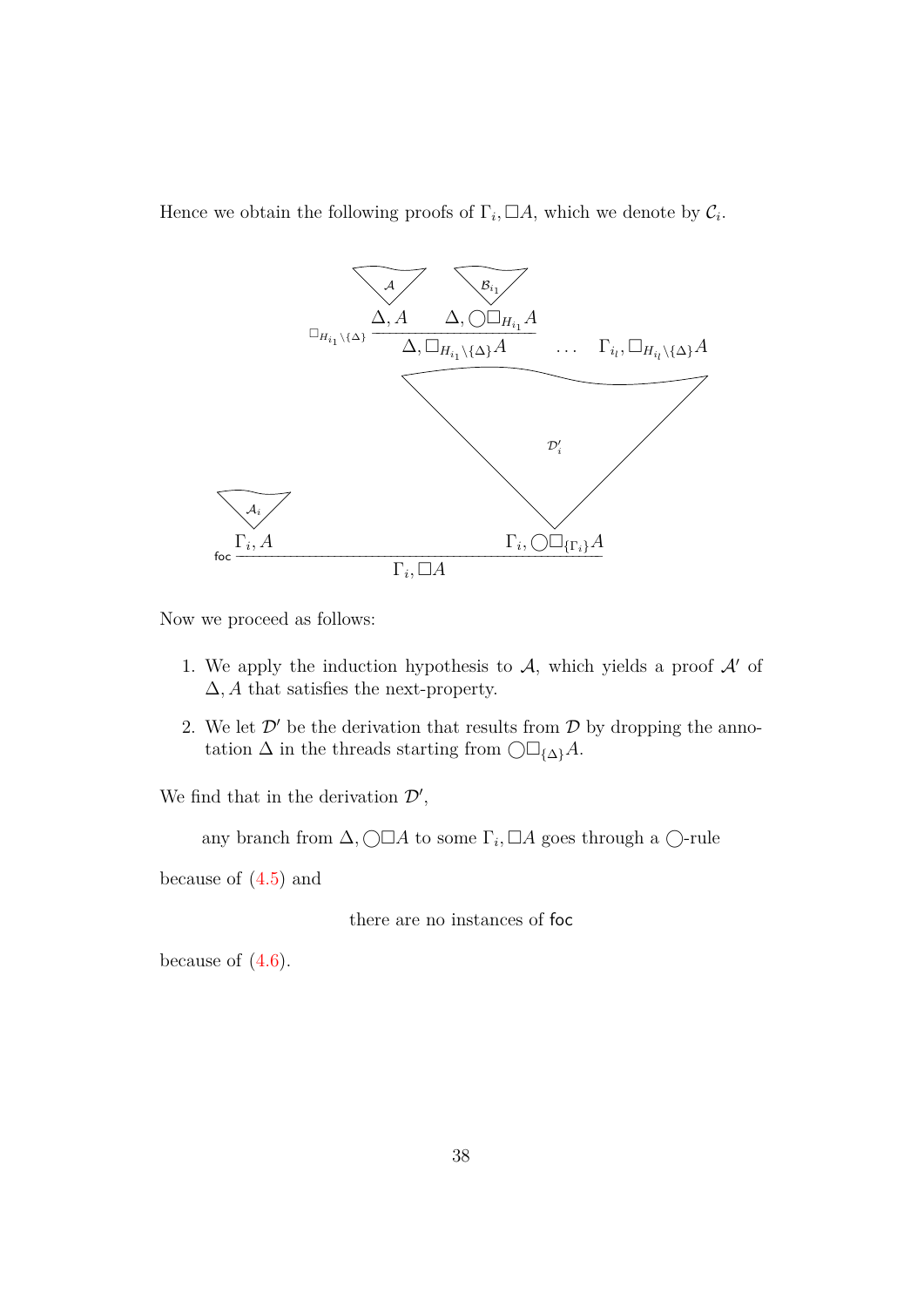Finally we obtain the following proof of  $\Delta$ ,  $\Box A$ .



This proof satisfies the next-property. Indeed, we have:

- 1. the proof  $A'$  satisfies the next-property;
- 2. any branch from  $\Delta$ ,  $\Box A$  to some  $\Gamma$ <sub>*i*</sub>,  $\Box A$  goes through a  $\Box$ -rule;
- 3. the derivation  $\mathcal{D}'$  does not contain instances of foc.

Hence any branch from the conclusion  $\Delta$ ,  $\Box A$  to an instance of foc goes  $\theta$  through a  $\bigcirc$ -rule.

We get weakening for LT2 as a corollary of Lemma  $26$ . The proof is the same as for Corollary [7.](#page-16-0)

**Corollary 27** (Weakening for non-annotated sequents). *For any*  $\Gamma, \Delta \in \mathsf{Seq}$ *we have:*

LT2  $\vdash \Gamma \implies \text{LT2} \vdash \Gamma, \Delta$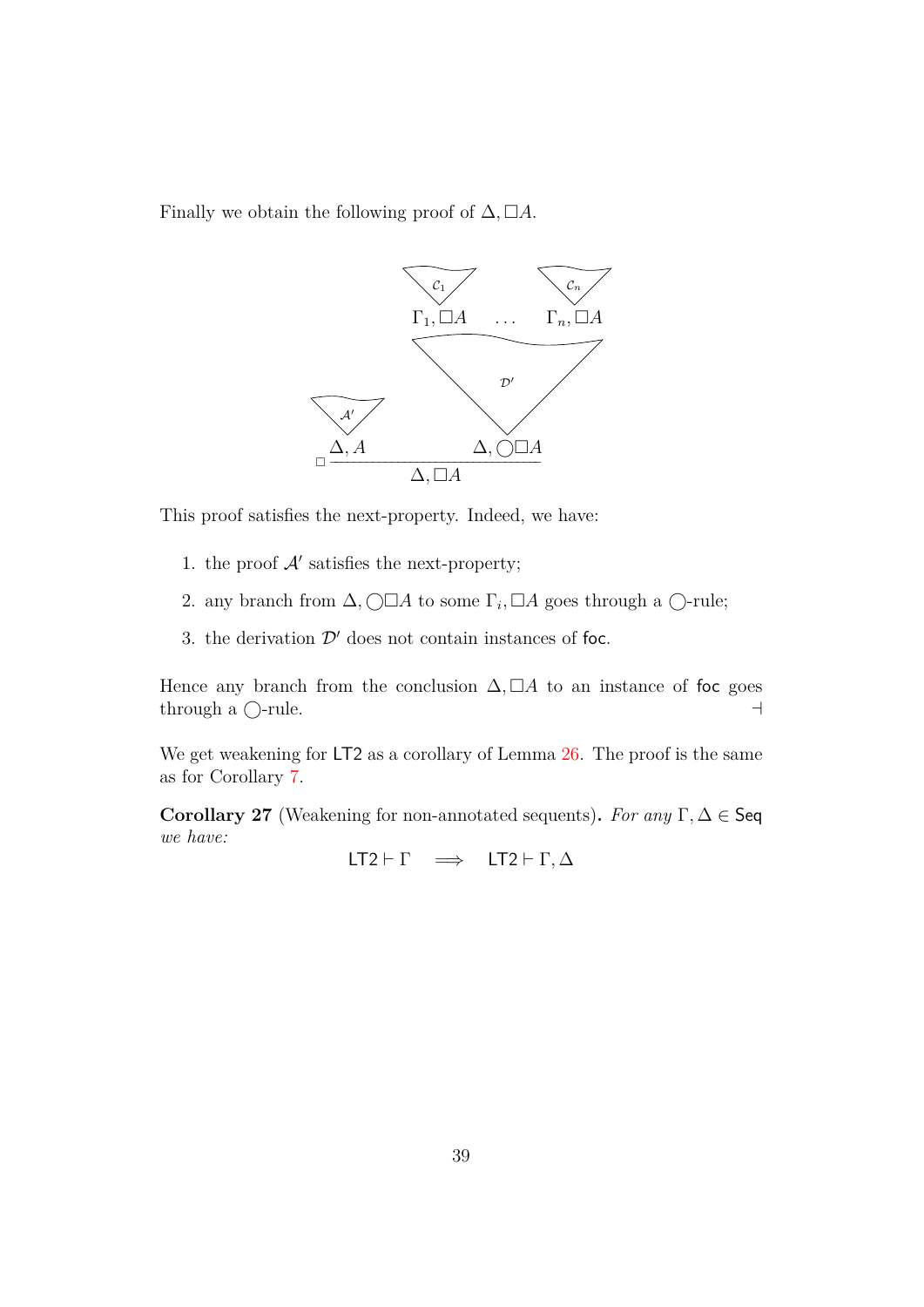### <span id="page-46-1"></span><span id="page-46-0"></span>**Chapter 5**

### **Summary-Open Problems**

In this thesis we explored the use of annotated sequent systems for linear temporal logic LTL. The first finitary cut-free annotated sequent system for LTL was introduced by Brünnler and Lange in  $[2]$ . In this thesis we explored the design of this system and proved, by presenting a series of examples, that the system of  $\boxed{2}$  is as simple as a cut-free sequent system for LTL can be. We also showed that if we use the cut rule, then the system of Brünnler and Lange can be made much simpler. This provides a very nice and instructive example on the role of cut in proofs of induction statements. We also presented the soundness and completeness proof for the system of [\[2\]](#page-47-1). As we mentioned before, the proof-theory of systems like the one of Brünnler and Lange is notoriously difficult. In this thesis we presented a purely syntactical proof for the admissibility of weakening for an annotated sequent system for LTL that has all the nice properties (finitary, cut-free) of Brünnler and Lange's system. Unfortunately our idea for proving the admissibility of weakening cannot be applied in proving cut elimination, which is an important prooftheoretical problem for LTL and fixed-point logics in general that still remains open.